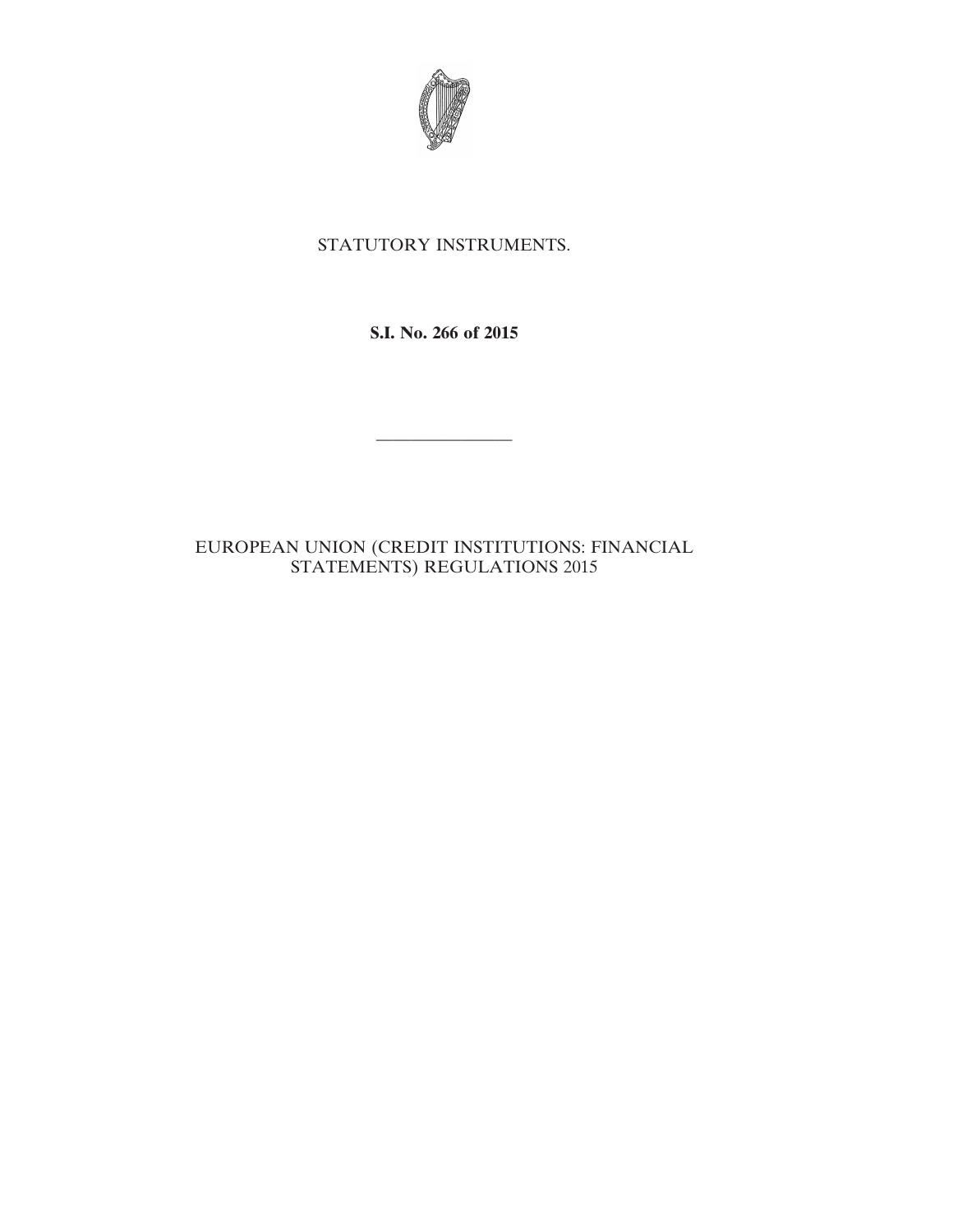## EUROPEAN UNION (CREDIT INSTITUTIONS: FINANCIAL STATEMENTS) REGULATIONS 2015

I, MICHAEL NOONAN, Minister for Finance, in exercise of the powers conferred on me by section 3 of the European Communities Act 1972 (No. 27 of 1972) and for the purpose of giving effect to Council Directive 86/635/EEC of 8 December 1986<sup>1</sup> and Council Directive 89/117/EEC of 13 February 1989<sup>2</sup>, hereby make the following regulations:

### *Citation and commencement*

1. (1) These Regulations may be cited as the European Union (Credit Institutions: Financial Statements) Regulations 2015.

(2) These Regulations come into operation on 24 June 2015.

### *Interpretation*

2. (1) In these Regulations—

"Bank" means the Central Bank of Ireland;

"company" means a credit institution;

"credit institution" has the same meaning as it has in section 275 of the Principal Act;

"Directive" means Council Directive 86/635/EEC of 8 December 1986;

"Principal Act" means the Companies Act 2014 (No.38 of 2014);

"small or medium company" shall be construed in accordance with section 350 of the Principal Act.

(2) A word or expression that is used in these Regulations and is also used in the Principal Act, and, in particular, in Part 6 of that Act, shall have in these Regulations the same meaning as it has in that Act (or Part) unless the contrary intention appears.

## *Application of Part 6 of Principal Act to credit institutions*

3. (1) The provisions of Part 6 of the Principal Act shall apply to a credit institution except to the extent that they are disapplied or modified by these Regulations.

*Notice of the making of this Statutory Instrument was published in "Iris Oifigiúil" of* 26*th June*, 2015.

 $\mathcal{L}=\{1,2,3,4\}$  , we can assume that the contract of  $\mathcal{L}=\{1,2,3,4\}$ 1 OJ No. L 372, 31.12.1986, p. 1 2 OJ No. L 44, 16.02.1989, p. 40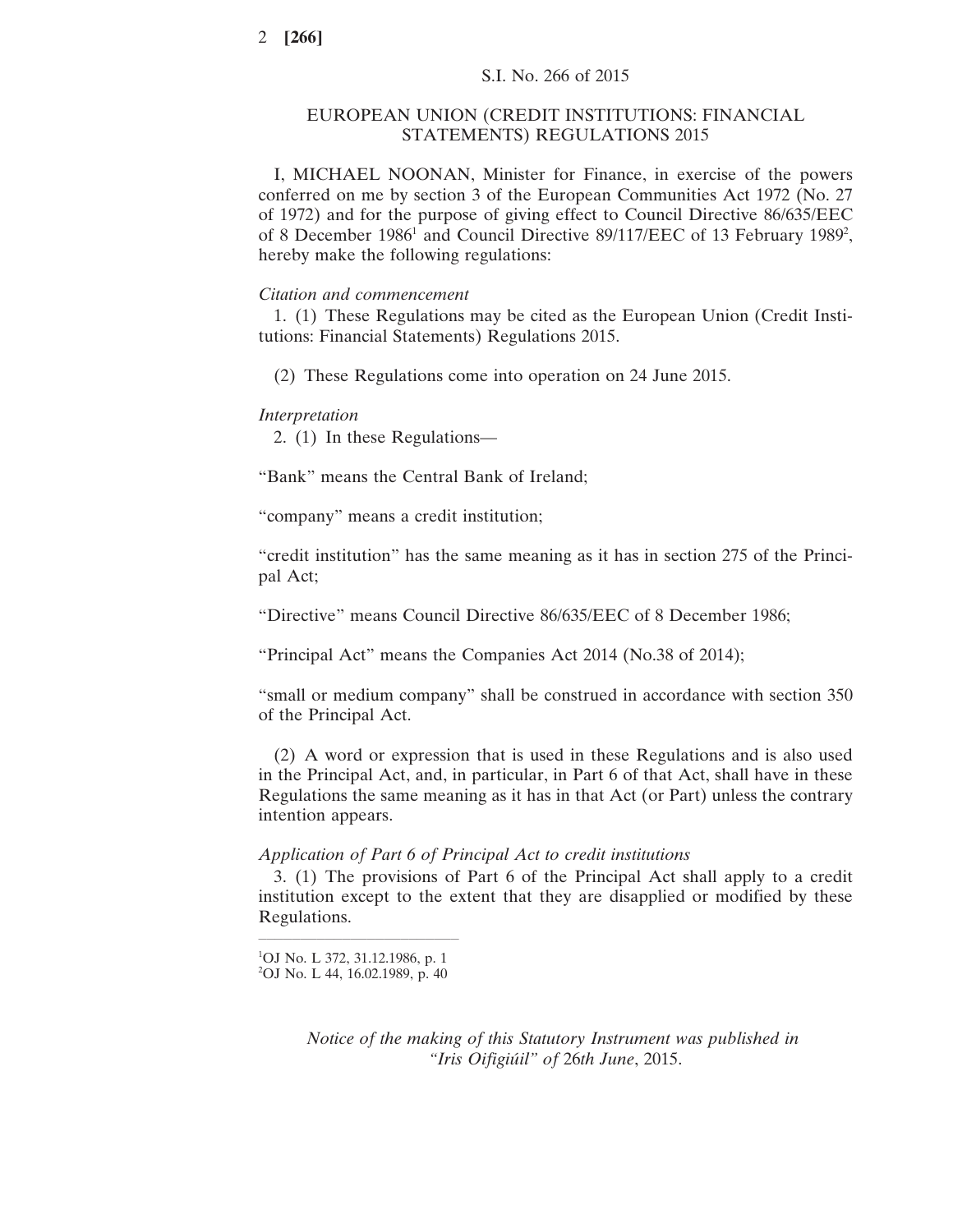(2) A reference in the Principal Act to any provision of Part 6 of that Act shall be construed, for the purposes of its application to a credit institution, as a reference to that provision as applied by these Regulations.

(3) A reference in Part 6 of the Principal Act to Schedule 3 to that Act shall be construed, for the purposes of its application to a credit institution, as a reference to Schedule 1 to these Regulations.

(4) A reference in Part 6 of the Principal Act to Schedule 4 to that Act shall be construed, for the purposes of its application to a credit institution, as a reference to Schedule 2 to these Regulations.

# *Exceptions to disclosure by credit institution under sections 307 to 309 in the case of connected persons and certain officers*

4. Sections 310 to 312 of the Principal Act shall apply to a credit institution in the same manner as they apply to a holding company of a credit institution.

## *Credit institution holding companies*

5. (1) Section 293, as it applies by virtue of Regulation 3, of the Principal Act (obligation to prepare group financial statements) shall also apply to a holding company:

- (a) which does not itself carry on any material business apart from the acquisition, management and disposal of interests in subsidiaries; and
- (b) whose principal subsidiaries are wholly or mainly credit institutions.
- (2) In paragraph  $(1)$ 
	- (a) the reference to the management of interests in subsidiaries includes a reference to the provision of services to subsidiaries; and
	- (b) "principal subsidiaries", in relation to a holding company, means those subsidiaries of the company whose results or financial position would principally affect the figures shown in the group financial statements.

## *Financial statements to be made available to public*

- 6. (1) A credit institution shall—
	- (a) publish its financial statements prepared in accordance with section 290 or 293 of the Principal Act, and
	- (b) make available to the public copies of its financial statements on request at a price which does not exceed the cost of making the copy.

(2) A person who contravenes paragraph (1) shall be guilty of an offence and shall be liable on summary conviction to a class A fine or imprisonment for a term not exceeding 6 months or both.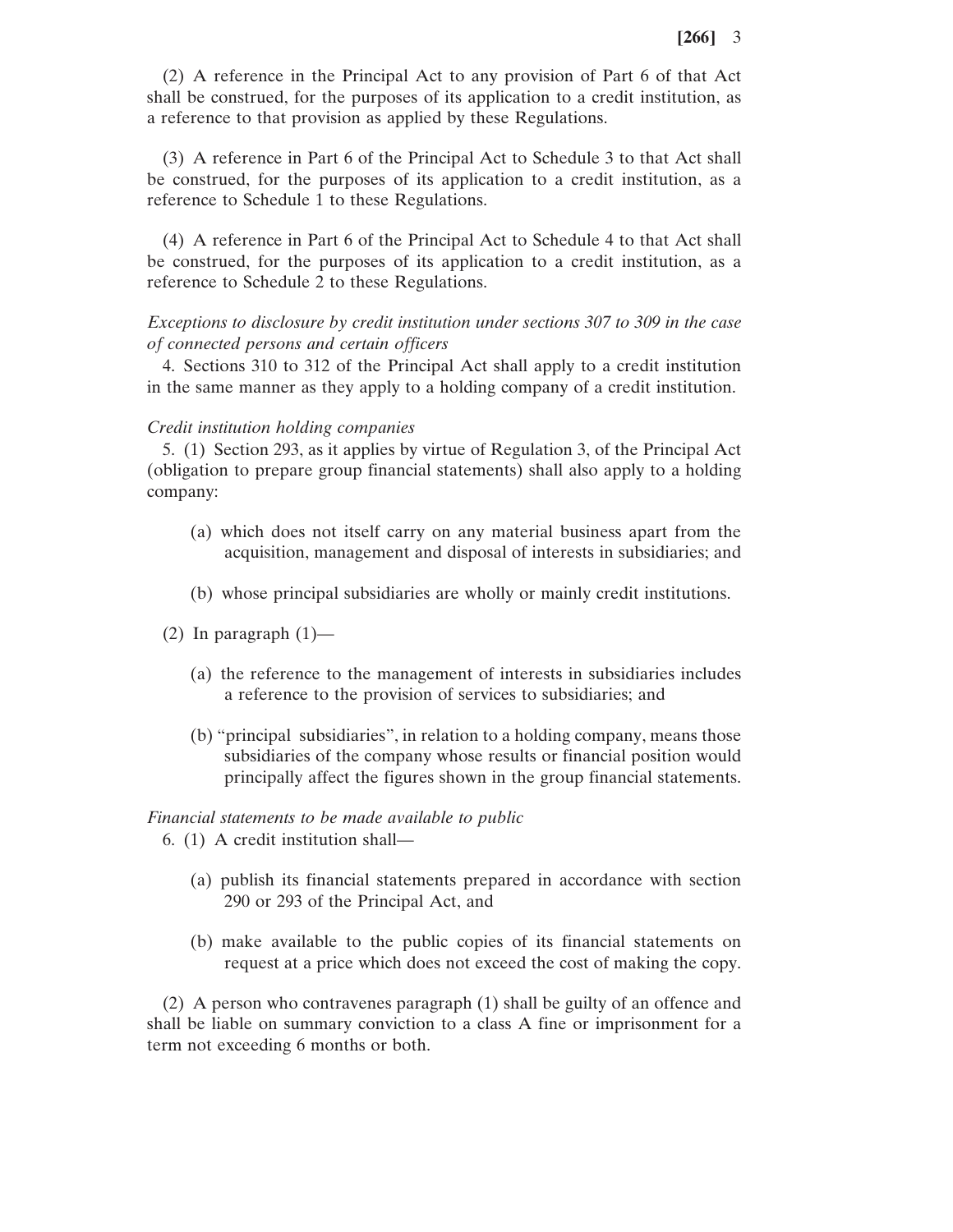*Publication of financial statements of credit institutions incorporated outside State* 7. (1) Every credit institution incorporated outside the State which has a place of business in the State shall publish—

- (a) the financial statements prepared by it that are equivalent to entity financial statements prepared by a company under the Principal Act, and
- (b) the financial statements (if any) prepared by it that are equivalent to group financial statements prepared by a company under the Principal Act,

together with the report of the directors and auditors, in such manner as may be prescribed by the Bank in accordance with Article 44 of the Directive.

(2) In implementing paragraph (1), the Bank shall apply the provisions of Directive 89/117/EEC of 13 February 1989 and, in particular, Articles 2, 3 and 4 thereof.

(3) This Regulation shall also apply to any financial institution incorporated outside the State with a place of business in the State which would, if it were incorporated in the State, be subject to licensing or supervision by the Bank.

(4) In paragraph (3), "financial institution" does not include an insurance company or undertaking.

(5) A person who contravenes this Regulation shall be guilty of an offence and shall be liable on summary conviction to a class A fine or imprisonment for a term not exceeding 6 months or both.

### *Non-application of certain provisions of Principal Act to credit institutions*

8. (1) A credit institution shall not qualify as a small or medium company for the purposes of Chapter 14 of Part 6 of the Principal Act.

(2) In addition to what is provided by paragraph (1) each provision of the Principal Act specified in the Table to this Regulation, in so far as it is not already disapplied by that Act to such an institution, shall not apply to a credit institution.

(3) Section 357 of the Principal Act shall not apply to a credit institution.

#### Table

| Sections 297 and 298 (Exemption from consolidation: size of group)                       |  |  |
|------------------------------------------------------------------------------------------|--|--|
|                                                                                          |  |  |
| Sections 358 to 364 (Audit exemption)                                                    |  |  |
| Section 365 (Dormant company audit exemption)                                            |  |  |
| Section 377 (Small and medium sized companies)                                           |  |  |
| Section 378 (Application of this Chapter in cases where audit exemption available, etc.) |  |  |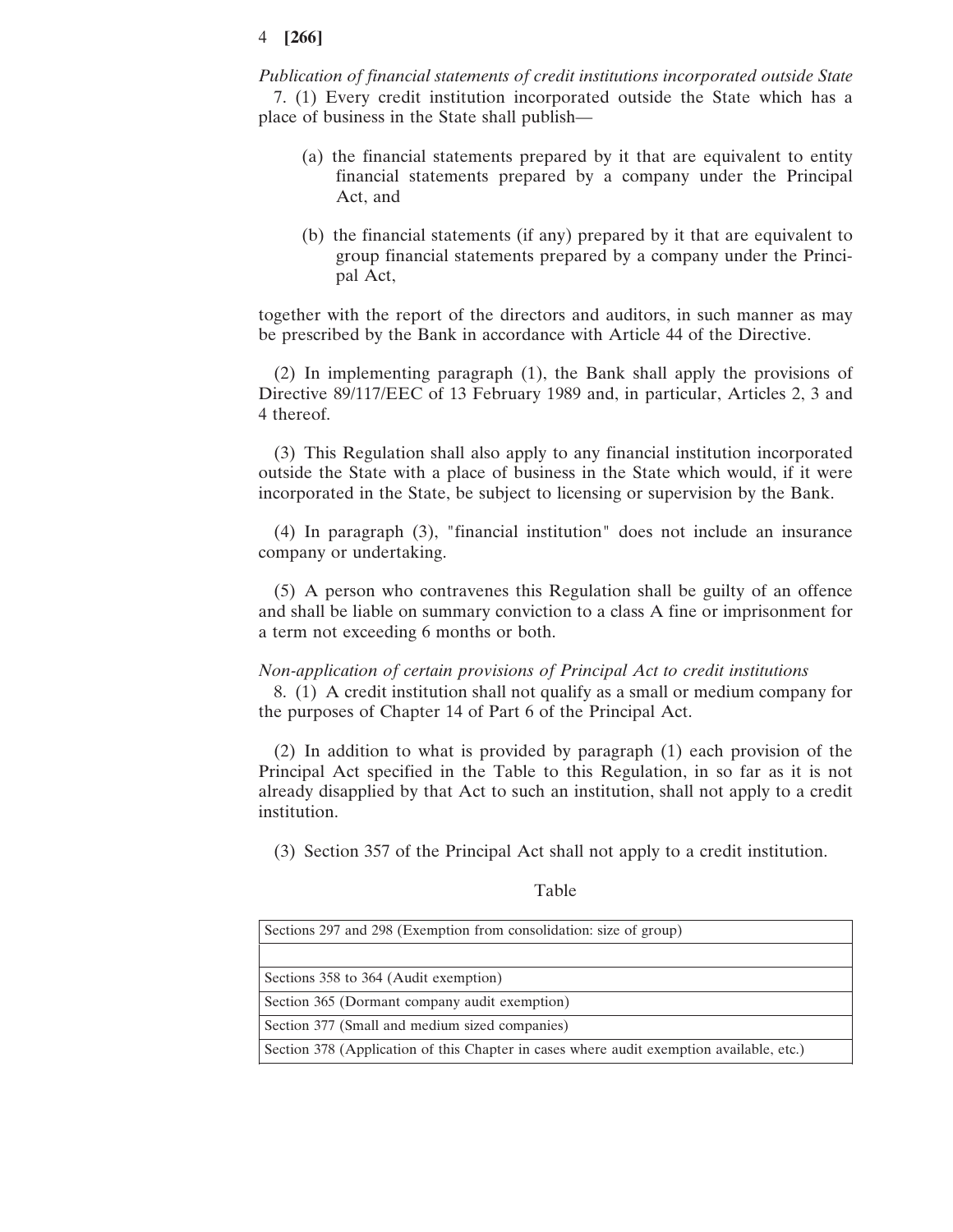### *Amendment of Central Bank Act 1942*

9. Part 2 of Schedule 2 (as last amended by Regulation 7 of the European Union (Insurance Undertakings: Financial Statements) Regulations 2015) to the Central Bank Act 1942 is amended by inserting after the last item the following:

.<br>44

| S.I. No. 266 of 2015 | European Union<br>(Credit Institutions:<br>Financial Statements)<br>Regulations 2015 | The whole instrument |
|----------------------|--------------------------------------------------------------------------------------|----------------------|
|----------------------|--------------------------------------------------------------------------------------|----------------------|

.".

*Revocation of European Communities (Credit Institutions:Accounts) Regulations 1992*

10. The European Communities (Credit Institutions: Accounts) Regulations 1992 (S.I. No. 294 of 1992) are revoked.

## *SCHEDULE 1*

# ACCOUNTING PRINCIPLES, FORM AND CONTENT OF ENTITY FINANCIAL STATEMENTS

# PART I

## CONSTRUCTION OF REFERENCES TO PROVISIONS OF THIS **SCHEDULE**

1. (1) Without prejudice to the generality of section 9 of the Interpretation Act 2005 and its application to the body of these Regulations—

- (a) a reference in this Schedule to a paragraph or Part is a reference to a paragraph or Part of this Schedule, unless it is indicated that a reference to some other enactment is intended;
- (b) a reference in this Schedule to a section is a reference to the section of the Part in which the reference occurs, unless it is indicated that a reference to some other enactment is intended; and
- (c) a reference in this Schedule to a subparagraph or clause is a reference to the subparagraph or clause of the provision in which the reference occurs, unless it is indicated that a reference to some other enactment is intended.

(2) Provisions providing for the interpretation of certain expressions appearing in this Schedule are contained in *Part VI*.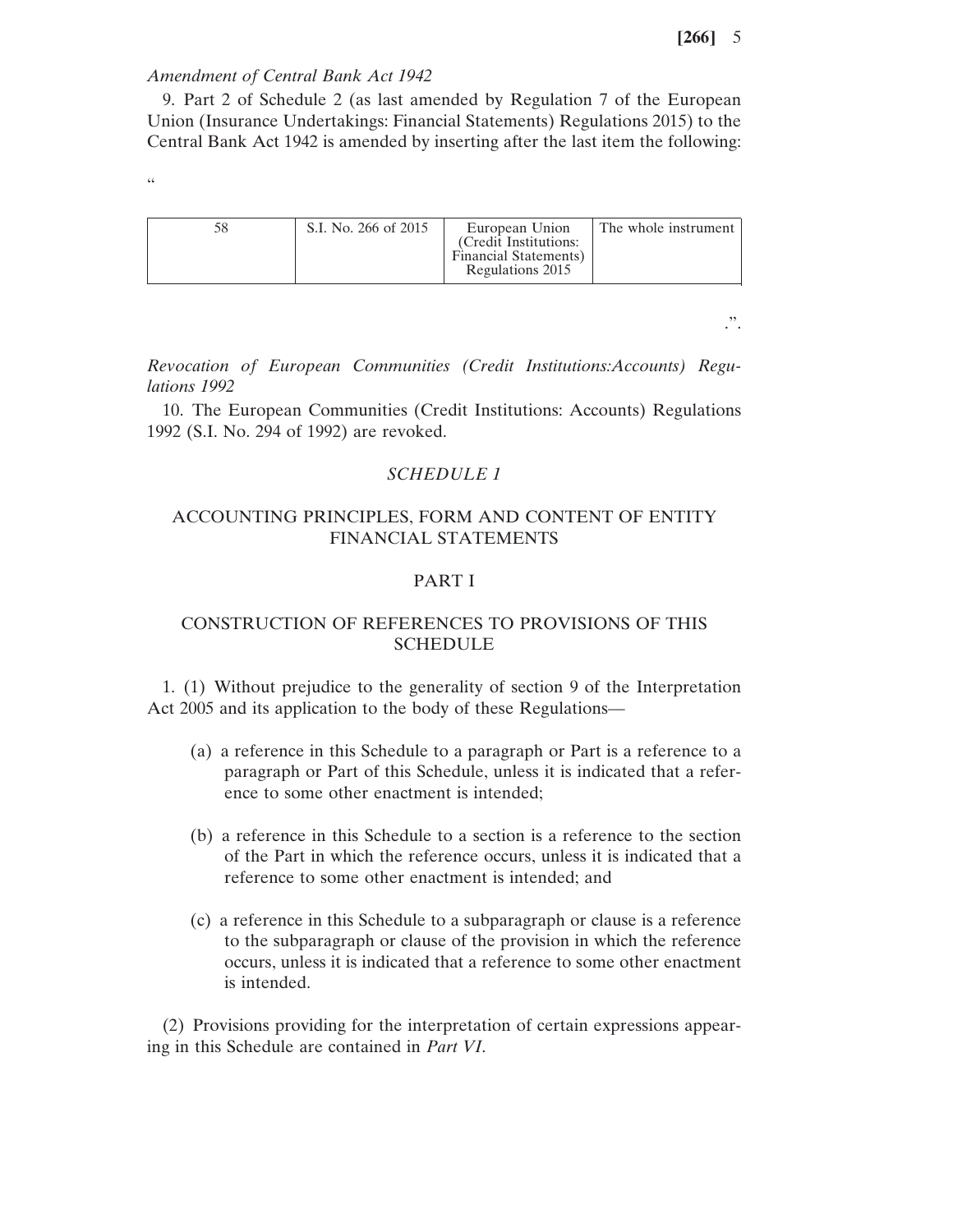## PART II

## GENERAL RULES AND FORMATS

### SECTION A

### GENERAL RULES

- 2. (1) Subject to the provisions of this Schedule—
	- (a) every balance sheet of a company shall show the items listed in the balance sheet formats set out in *Section B*; and
	- (b) every profit and loss account of a company shall show the items listed in any one of the profit and loss accounts formats so set out,

in either case in the order and under the headings and sub-headings given in the format adopted.

(2) *Subparagraph (1)* shall not be read as requiring the heading or sub-heading for any item in the balance sheet, or profit and loss account, of a company to be distinguished by any letter or number assigned to that item in the formats set out in *Section B*.

3. (1) Where, in accordance with *paragraph 2(1)*, a company's balance sheet or profit and loss account for any financial year has been prepared by reference to one of the formats set out in *Section B*, the directors of the company shall adopt the same format in preparing the financial statements for subsequent financial years unless, in their opinion, there are special reasons for a change.

(2) Where any change is made in the format adopted in preparing a balance sheet or profit and loss account of a company, the reasons for the change, together with full particulars of the change, shall be given in a note to the financial statements in which the new format is first adopted.

4. (1) Any item required in accordance with *paragraph 2* to be shown in the balance sheet or profit and loss account of a company may be shown in greater detail than that required by the format adopted.

(2) The balance sheet, or profit and loss account, of a company may include an item representing or covering the amount of any asset or liability or income or expenditure not otherwise covered by any of the items listed in the format adopted but the following shall not be treated as assets in the balance sheet of a company—

- (a) preliminary expenses;
- (b) expenses of and commission on any issue of shares or debentures;
- (c) costs of research; and
- (d) own shares or treasury shares.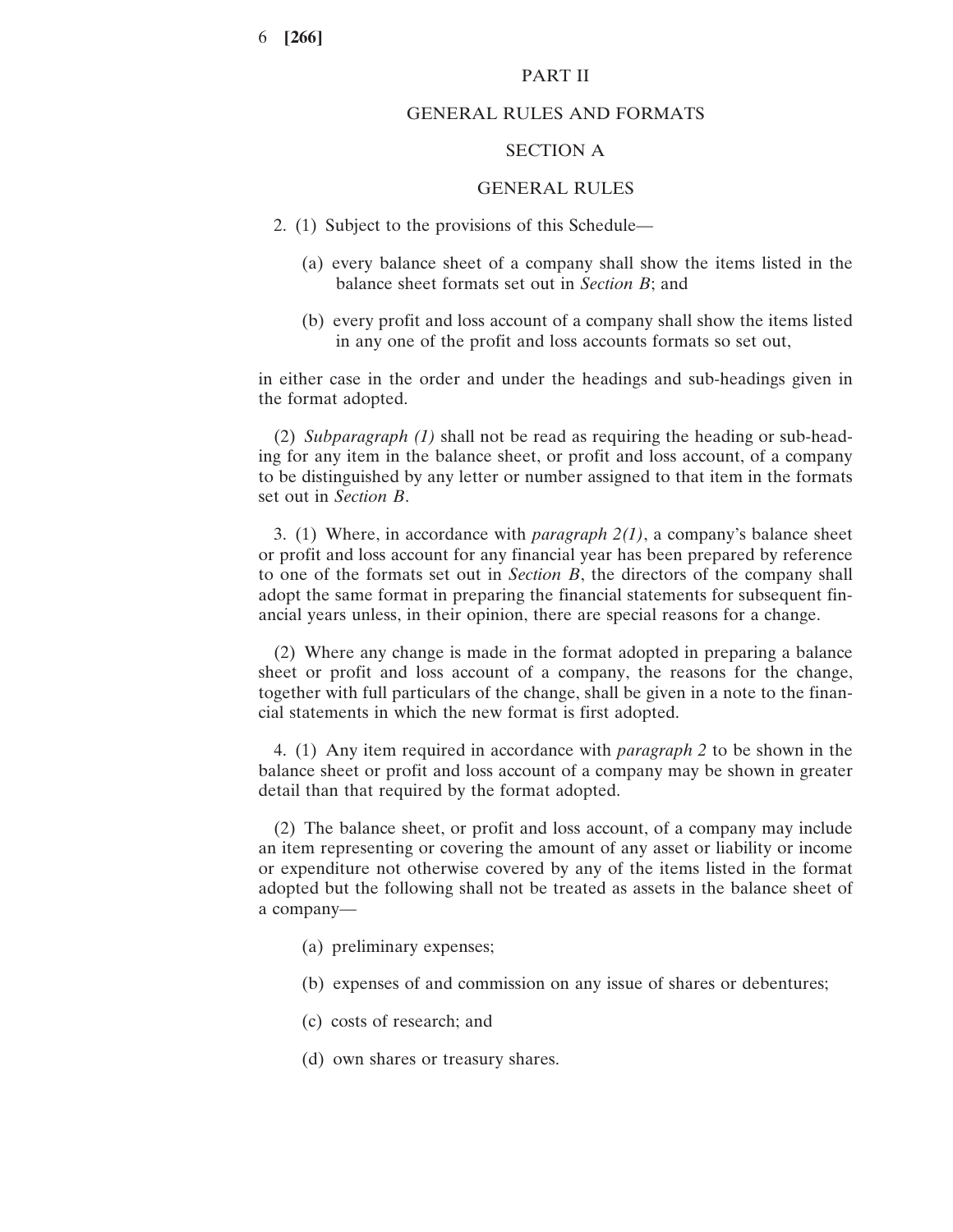(3) Any items to which lower case letters are assigned in any of the formats set out in *Section B* may be combined in the financial statements of a company—

- (a) in any case where the individual amounts of such items are not material to assessing the financial position or profit or loss of the company for the financial year concerned, or
- (b) in any case where the combination of such items facilitates that assessment.

(4) Where items are combined in a company's financial statements pursuant to *subparagraph (3)(b)*, the individual amounts of any items so combined shall be disclosed in a note to the financial statements.

5. In respect of every item shown in the balance sheet, or profit and loss account, or notes thereto, of a company, the corresponding amount for the financial year immediately preceding that to which the balance sheet or profit and loss account relates shall also be shown and, if that corresponding amount is not comparable with the amount to be shown for the item in question in respect of the financial year to which the balance sheet or profit and loss account relates, the former amount may be adjusted, and particulars of the adjustment and the reasons therefor shall be given in a note to the financial statements.

6. (1) Subject to *subparagraph (2)*, a heading or sub-heading corresponding to an item listed in the format adopted in preparing the balance sheet or profit and loss account of a company shall not be included in the balance sheet or profit and loss account, as the case may be, if there is no amount to be shown for that item in respect of the financial year to which the balance sheet or profit and loss account relates.

(2) *Subparagraph (1)* shall not apply in any case where an amount can be shown for the item in question in respect of the financial year immediately preceding that to which the balance sheet or profit and loss account relates, and that amount shall be shown under the heading or sub-heading required by the format adopted as aforesaid.

7. (1) Subject to the following provisions of this paragraph and without prejudice to *note (6)* to the balance sheet format, amounts in respect of items representing assets or income may not be set off in the financial statements of a company against amounts in respect of items representing liabilities or expenditure, as the case may be, or *vice versa*.

(2) Charges required to be included in profit and loss account *Format 1, items 11 (a)* and *11 (b)* or *Format 2, items A7 (a)* and *A7 (b)* may however be set off against income required to be included in *Format 1, items 12 (a)* and *12 (b)* or *Format 2*, *items B5 (a)* and *B5 (b)* and the resulting figure shown as a single item (in *Format 2* at position *A7* if negative and at position *B5* if positive).

(3) Charges required to be included in profit and loss account *Format 1, item 13* or *format 2, item A8* may also be set off against income required to be included in *Format 1, item 14* or *Format 2, item B6* and the resulting figure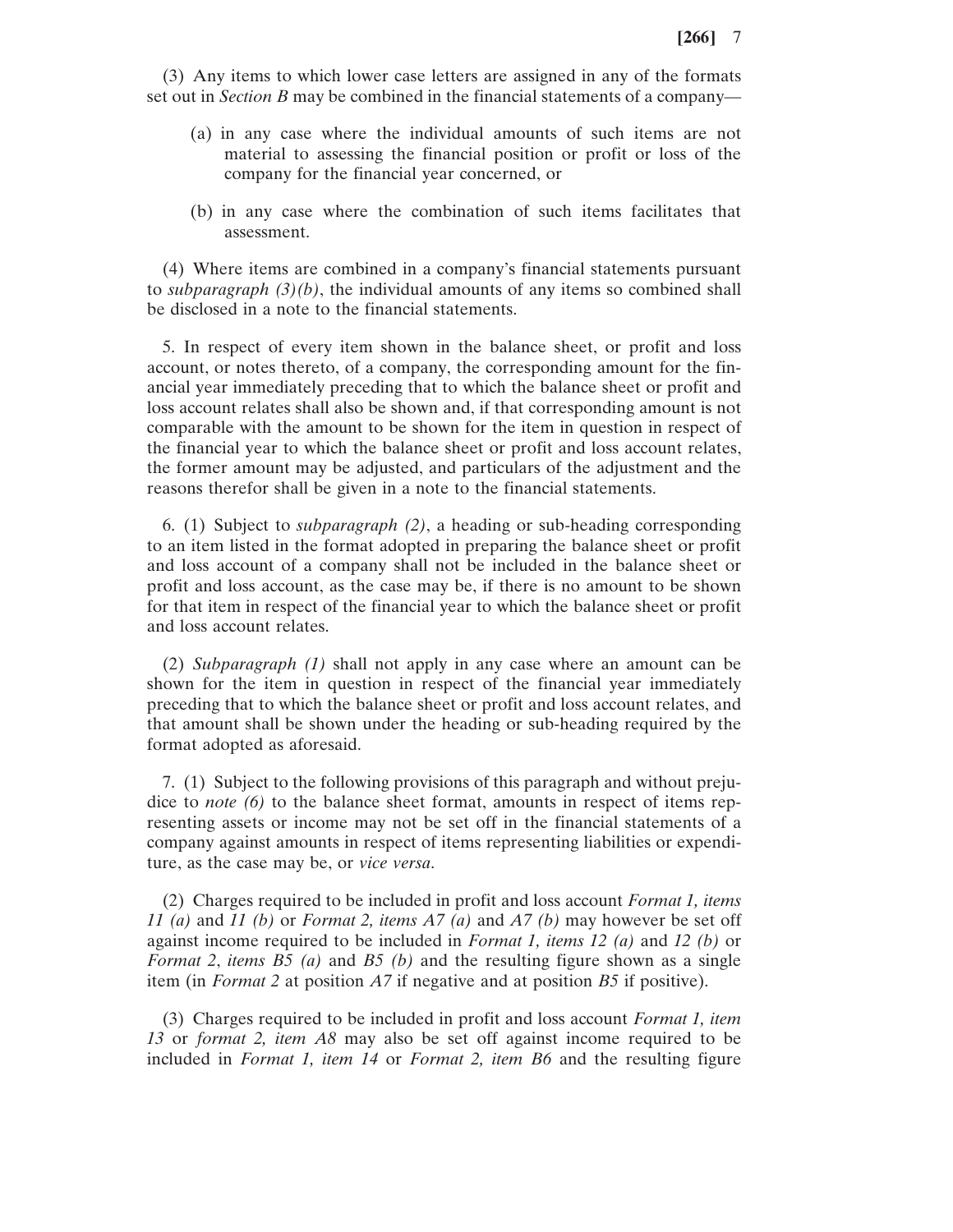shown as a single item (in *Format 2* at position *A8* if negative and at position *B6* if positive).

8. (1) Assets shall be shown under the relevant balance sheet headings even where the company has pledged them as security for its own liabilities or for those of third parties or has otherwise assigned them as security to third parties.

(2) A company shall not include in its balance sheet assets pledged or otherwise assigned to it as security unless such assets are in the form of cash in the hands of the company.

9. Assets acquired in the name of and on behalf of third parties shall not be shown in the balance sheet.

#### SECTION B

## THE REQUIRED FORMATS FOR FINANCIAL STATEMENTS

## *Preliminary*

10. References in this Part to the items listed in any of the formats set out in this Part are references to those items read together with any notes following the formats which apply to any of those items.

11. A number in brackets following any item in, or any heading to, any of the formats set out in this Part is a reference to the note of that number in the notes following the formats.

12. In the notes following the formats—

- (a) the heading of each note gives the required heading or sub-heading for the item to which it applies and a reference to any letters and numbers assigned to that item in the formats set out in this Part; and
- (b) references to a numbered format are references to the balance sheet format or (as the case may require) to the profit and loss account format of that number set out in this Part.

## BALANCE SHEET FORMAT

### **Assets**

1. Cash in hand and balances at central and post office banks (1)

2. Central Government bills and other bills eligible for refinancing with a central bank

- (a) Exchequer bills and similar securities (2)
- (b) Other eligible bills (3)
- 3. Loans and advances to credit institutions (4)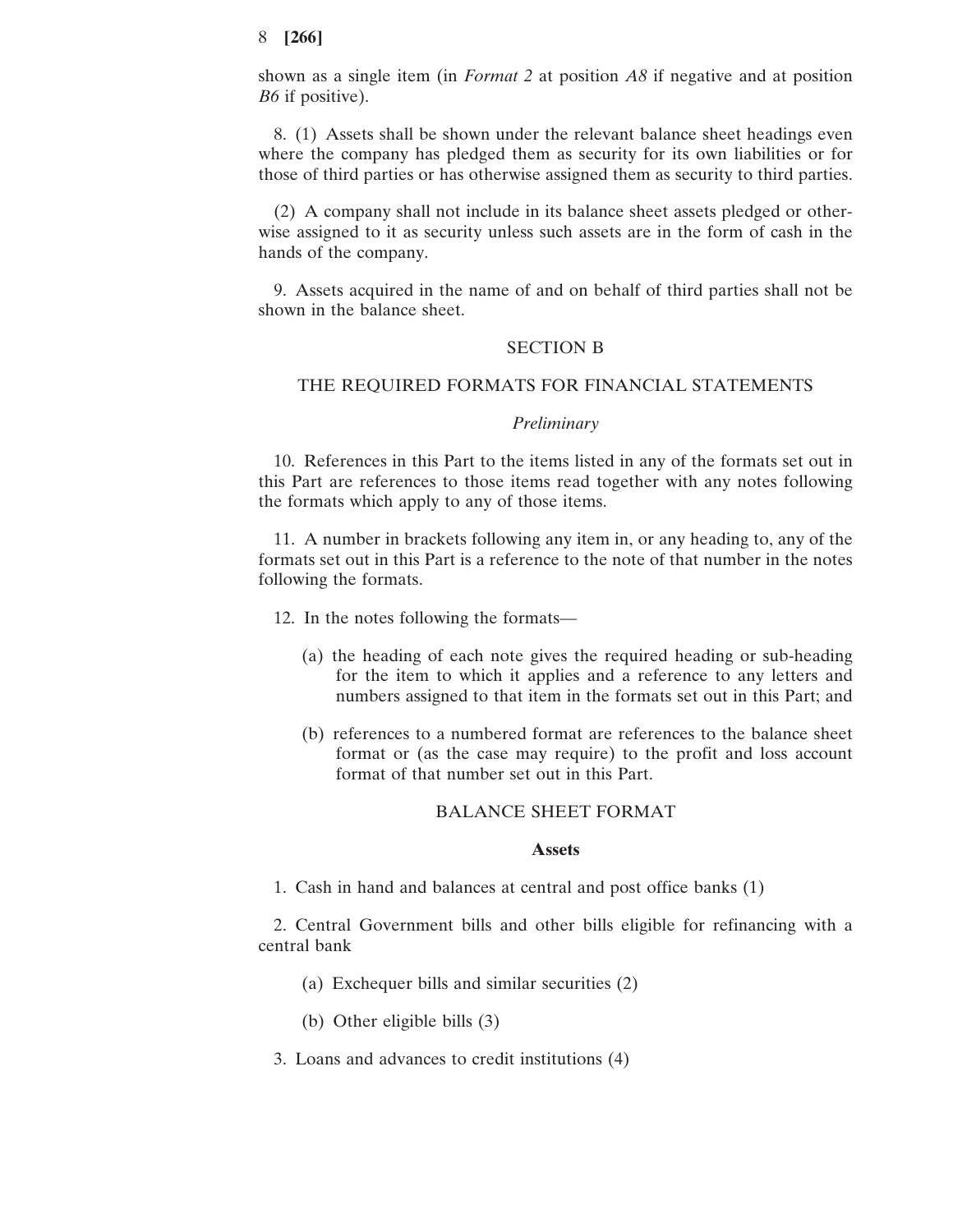- (a) Repayable on demand
- (b) Other loans and advances
- 4. Loans and advances to customers (5)
- 5. Debt securities and other fixed income securities (6)
	- (a) Issued by public bodies
	- (b) Issued by other issuers
- 6. Equity shares and other variable-yield securities
- 7. Participating interests
- 8. Shares in group undertakings
- 9. Intangible fixed assets (7)
- 10. Tangible fixed assets (8)
- 11. Called up share capital not paid
- 12. Other assets
- 13. Prepayments and accrued income

Total Assets

## **Liabilities**

- 1. Deposits by credit institutions (9)
	- (a) Repayable on demand
	- (b) With agreed maturity dates or periods of notice
- 2. Amounts owed to customers (10)
	- (a) Savings deposits
	- (b) Other debts
		- (ba) Repayable on demand
		- (bb) With agreed maturity dates or periods of notice
- 3. Debt securities in issue (11)
	- (a) Bonds and medium term notes
	- (b) Others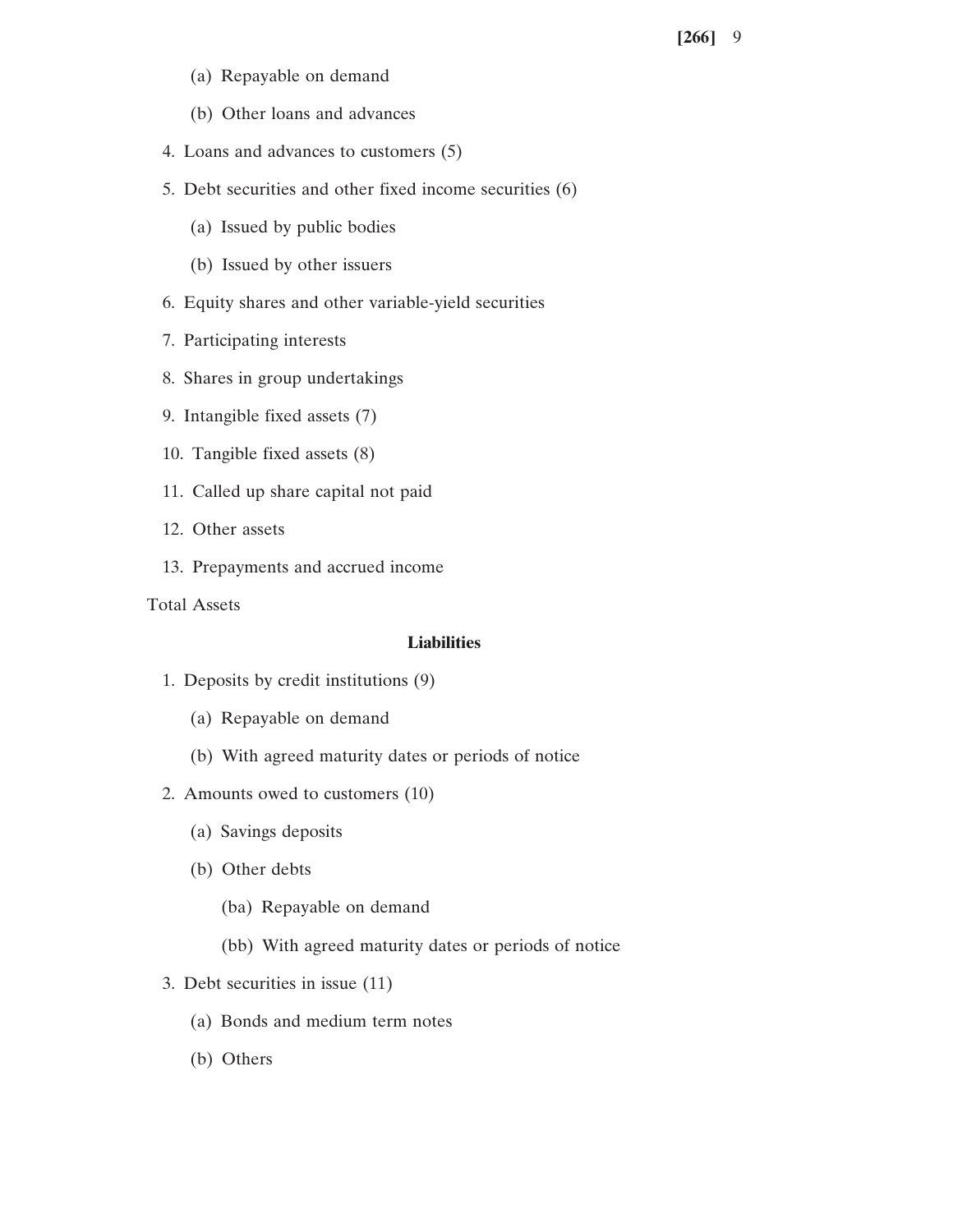- 10 **[266]**
	- 4. Other liabilities
	- 5. Accruals and deferred income
	- 6. Provisions for liabilities and charges
		- (a) Provisions for pensions and similar obligations
		- (b) Provisions for tax
		- (c) Other provisions
	- 7. Subordinated liabilities (12)
	- 8. Subscribed and called up share capital (13)
	- 9. Share premium account
	- 10. Reserves
		- (a) Other undenominated capital
		- (b) Reserve for own shares held (14)
		- (c) Reserves provided for by the constitution
		- (d) Other reserves (Specify as necessary)
	- 11. Revaluation reserve
	- 12. Profit and loss account

# Total Liabilities

# **Off-Balance Sheet Items**

- 1. Contingent liabilities (15)
- (1) Acceptances and endorsements
- (2) Guarantees and assets pledged as collateral security (16)
- (3) Other contingent liabilities
- 2. Commitments (17)
- (1) Commitments arising out of sale and option to resell transactions (18)
- (2) Other commitments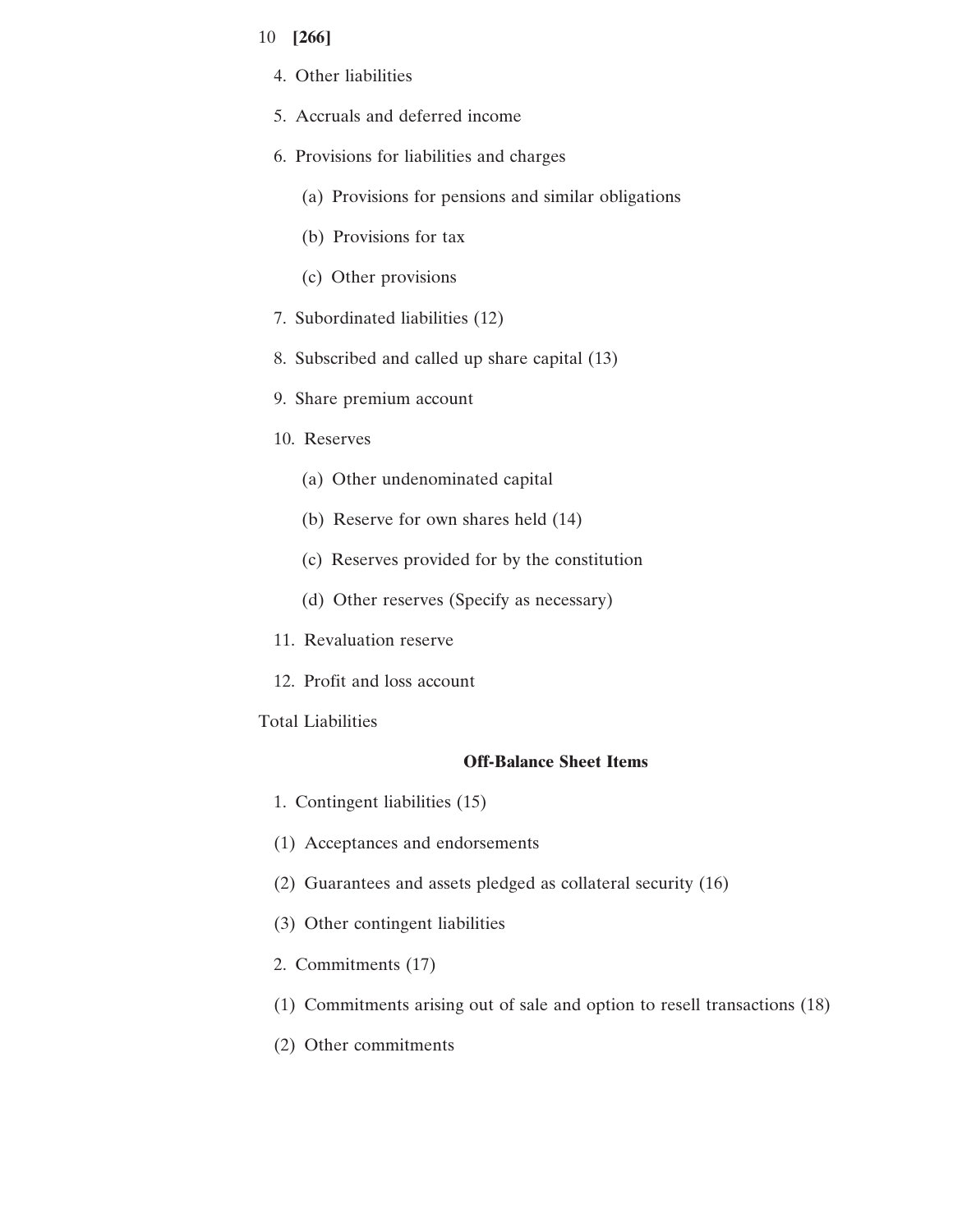# NOTES ON THE BALANCE SHEET FORMAT AND OFF-BALANCE SHEET ITEMS

(1) Cash and balances at central and post office banks (*Assets item 1*)

Cash shall comprise all currency including foreign notes and coins. Only those balances which may be withdrawn without notice and which are deposited with central or post office banks of the country or countries in which the company is established shall be included in this item. All other claims on central banks must be shown under *Assets items 3 or 4*.

(2) Central Government bills and other eligible bills: Exchequer bills and similar securities (*Assets item 2 (a)*)

Central Government bills and similar securities shall comprise exchequer bills and similar debt instruments issued by public bodies which are eligible for refinancing with central banks of the country or countries in which the company is established. Any bills or similar debt instruments not so eligible shall be included under *Assets item 5, sub-item (a)*.

(3) Exchequer bills and other eligible bills: other eligible bills (*Assets item 2 (b)*)

Other eligible bills shall comprise all bills purchased to the extent that they are eligible, under national law, for refinancing with the central banks of the country or countries in which the company is established.

(4) Loans and advances to credit institutions (*Assets item 3*)

Loans and advances to credit institutions shall comprise all loans and advances to domestic or foreign credit institutions made by the company arising out of banking transactions. However loans and advances to credit institutions represented by debt securities or other fixed income securities shall be included under *Assets item 5* and not this item.

For the purposes of this Asset item, credit institutions shall comprise all undertakings on the list published by the EBA on its website pursuant to Article 20 of the Capital Requirements Directive, as well as central banks and official domestic and international banking organisations and all private and public undertakings which are not established in the Community but which satisfy the definition in Article 3(1) of the Capital Requirements Directive.

Loans and advances to undertakings which do not satisfy the above conditions shall be shown under *Assets item 4*.

(5) Loans and advances to customers (*Assets item 4*)

Loans and advances to customers shall comprise all types of assets in the form of claims on domestic and foreign customers other than credit institutions, within the meaning of *Assets item 3*. However loans and advances represented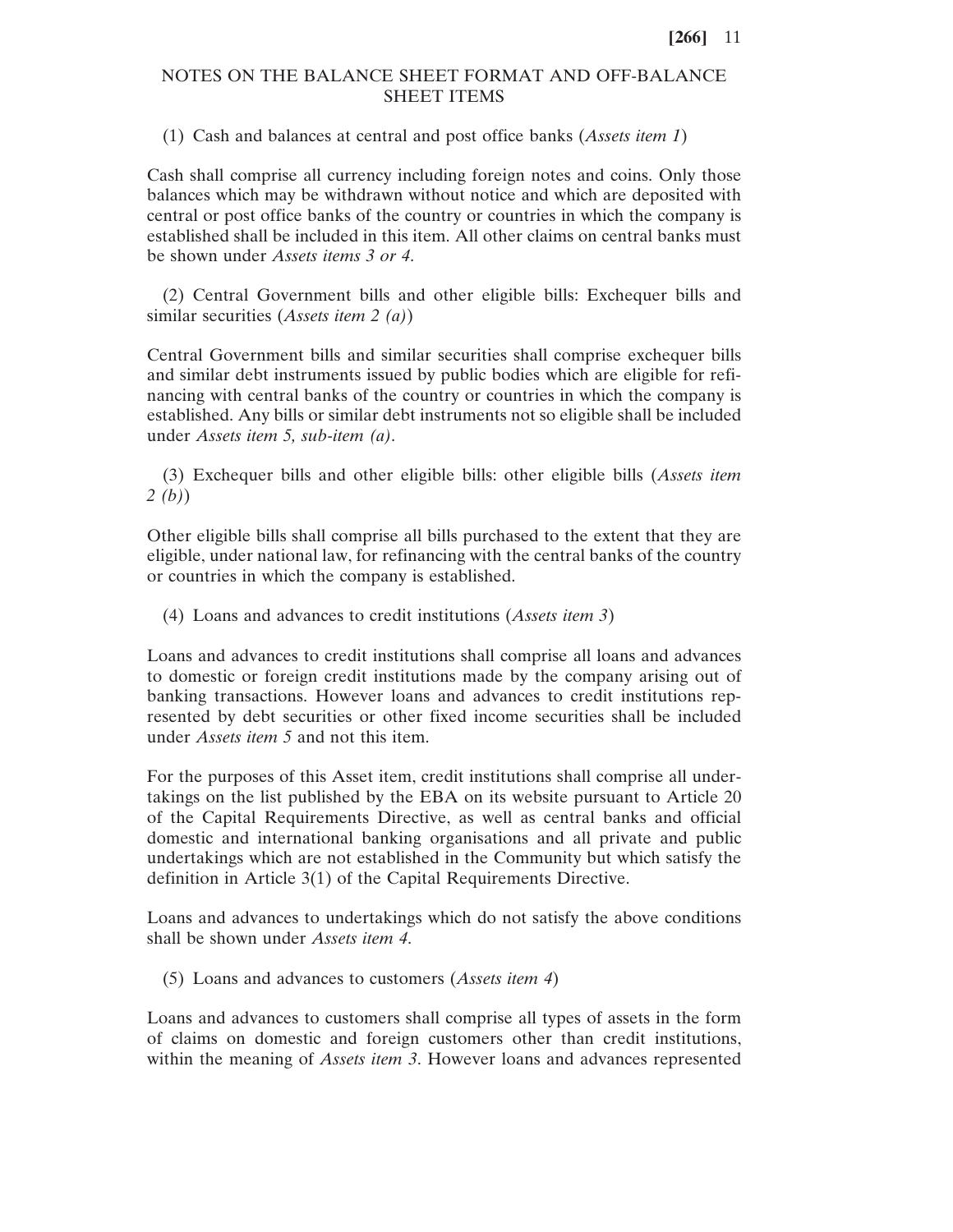by debt securities or other fixed income securities shall be included under *Assets item 5* and not this item.

(6) Debt securities and other fixed income securities (*Assets item 5*)

This item shall comprise transferable debt securities and any other transferable fixed income securities issued by credit institutions, other undertakings or public bodies. Debt securities and other fixed income securities issued by public bodies shall however only be included in this item if they may not be shown under *Assets item 2.*

Where a company holds its own debt securities these shall not be included under this item but shall be deducted from *Liabilities item 3 (a)* or *(b)*, as appropriate.

Securities bearing interest rates that vary in accordance with specific factors, for example the interest rate on the inter-bank market or on the Euromarket, shall also be regarded as fixed income securities to be included under this item.

(7) Intangible fixed assets (*Assets item 9*)

This item shall comprise:

- (a) development costs;
- (b) concessions, patents, licenses, trademarks and similar rights and assets;
- (c) goodwill; and
- (d) payments on account.

Amounts shall, however, be included in respect of *(b)* only if the assets were acquired for valuable consideration or the assets in question were created by the company itself.

Amounts representing goodwill shall only be included to the extent that the goodwill was acquired for valuable consideration.

There shall be separately disclosed, in a note to the financial statements, the amount of any development costs or goodwill included in this item.

(8) Tangible fixed assets (*Assets item 10*)

This item shall comprise:

- —land and buildings;
- —plant and machinery;
- —fixtures and fittings, tools and equipment; and

—payments on account and assets in the course of construction.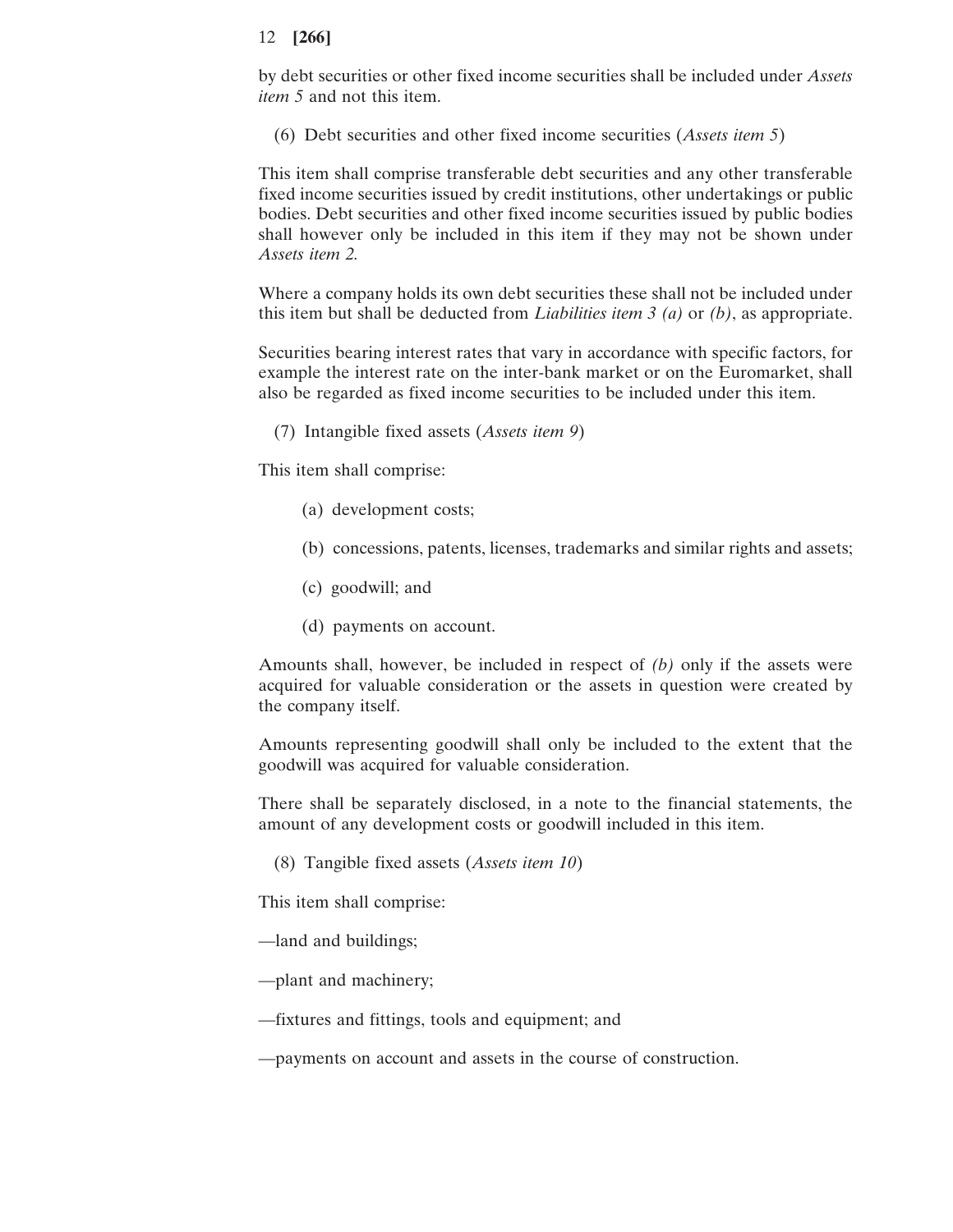There shall be disclosed in a note to the financial statements the amount included in this item with respect to land and buildings occupied by the company for its own activities.

(9) Deposits by credit institutions (*Liabilities item 1*)

Deposits by credit institutions shall comprise all amounts arising out of banking transactions owed to other domestic or foreign credit institutions by the company. However liabilities in the form of debt securities and any liabilities for which transferable certificates have been issued shall be included under *Liabilities item 3* and not this item.

For the purposes of this Asset item, credit institutions shall comprise all undertakings on the list published by the EBA on its website pursuant to Article 20 of the Capital Requirements Directive, as well as central banks and official domestic and international banking organisations and all private and public undertakings which are not established in the Community but which satisfy the definition in Article 3(1) of the Capital Requirements Directive.

(10) Customer accounts (*Liabilities item 2*)

This item shall comprise all amounts owed to creditors that are not credit institutions, within the meaning of Liabilities item 1. However liabilities in the form of debt securities and any liabilities for which transferable certificates have been issued shall be shown under *Liabilities item 3* and not this item.

(11) Debt securities in issue (*Liabilities item 3*)

This item shall include both debt securities and debts for which transferable certificates have been issued, in particular deposit receipts, "*bons de caisse*" and liabilities arising out of own acceptances and promissory notes. (Only acceptances which a company has issued for its own refinancing and in respect of which it is the first party liable shall be treated as own acceptances).

(12) Subordinated liabilities (*Liabilities item 7*)

This item shall comprise all liabilities in respect of which there is a contractual obligation that, in the event of winding up or bankruptcy, they are to be repaid only after the claims of other creditors have been met.

This item shall include all subordinated liabilities, whether or not a ranking has been agreed between the subordinated creditors concerned.

(13) Subscribed and called up share capital (*Liabilities item 8*)

The amount of subscribed share capital and the amount of called up share capital which has been paid up shall be shown separately.

Subscribed capital shall comprise all amounts which, in accordance with the legal structure of an insurance undertaking, are regarded, in accordance with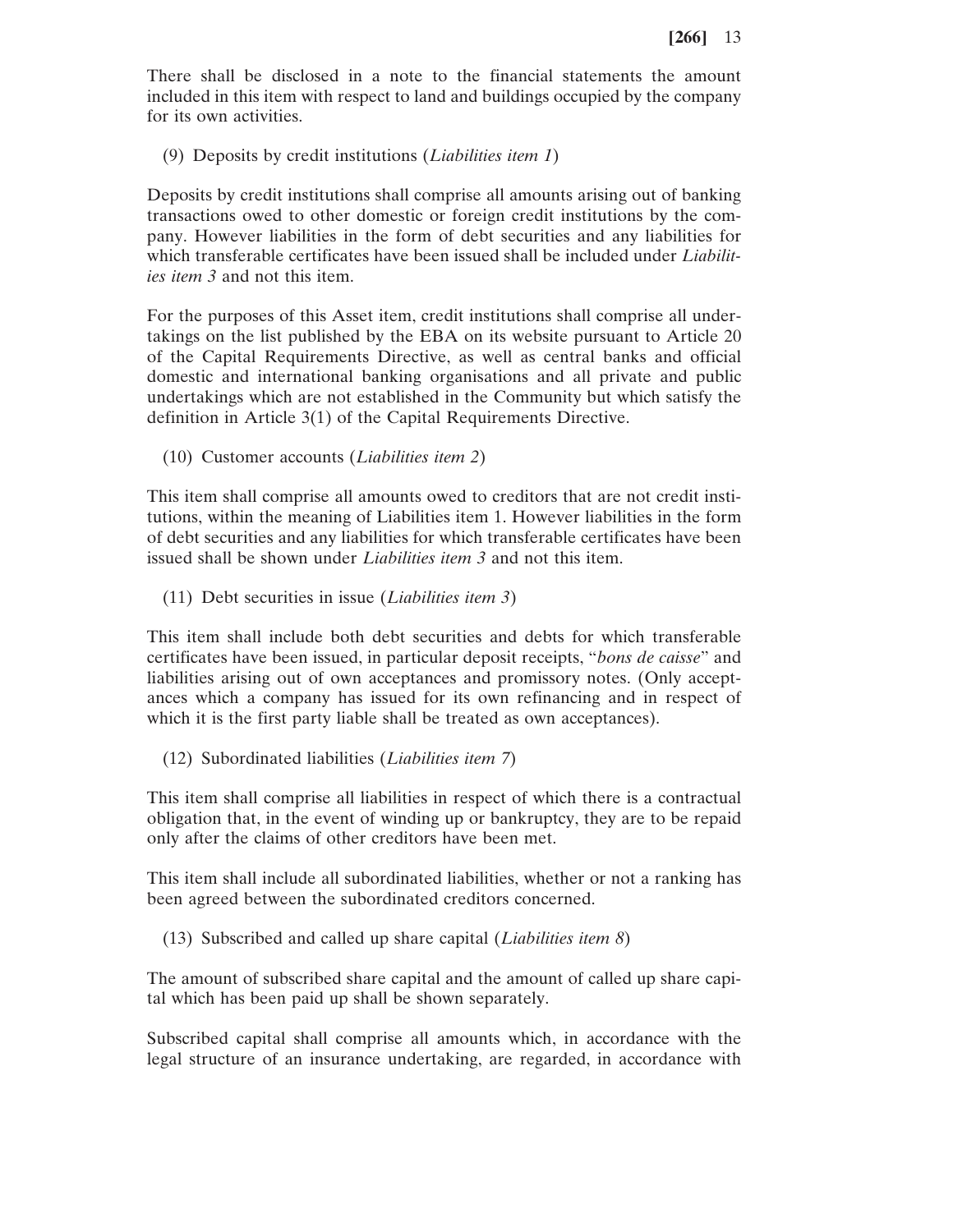the Principal Act as equity share capital subscribed by the shareholders or other proprietors.

Called-up capital shall comprise all amounts which, in accordance with the legal structure of an insurance undertaking, are regarded, in accordance with the Principal Act as equity share capital subscribed and fully paid up or subscribed and partly paid up, to the extent paid up.

(14) Reserve for own Shares (*Liabilities item 10(b)*)

The nominal value of the shares held shall be shown separately under this item.

(15) Contingent liabilities (*Off-balance sheet item 1*)

This item shall include all transactions whereby the company has underwritten the obligations of a third party.

Liabilities arising out of the endorsement of rediscounted bills shall be included in this item. Acceptances other than own acceptance shall also be included.

(16) Contingent liabilities: Guarantees and assets pledged as collateral security (*Off-balance sheet item 1(2)*)

This item shall include all guarantee obligations incurred and assets pledged as collateral security on behalf of third parties, particularly in respect of sureties and irrevocable letters of credit.

(17) Commitments (*Off-balance sheet item 2*)

This item shall include every irrevocable commitment which could give rise to a credit risk.

(18) Commitments: Commitments arising out of sale and option to resell transactions (*Off-balance sheet item 2 (1)*)

This sub-item shall comprise commitments entered into by the company in the context of sale and option to resell transactions.

## SPECIAL RULES

*Claims on, and liabilities to, undertakings in which a participating interest is held or group undertakings*

13. (1) The information required by *paragraphs (2)* and *(3)* must be given either by way of subdivision of the relevant items or by way of notes to the financial statements.

(2) The amount of the following must be shown for each of *Assets items 2* to *5*:

(a) claims on group undertakings included therein; and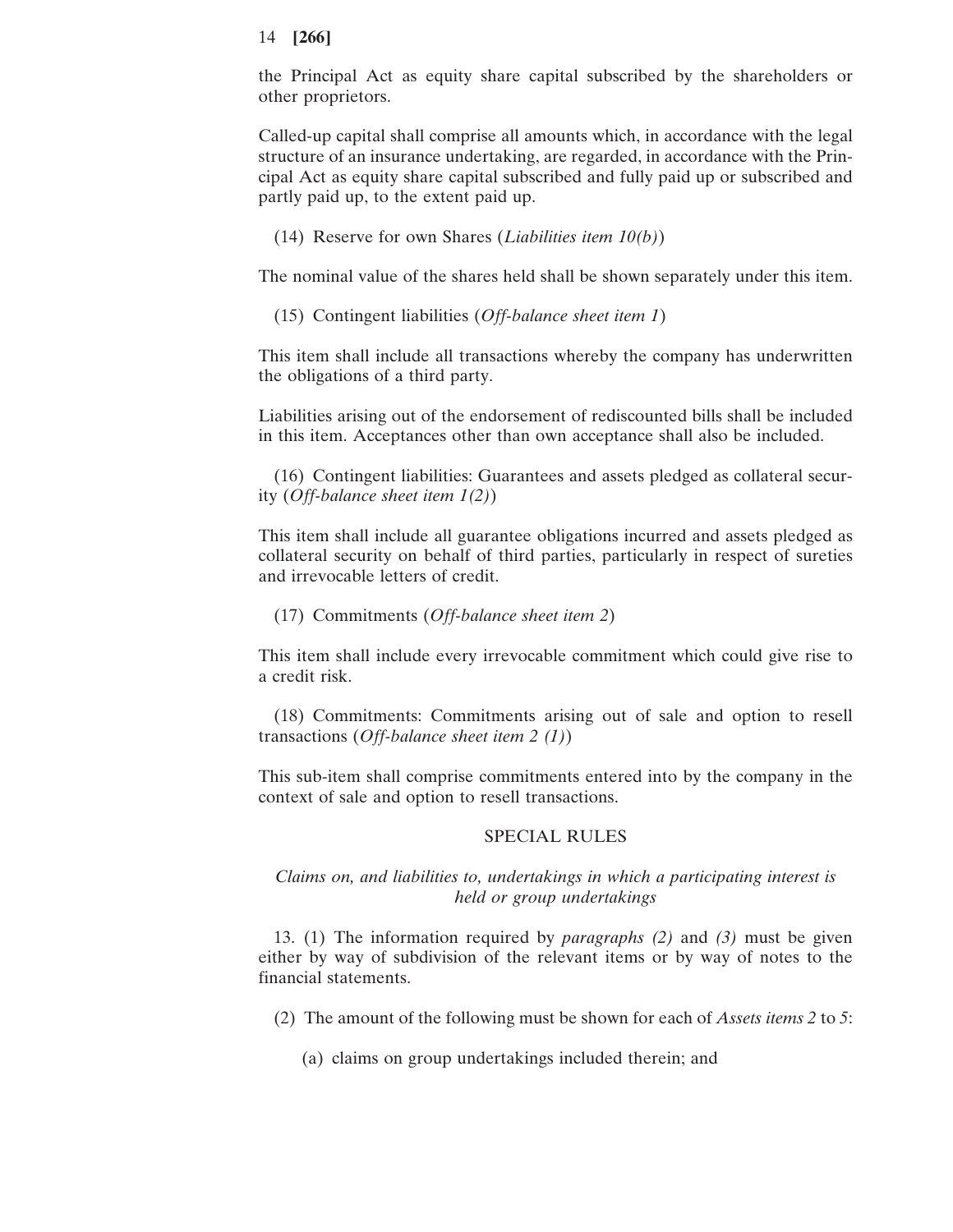(b) claims on undertakings, with which a company is linked by virtue of a participating interest, included therein.

(3) The amount of the following must be shown for each of *Liabilities items 1, 2, 3* and *7*:

- (a) liabilities to group undertakings included therein; and
- (b) liabilities to undertakings, with which a company is linked by virtue of a participating interest, included therein.

## *Subordinated assets*

14. (1) The amount of any assets that are subordinated must be shown either as a subdivision of any relevant asset item or in the notes to the financial statements; in the latter case disclosure shall be by reference to the relevant asset item or items in which the assets are included.

(2) In the case of *Assets items 2 to 5* in the balance sheet format, the amounts required to be shown by *paragraph 13(2)* to the format as sub-items of those items shall be further subdivided so as to show the amount of any claims included therein that are subordinated.

(3) For this purpose, assets are subordinated if there is a contractual obligation to the effect that, in the event of winding up or bankruptcy, they are to be repaid only after the claims of other creditors have been met, whether or not a ranking has been agreed between the subordinated creditors concerned.

#### *Syndicated loans*

15. (1) Where a company is a party to a syndicated loan transaction the company shall include only that part of the total loan which it itself has funded.

(2) Where a company is a party to a syndicated loan transaction and has agreed to reimburse (in whole or in part) any other party to the syndicate any funds advanced by that party or any interest thereon upon the occurrence of any event, including the default of the borrower, any additional liability by reason of such a guarantee shall be included as a contingent liability in *off-balance sheet item 1, sub-item (2)*.

#### *Sale and repurchase transactions*

16. (1) The following rules apply where a company is a party to a sale and repurchase transaction.

- (2) Where the company is the transferor of the assets under the transaction:
	- (a) the assets transferred shall, notwithstanding the transfer, be included in its balance sheet;
	- (b) the purchase price received by it shall be included in its balance sheet as an amount owed to the transferee; and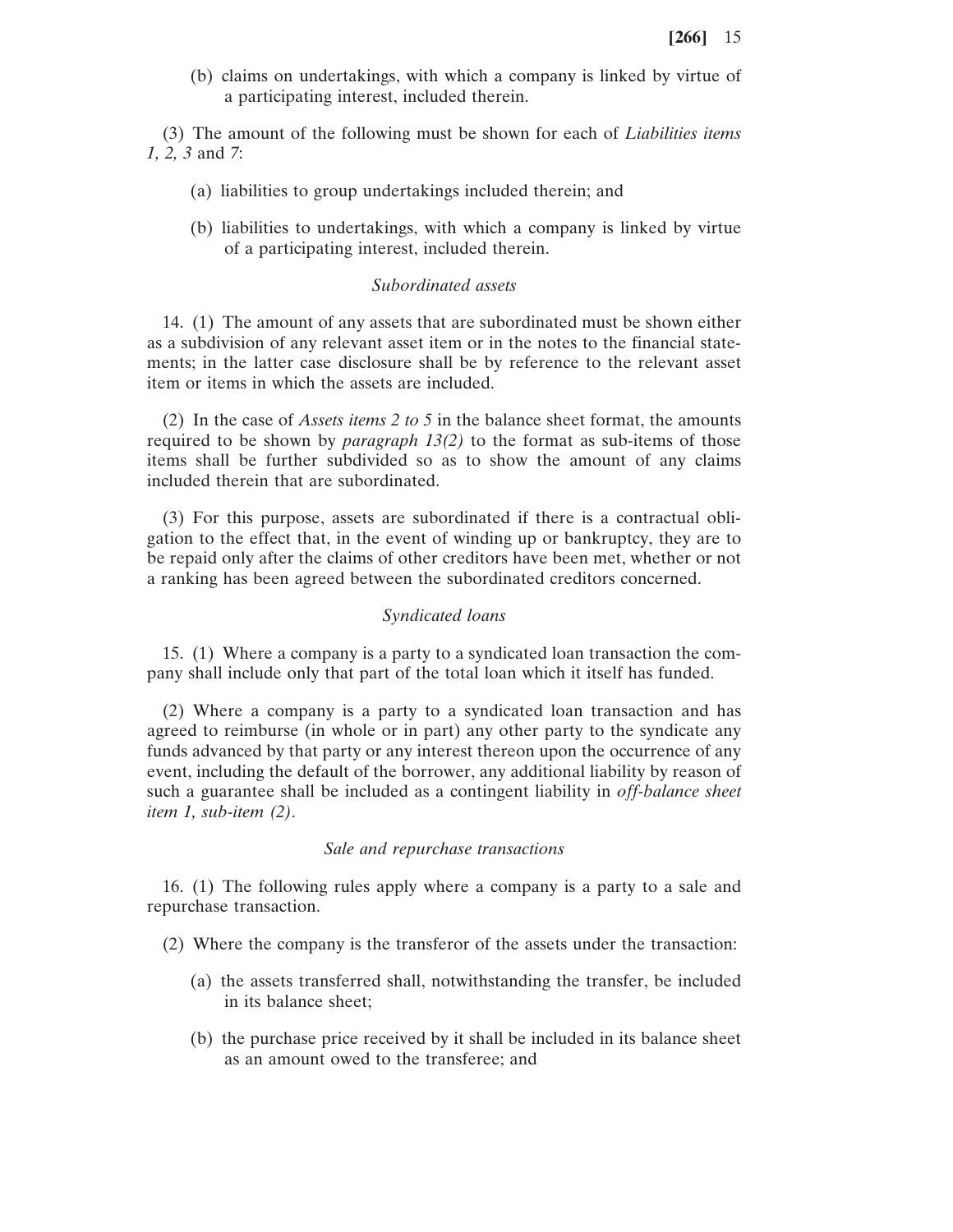(c) the value of the assets transferred shall be disclosed in a note to its financial statements.

(3) Where the company is the transferee of the assets under the transaction it shall not include the assets transferred in its balance sheet but the purchase price paid by it to the transferor shall be so included as an amount owed by the transferor.

### *Sale and option to resell transactions*

17. (1) The following rules apply where a company is a party to a sale and option to resell transaction.

(2) Where the company is the transferor of the assets under the transaction it shall not include in its balance sheet the assets transferred but it shall enter under *off-balance sheet item 2* an amount equal to the price agreed in the event of repurchase.

(3) Where the company is the transferee of the assets under the transaction it shall include those assets in its balance sheet.

## *Managed funds*

18. (1) For the purpose of this paragraph "managed funds" are funds which the company administers in its own name but on behalf of others and to which it has legal title.

(2) The company shall, in any case where claims and obligations arising in respect of managed funds fall to be treated as claims and obligations of the company, adopt the following accounting treatment: claims and obligations representing managed funds are to be included in the company's balance sheet, with the notes to the financial statements disclosing the total amount included with respect to such assets and liabilities in the balance sheet and showing the amount included under each relevant balance sheet item in respect of such assets or (as the case may be) liabilities.

### PROFIT AND LOSS ACCOUNT FORMATS

## FORMAT 1

### **Vertical layout**

- 1. Interest receivable and similar income (1).
	- (a) Interest receivable and similar income arising from debt securities and other fixed income securities.
	- (b) Other interest receivable and similar income.
- 2. Interest payable and similar charges (2).
- 3. Dividend income (3).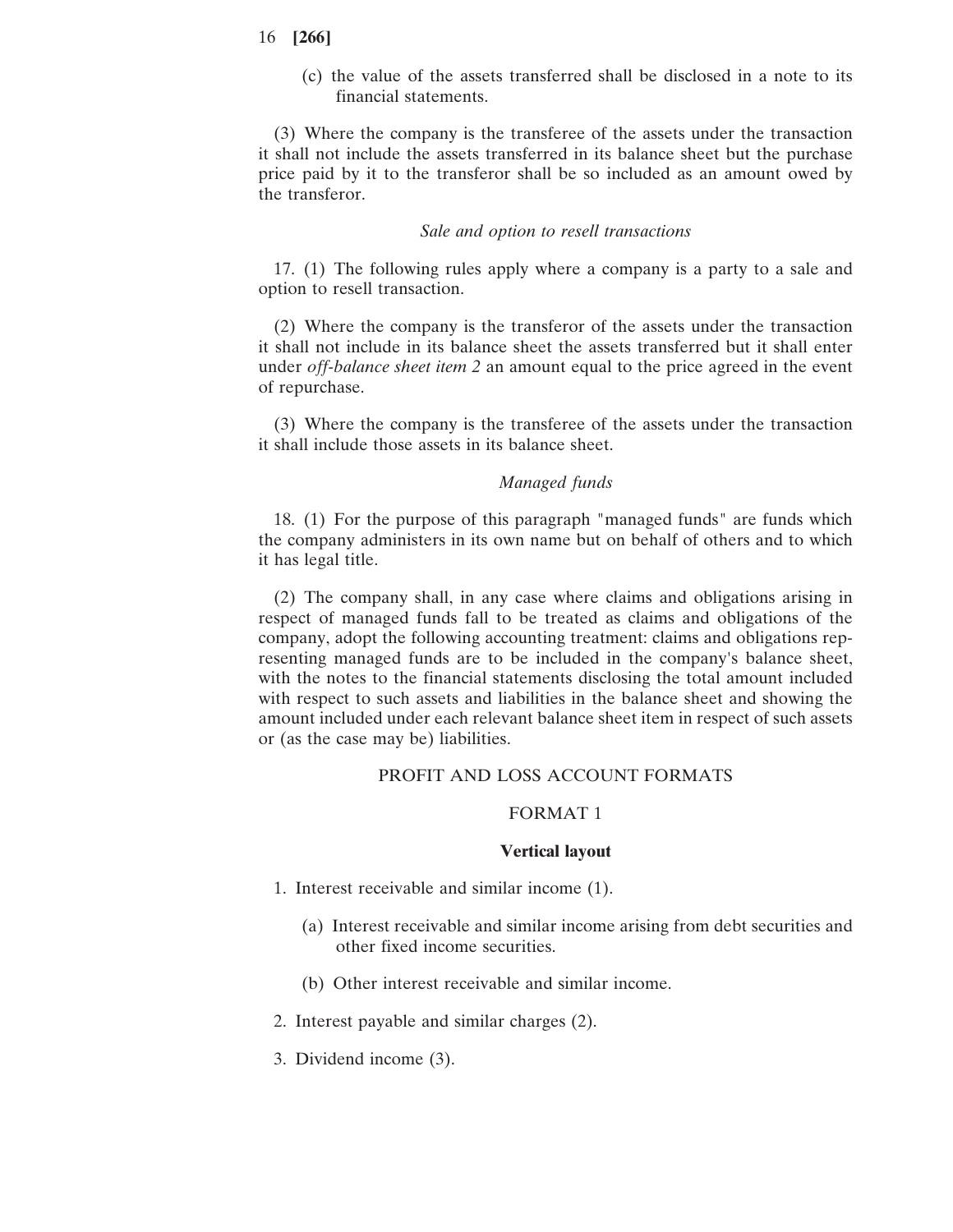- (a) Income from equity shares and other variable-yield securities.
- (b) Income from participating interests.
- (c) Income from shares in group undertakings.
- 4. Fees and commissions receivable (4).
- 5. Fees and commissions payable (5).
- 6. Dealing profits or losses (6).
- 7. Other operating income.
- 8. Administrative expenses.
	- (a) Staff costs.
		- (i) Wages and salaries.
		- (ii) Social security costs.
		- (iii) Other pension costs.
	- (b) Other administrative expenses.
- 9. Depreciation and amortisation (7).
- 10. Other operating charges.
- 11. Provisions.
	- (a) Provisions for bad and doubtful debts (8).
	- (b) Provisions for contingent liabilities and commitments (9).
- 12. Adjustments to provisions.
	- (a) Adjustments to provisions for bad and doubtful debts (10).
	- (b) Adjustments to provisions for contingent liabilities and commitments (11).
- 13. Amounts written off fixed assets investments (12).
- 14. Adjustments to amounts written off fixed asset investments (13).
- 15. Profit or loss on ordinary activities before tax.
- 16. Tax on profit or loss on ordinary activities.
- 17. Profit or loss on ordinary activities after tax.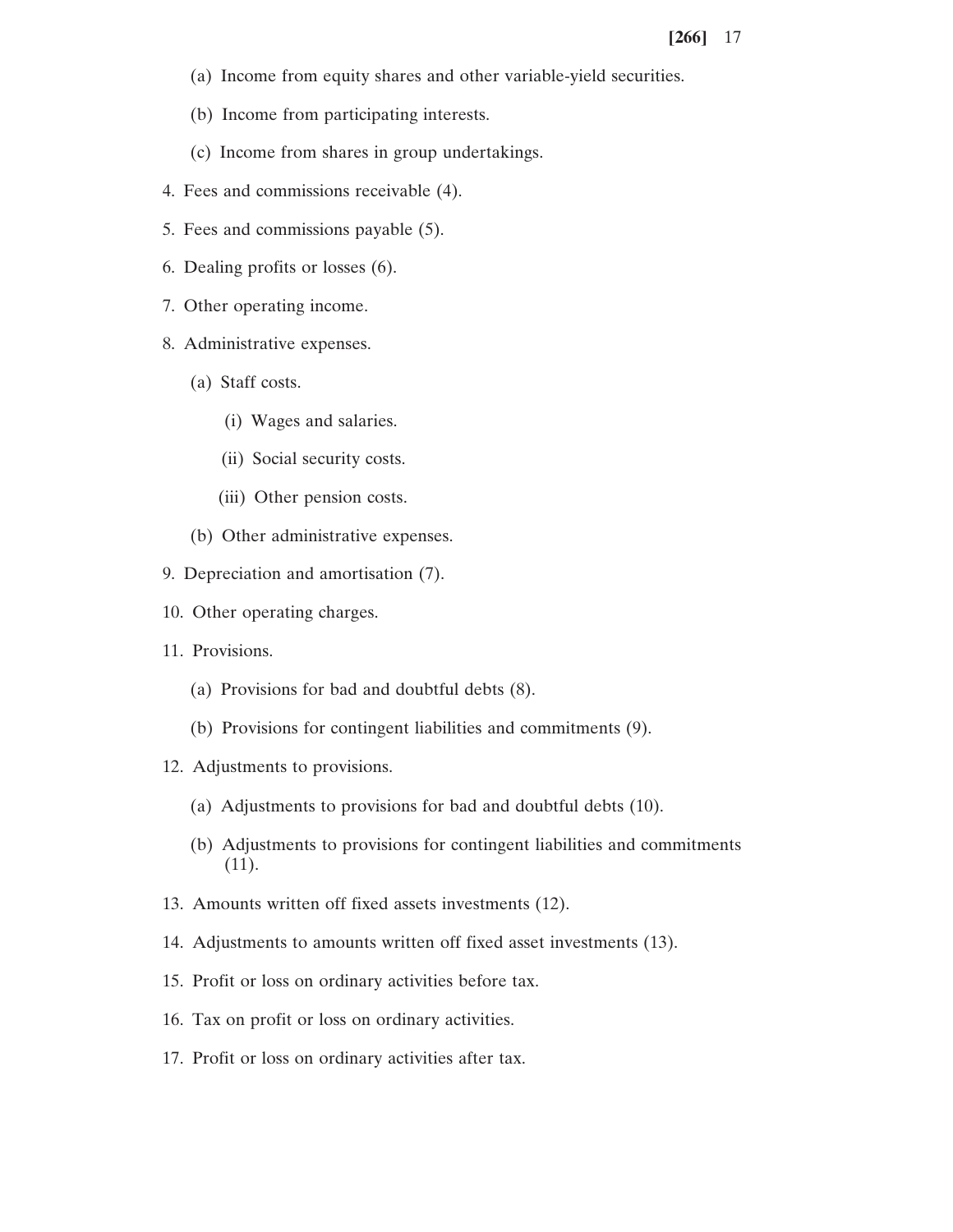- 18. Extraordinary income.
- 19. Extraordinary charges.
- 20. Extraordinary profit or loss.
- 21. Tax on extraordinary profit or loss.
- 22. Extraordinary profit or loss after tax.
- 23. Other taxes not shown under the preceding items.
- 24. Profit or loss for the financial year.

## FORMAT 2

### **Horizontal layout**

## A. *Charges*

- 1. Interest payable and similar charges (2).
- 2. Fees and commission payable (5).
- 3. Dealing losses (6).
- 4. Administrative expenses.
	- (a) Staff costs.
		- (i) Wages and salaries.
		- (ii) Social security costs.
		- (iii) Other pension costs.
	- (b) Other administrative expenses.
- 5. Depreciation and amortisation (7).
- 6. Other operating charges.
- 7. Provisions.
	- (a) Provisions for bad and doubtful debts (8).
	- (b) Provisions for contingent liabilities and commitments (9).
- 8. Amounts written off fixed asset investments (12).
- 9. Profit on ordinary activities before tax.
- 10. Tax on profit or loss on ordinary activities.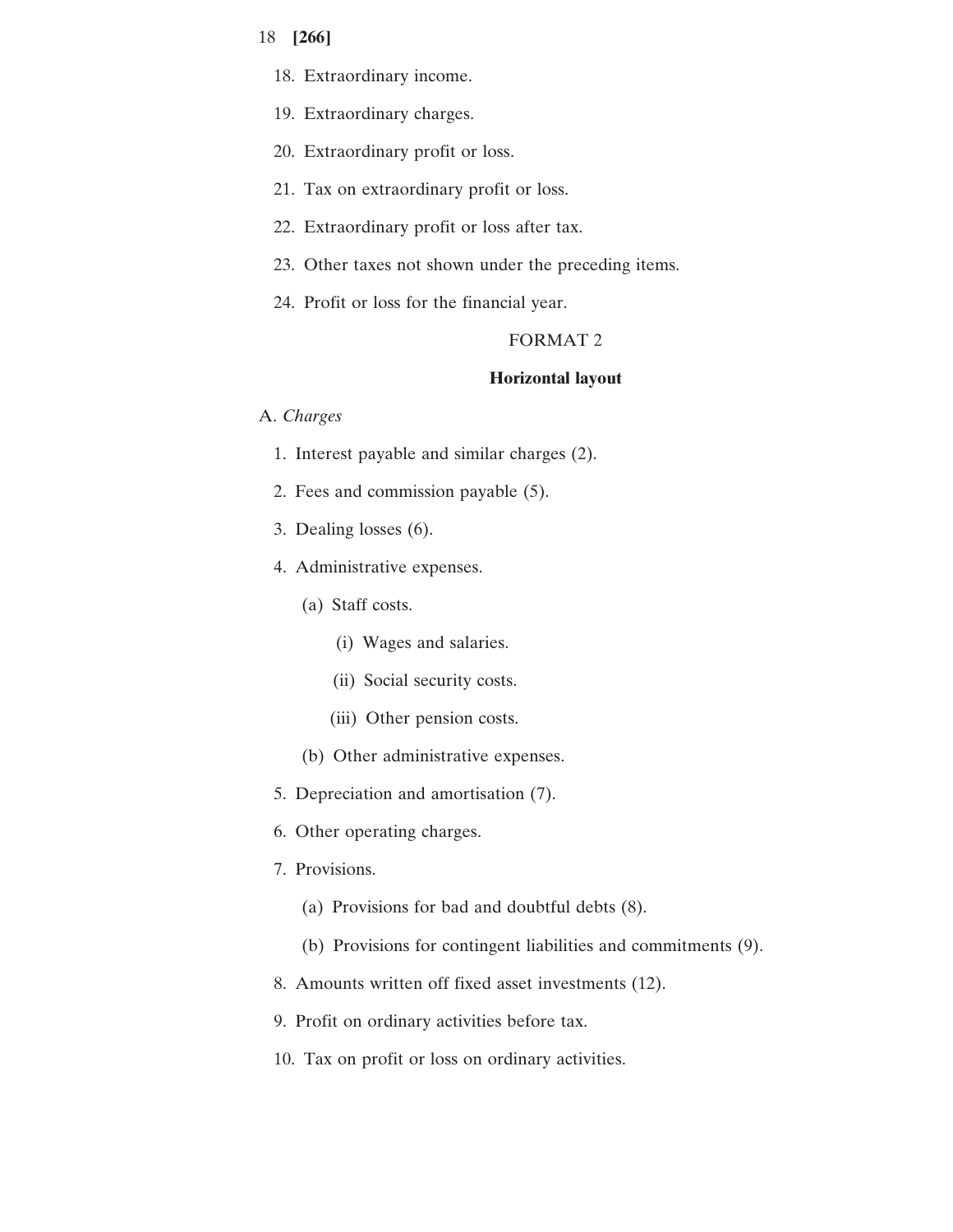- 11. Profit on ordinary activities after tax.
- 12. Extraordinary charges.
- 13. Tax on extraordinary profit or loss.
- 14. Extraordinary loss after tax.
- 15. Other taxes not shown under the preceding items.
- 16. Profit for the financial year.

### B. *Income*

- 1. Interest receivable and similar income (1).
	- (a) Interest receivable and similar income arising from debt securities and other fixed income securities.
	- (b) Other interest receivable and similar income.
- 2. Dividend income (3).
	- (a) Income from equity shares and other variable-yield securities.
	- (b) Income from participating interests.
	- (c) Income from shares in group undertakings.
- 3. Fees and commissions receivable (4).
- 4. Dealing profits (6).
- 5. Adjustments to provisions
	- (a) Adjustments to provisions for bad and doubtful debts (10).
	- (b) Adjustments to provisions for contingent liabilities and commitments (11).
- 6. Adjustments to amounts written off fixed asset investments (13).
- 7. Other operating income.
- 8. Loss on ordinary activities before tax.
- 9. Loss on ordinary activities after tax.
- 10. Extraordinary income.
- 11. Extraordinary profit after tax.
- 12. Loss for the financial year.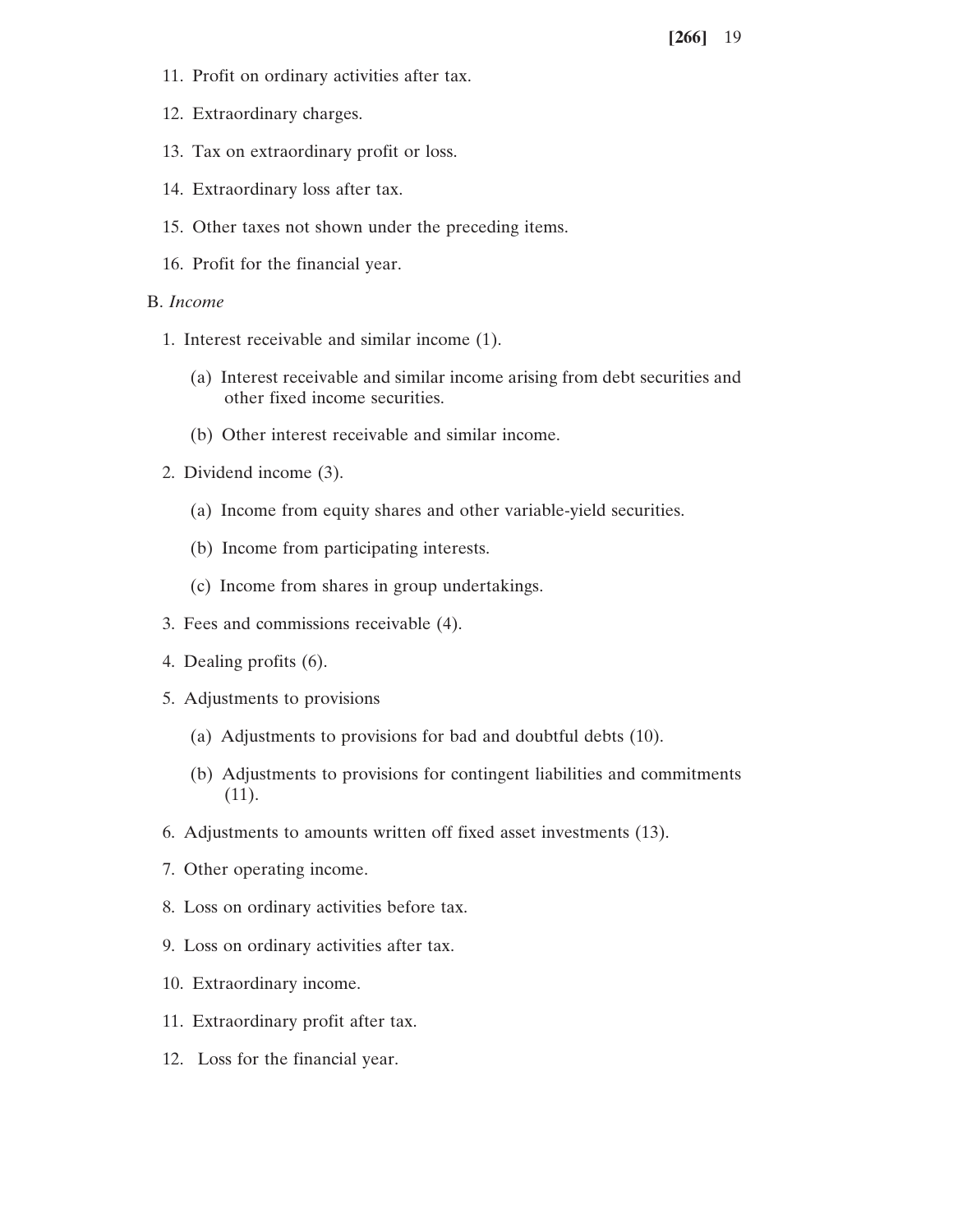## NOTES ON THE PROFIT AND LOSS ACCOUNT FORMATS

(1) Interest receivable and similar income (*Format 1, item 1; Format 2, item B1*)

This item shall include all income arising out of banking activities, including:

- (a) income from assets included in *Assets items 1* to *5* in the balance sheet format, however calculated. Such income shall also include income arising from the spreading on a time basis of the discount or premium on assets acquired at an amount below or above, the sum payable at maturity;
- (b) income resulting from covered forward contracts, spread over the actual duration of the contract and similar in nature to interest; and
- (c) fees and commissions receivable similar in nature to interest and calculated on a time basis or by reference to the amount of the claim (but not other fees and commissions receivable).
- (2) Interest payable and similar charges (*Format 1, item 2; Format 2, item A1*)

This item shall include all expenditure arising out of banking activities, including:

- (a) charges arising out of liabilities included in *Liabilities items 1, 2, 3* and *7* in the balance sheet format, however calculated. Such charges shall also include charges arising from the spreading on a time basis of liabilities contracted at an amount above or below, the sum payable at maturity;
- (b) charges resulting from covered forward contracts, spread over the actual duration of the contract and similar in nature to interest; and
- (c) fees and commissions payable similar in nature to interest and calculated on a time basis or by reference to the amount of the liability (but not other fees and commissions payable).
- (3) Dividend income (*Format 1, item 3; Format 2, item B2*)

This item shall comprise all dividends and other income from variable-yield securities, from participating interests and from shares in group undertakings. Income from shares in investment companies shall also be included under this item.

(4) Fees and commissions receivable (*Format 1, item 4; Format 2, item B3*)

Fees and commissions receivable shall comprise income in respect of all services supplied by the company to third parties, but not fees or commissions required to be calculated under interest receivable (*Format 1, item 1; Format 2,item B1*).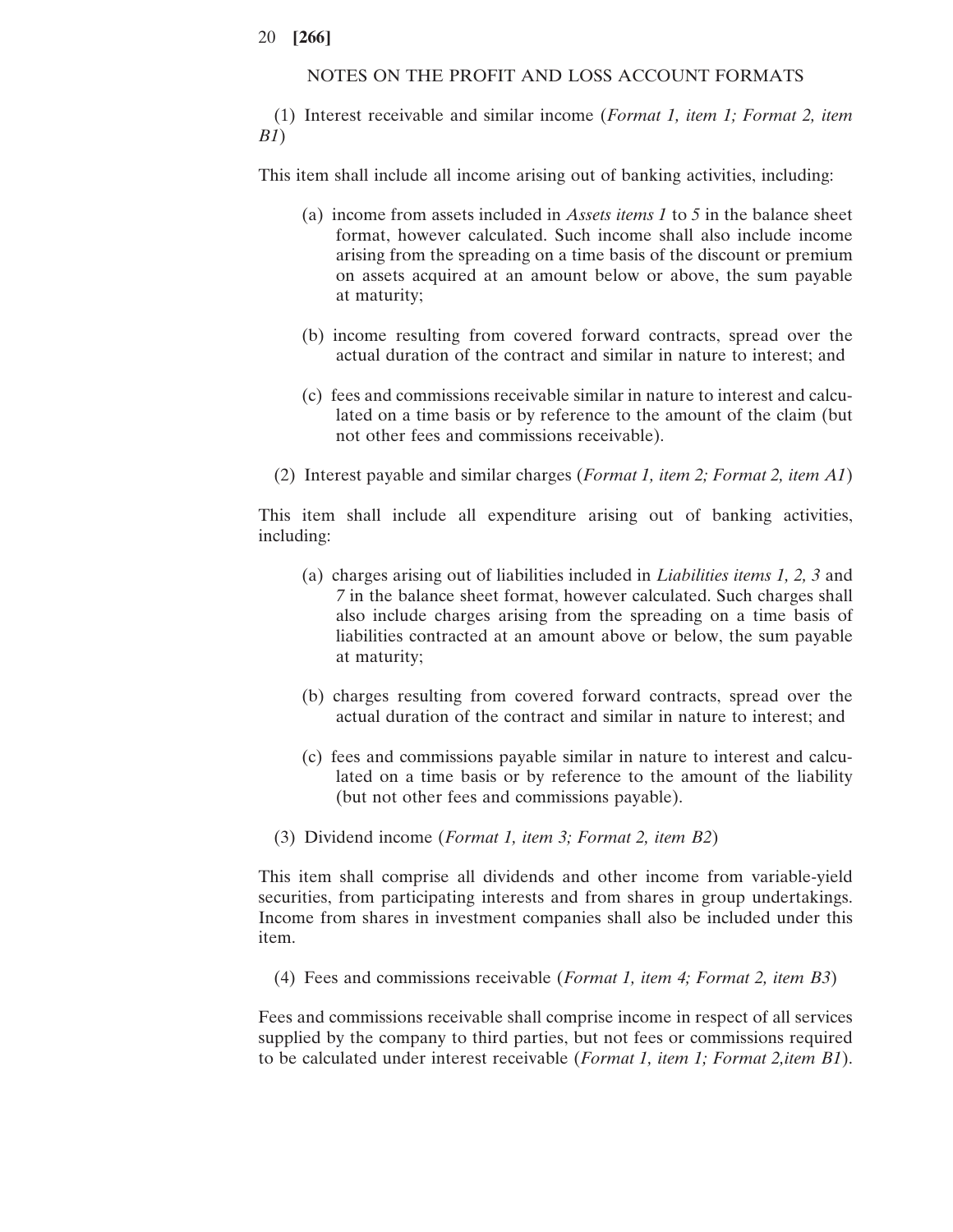In particular the following fees and commissions receivable must be included (unless required to be included under interest receivable):

- fees and commissions for guarantees, loan administration on behalf of other lenders and securities transactions on behalf of third parties;

- fees, commissions and other income in respect of payment transactions, account administration charges and commissions for the safe custody and administration of securities;

- fees and commissions for foreign currency transactions and for the sale and purchase of coin and precious metals on behalf of third parties; and

- fees and commissions charged for brokerage services in connection with savings and insurance contracts and loans.

(5) Fees and commissions payable (*Format 1, item 5; Format 2, item 2A*)

Fees and commissions payable shall comprise charges for all services rendered to the company by third parties but not fees or commissions required to be included under interest payable (*Format 1, item 2; Format 2, item A1*).

In particular the following fees and commissions payable must be included (unless required to be included under interest payable):

- fees and commissions for guarantees, loan administration and securities transactions on behalf of third parties;

- fees, commissions and other charges in respect of payment transactions, account administration charges and commission for the safe custody and administration of securities;

- fees and commissions for foreign currency transactions and for the sale and purchase of coin and precious metals on behalf of third parties; and

- fees and commissions for brokerage service in connection with savings and insurance contracts and loans.

(6) Dealing profits or losses (*Format 1, item 6; Format 2, items B4* and *A3*)

This item shall comprise:

- (a) the net profit or net loss on transactions in securities which are not held as financial fixed assets together with amounts written off or written back with respect to such securities, including amounts written off or written back as a result of the application of *paragraph 38 (1)* below;
- (b) the net profit or loss on exchange activities, save in so far as the profit or loss is included in interest receivable or interest payable (*Format 1, items 1* or *2; Format 2, items B1* or *A1*); and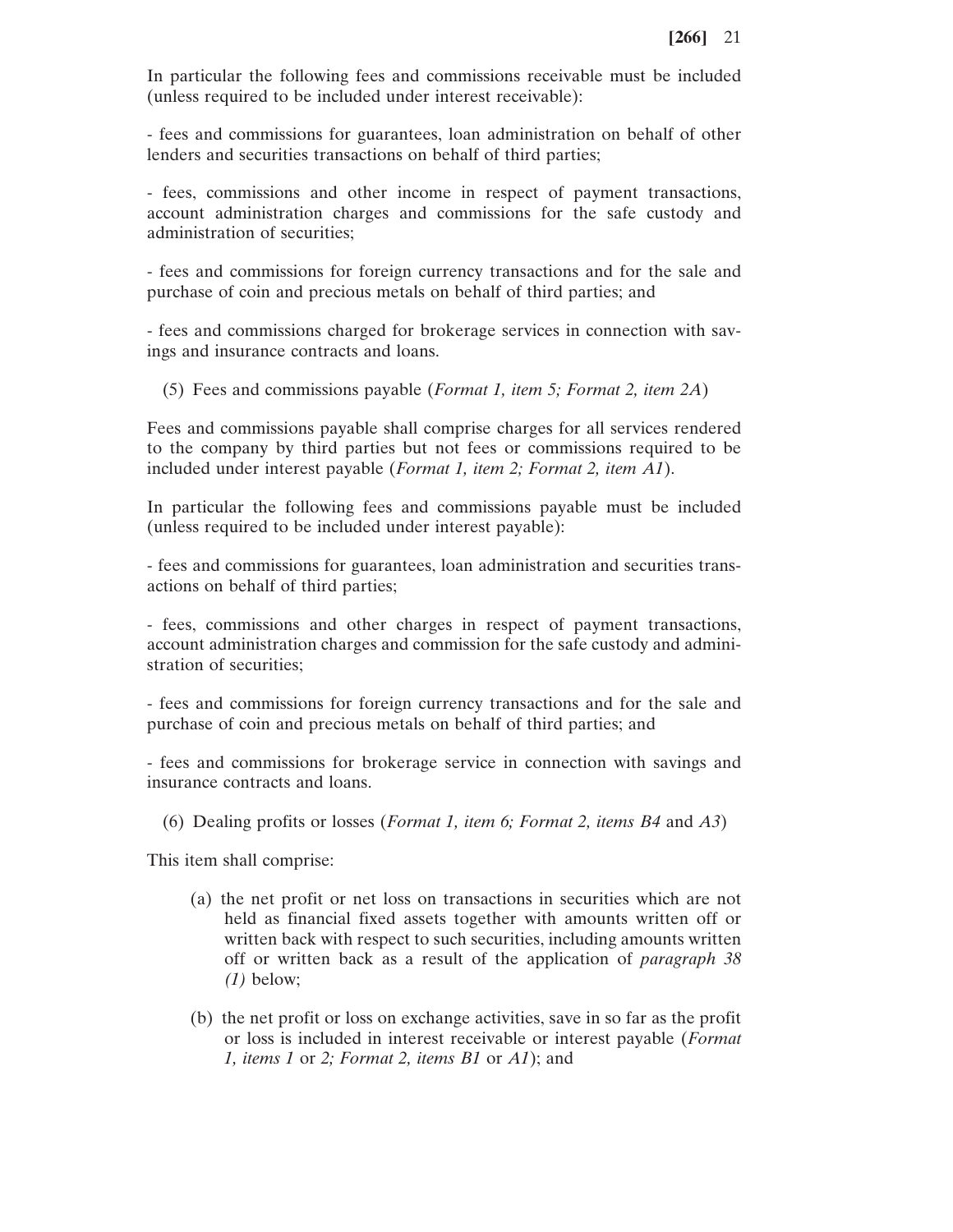- (c) the net profits and losses on other dealing operations involving financial instruments, including precious metals.
- (7) Depreciation and amortisation (*Format 1, item 9; Format 2, item A5*)

This item shall comprise depreciation and other amounts written off in respect of balance sheet *Assets items 9* and *10*.

(8) Provisions: Provisions for bad and doubtful debts (*Format 1, item 1 (a); Format 2, item 7 (a)*)

Provisions for bad or doubtful debts shall comprise charges for amounts written off and for provisions made in respect of loans and advances shown under balance sheet *Assets items 3* and *4*.

(9) Provisions: Provisions for contingent liabilities and commitments (*Format 1, item 11 (b); Format 2, item A7 (b)*)

This item shall comprise charges for provisions for contingent liabilities and commitments of a type which would, if not provided for, be shown under *offbalance sheet items 1* and *2*.

(10) Adjustments to provisions: Adjustments to provisions for bad and doubtful debts (*Format 1, item 12 (a); Format 2, item B5 (a)*)

This item shall include credits from the recovery of loans that have been written off, from other advances written back following earlier write offs and from the reduction of provisions previously made with respect to loans and advances.

(11) Adjustments to provisions: Adjustments to provisions for contingent liabilities and commitments (*Format 1, item 12 (b); Format 2, item B5 (b)*)

This item comprises credits from the reduction of provisions previously made with respect to contingent liabilities and commitments.

(12) Amounts written off fixed assets investments (*Format 1, item 13; Format 2, item A8*)

Amounts written off fixed assets investments shall comprise amounts written off in respect of assets which are transferable securities held as financial fixed assets, participating interests and shares in group undertakings and which are included in *Assets items 5* to *8* in the balance sheet format.

(13) Adjustments to amounts written off fixed asset investments (*Format 1, item 14; Format 2, item B6*)

Adjustments to amounts written off fixed assets investments shall include amounts written back following earlier write offs and provisions in respect of assets which are transferable securities held as financial fixed assets, participating interests and group undertakings and which are included in *Assets items 5* to *8* in the balance sheet format.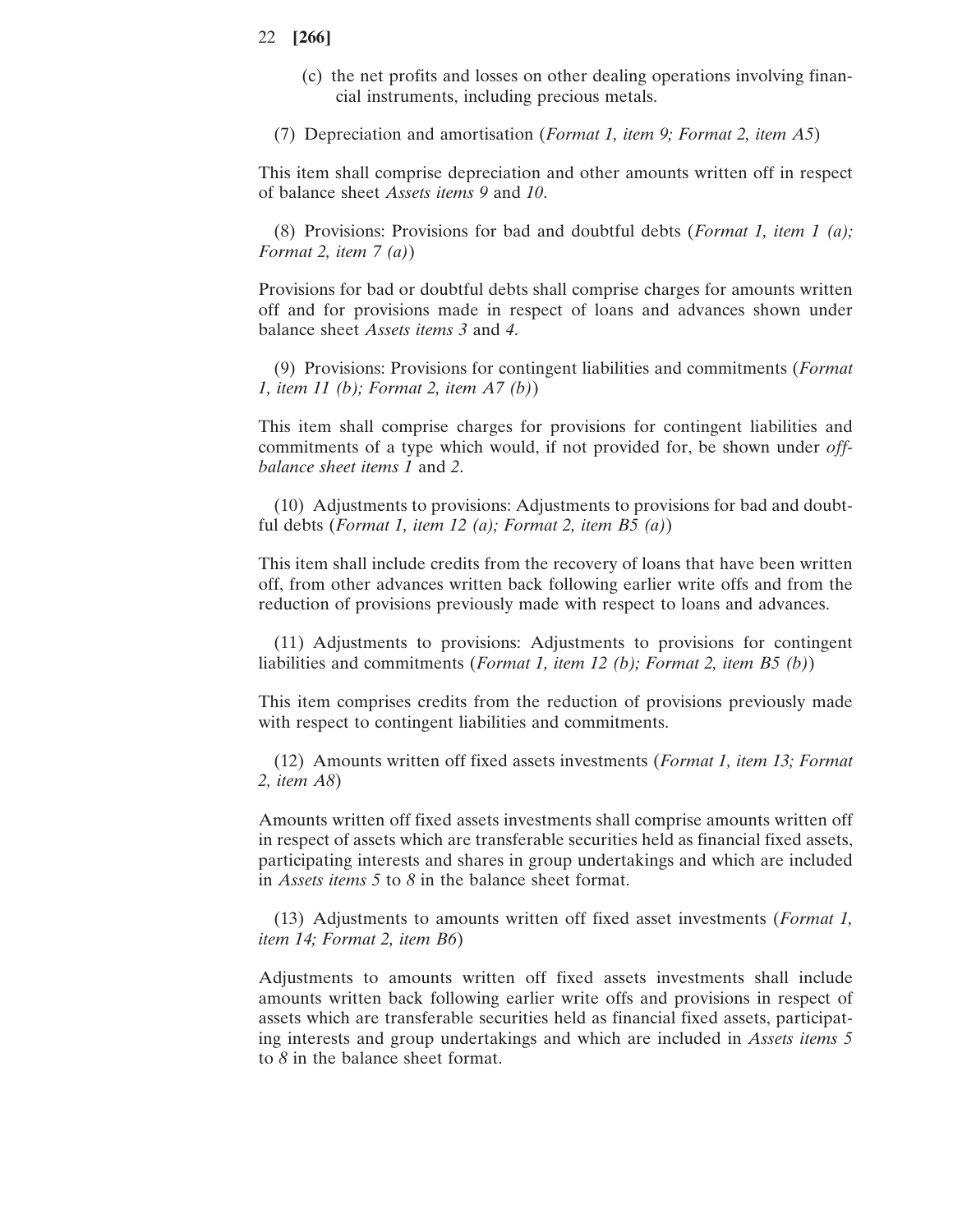## PART III

## ACCOUNTING PRINCIPLES AND VALUATION RULES

## SECTION A

## ACCOUNTING PRINCIPLES

#### *Preliminary*

19. Subject to *paragraph 26*, the amounts to be included in the financial statements of a credit institution in respect of the items shown shall be determined in accordance with the principles set out in *paragraphs 20* to *25*.

### *Accounting principles*

20. The credit institution shall be presumed to be carrying on business as a going concern.

21. Accounting policies shall be applied consistently from one financial year to the next.

22. The amount of any item in the financial statements shall be determined on a prudent basis and in particular—

- (a) only profits realised at the financial year end date shall be included in the profit and loss account; and
- (b) all liabilities which have arisen in the course of the financial year to which the financial statements relate or of a previous financial year shall be taken into account, even if such liabilities only become apparent between the financial year end date and the date on which the financial statements are signed under *section 324* of the Principal Act.

23. All income and charges relating to the financial year to which the financial statements relate shall be taken into account without regard to the date of receipt or payment.

24. In determining the aggregate amount of any item the amount of each individual asset or liability that falls to be taken into account shall be determined separately.

25. The presentation of amounts within items in the profit and loss account and balance sheet shall have regard to the substance of the reported transaction or arrangement in accordance with applicable accounting standards.

## *Departure from accounting principles*

26. If it appears to the directors of a credit institution that there are special reasons for departing from any of the principles stated above in preparing the credit institution's financial statements in any particular year, they may so depart, but particulars of the departure, the reasons for it and its effect on the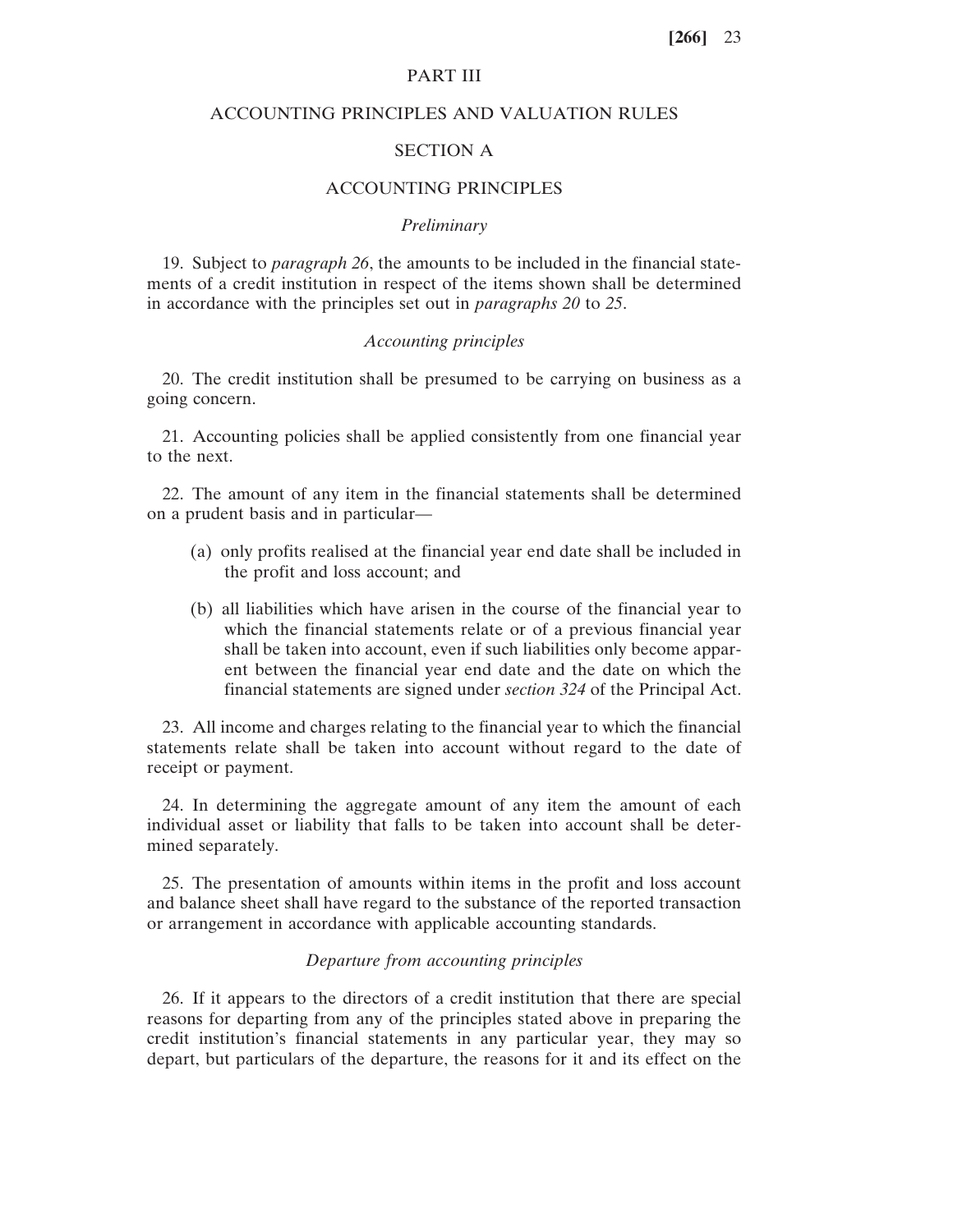balance sheet and profit and loss account of the credit institution shall be stated in a note to the financial statements.

#### SECTION B

### HISTORICAL COST ACCOUNTING RULES

#### *Preliminary*

27. Subject to *Sections C* and *D*, the amounts to be included in respect of all items shown in a company's financial statements shall be determined in accordance with the rules set out in *paragraphs 28* to *42.*

## FIXED ASSETS

#### *General rules*

28. Subject to any provision for depreciation or diminution in value made in accordance with *paragraph 29* or *30* the amount to be included in respect of any fixed asset shall be its cost.

## *Rules for depreciation and diminution in value*

29. In the case of any fixed asset which has a limited useful economic life, the amount of—

- (a) its cost; or
- (b) where it is estimated that any such asset will have a residual value at the end of the period of its useful economic life, its cost less that estimated residual value,

shall be reduced by provisions for depreciation calculated to write off that amount systematically over the period of the asset's useful economic life.

30. (1) Where a fixed asset investment of a description falling to be included under *Assets items 7* (participating interests) or *8* (shares in group undertakings) in the balance sheet format, or any other holding of securities held as a financial fixed asset, has diminished in value, provisions for diminution in value may be made in respect of it and the amount to be included in respect of it may be reduced accordingly; and any such provisions which are not shown separately in the profit and loss account shall be disclosed (either separately or in aggregate) in a note to the financial statements.

(2) Provisions for diminution in value shall be made in respect of any fixed asset which has diminished in value if the reduction of its value is expected to be permanent (whether it's useful economic life is limited or not), and the amount to be included in respect of it shall be reduced accordingly; and any such provisions which are not shown separately in the profit and loss account shall be disclosed (either separately or in aggregate) in a note to the financial statements.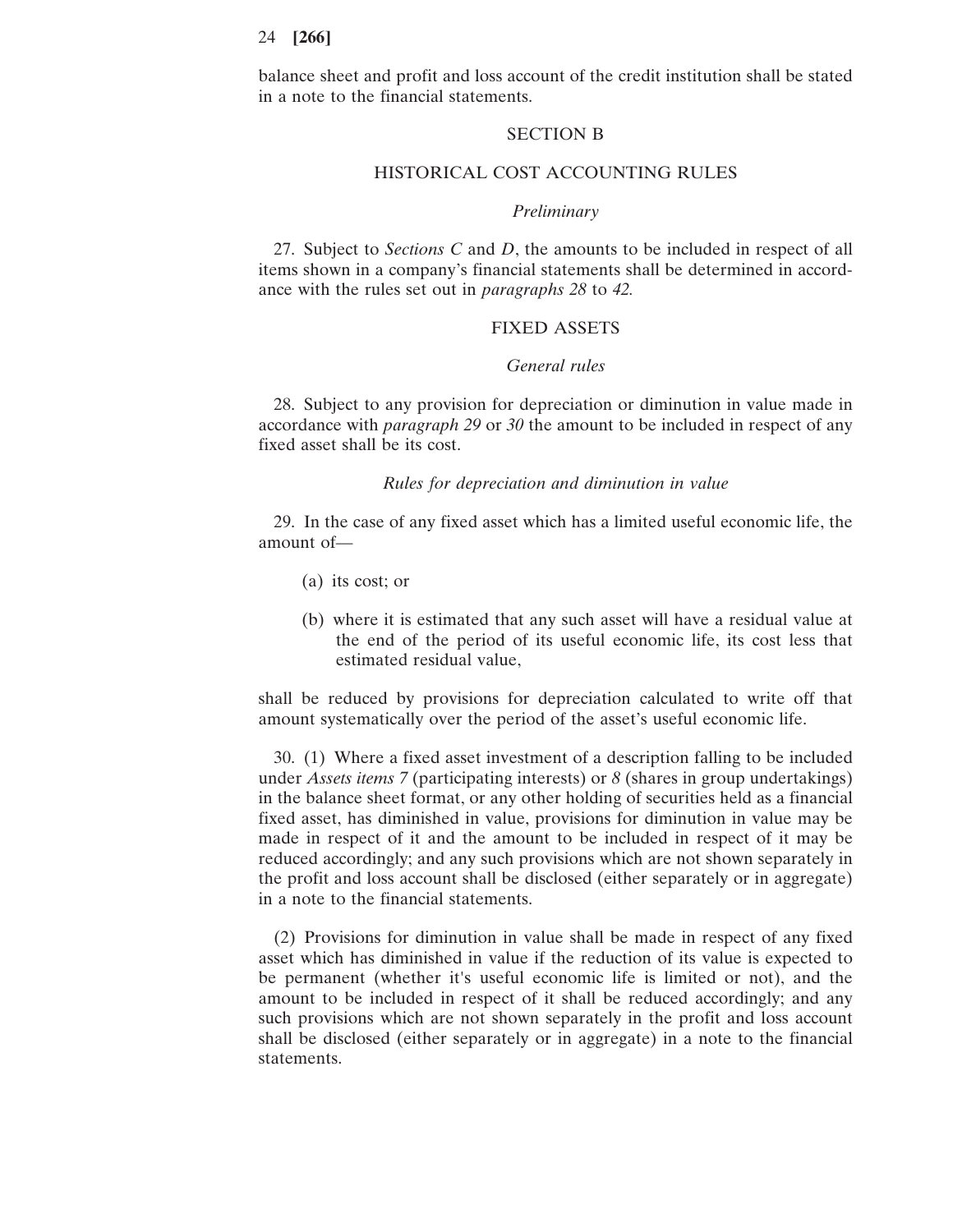(3) Where the reasons for which any provision was made in accordance with *subparagraph (1)* or *(2)* have ceased to apply to any extent, that provision shall be written back to the extent that it is no longer necessary; and any amounts written back in accordance with this subparagraph which are not shown separately in the profit and loss account shall be disclosed (either separately or in aggregate) in a note to the financial statements.

#### *Development costs*

31. (1) Notwithstanding that an item in respect of "development costs" is included under *Assets item 9* in the balance sheet format set out in *Part II*, an amount may only be included in a company's balance sheet in respect of that item in special circumstances.

(2) If an amount is included in a company's balance sheet in respect of development costs, the following information shall be given in a note to the financial statements—

- (a) the period over which the amount of those costs originally capitalised is being or is to be written off, and
- (b) the reasons for capitalising the costs in question.

### *Goodwill*

32. (1) The application of *paragraphs 28* to *30* in relation to goodwill (in any case where goodwill is treated as an asset) is subject to the following provisions of this paragraph.

(2) Subject to *subparagraph (3)*, the amount of the consideration for any goodwill acquired by a company shall be reduced by provisions for depreciation calculated to write off that amount systematically over a period chosen by the directors of the company.

(3) The period chosen shall not exceed the useful economic life of the goodwill in question.

(4) In any case where any goodwill acquired by a company is shown or included as an asset in the company's balance sheet, the period chosen for writing off the consideration for that goodwill and the reasons for choosing that period shall be disclosed in a note to the financial statements.

## *Intangible and tangible fixed assets*

33. Assets included in *Assets items 9* (Intangible fixed assets) and *10* (Tangible fixed assets) in the balance sheet format shall be valued as fixed assets.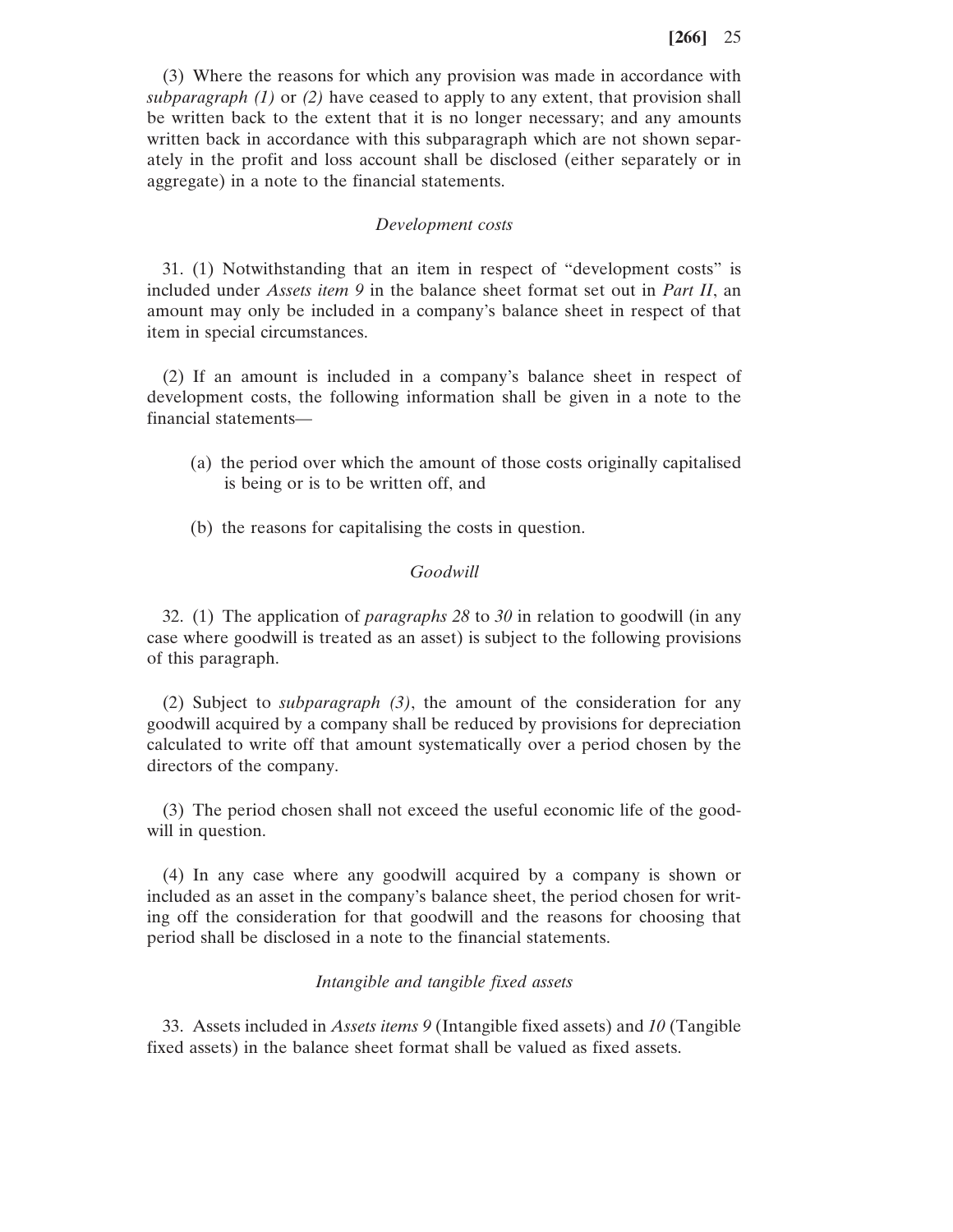## *Other fixed assets*

34. Other assets falling to be included in the balance sheet shall be valued as fixed assets where they are intended for use on a continuing basis in the company's activities.

### *Financial fixed assets*

35. (1) Debts securities, including fixed income securities, held as financial fixed assets shall be included in the balance sheet at an amount equal to their maturity value plus any premium, or less any discount, on their purchase, subject to the following provisions of this paragraph.

(2) The amount included in the balance sheet with respect to such securities purchased at a premium shall be reduced each financial year on a systematic basis, in accordance with best accounting practices, so as to write the premium off over the period to the maturity date of the security and the amounts so written off shall be charged to the profit and loss account for the relevant financial years.

(3) The amount included in the balance sheet with respect to such securities purchased at a discount shall be increased each financial year on a systematic basis, in accordance with best accounting practices, so as to extinguish the discount over the period to the maturity date of the security and the amounts by which the amount is increased shall be credited to the profit and loss account for the relevant years.

(4) The notes to the financial statements shall disclose the amount of any unamortised premium or discount not extinguished which is included in the balance sheet by virtue of *subparagraph (1)*.

(5) For the purposes of this paragraph "premium" means any excess of the amount paid for a security over its maturity value.

## CURRENT ASSETS

36. The amount to be included in respect of loans and advances, debt or other fixed income securities and equity shares or other variable yield not held as financial fixed assets shall be their cost, subject to *paragraphs 37* and *38* below.

37. (1) If the net realisable value of any current asset is lower than its cost, the amount to be included in respect of that asset shall be the net realisable value.

(2) Where the reasons for which any provision for diminution in value was made under *subparagraph (1)* have ceased to apply to any extent, that provision shall be written back to the extent that it is no longer necessary.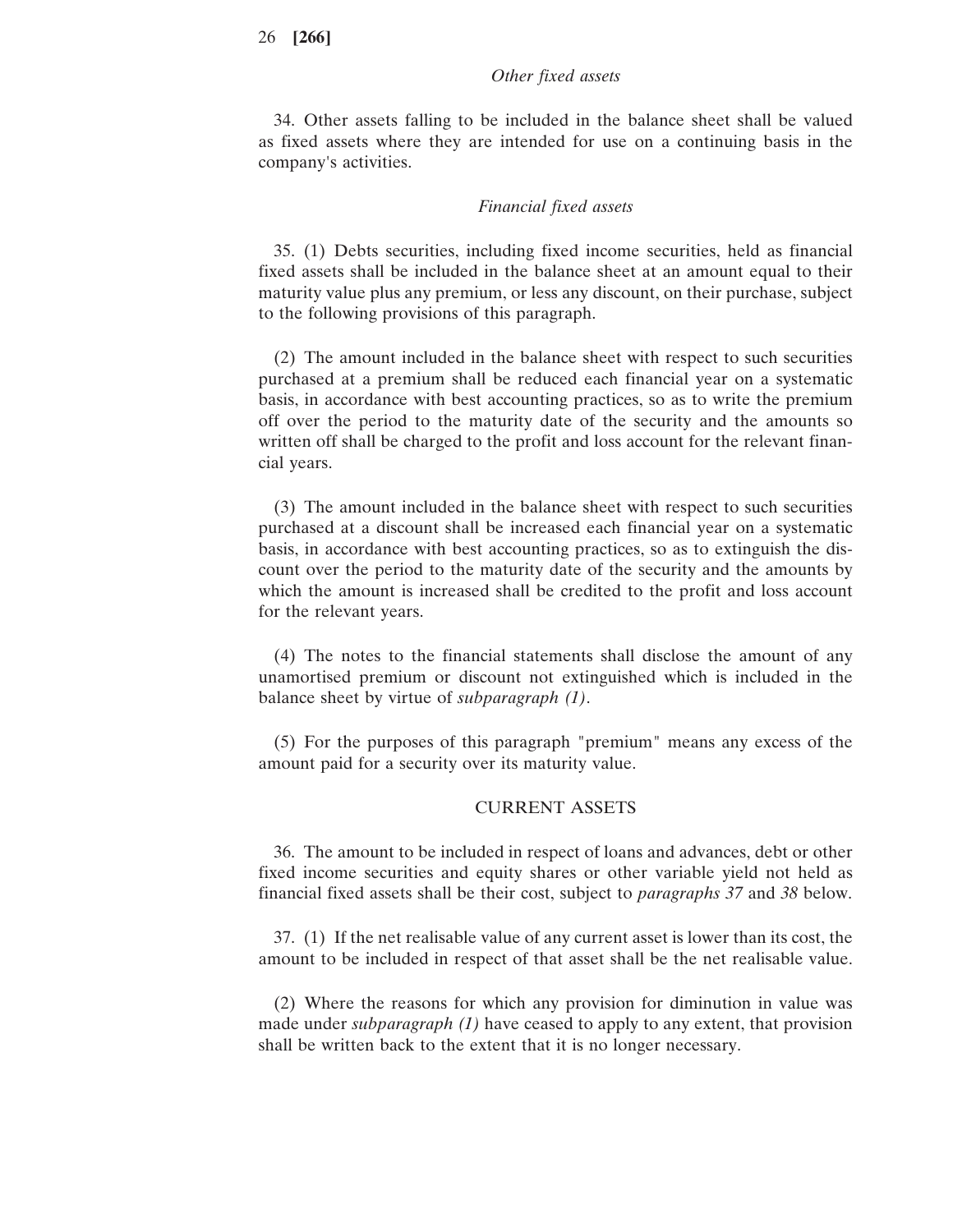38. (1) Subject to *paragraph 37* above, the amount to be included in the balance sheet in respect of transferable securities not held as financial fixed assets may be the higher of their cost or their market value at the balance sheet date.

(2) The difference between the cost of any securities included in the balance sheet at a valuation under *subparagraph (1)* and their value shall be shown (in aggregate) in the notes to the financial statements.

## MISCELLANEOUS

#### *Excess of money owed over value received as an asset item*

39. (1) Where the amount repayable on any debt owed by a company is greater than the value of the consideration received in the transaction giving rise to the debt, the amount of the difference may be treated as an asset.

- (2) Where any such amount exists—
	- (a) it shall be written off by reasonable amounts each year and shall be completely written off before repayment of the debt; and
	- (b) if the amount not written off is not shown as a separate item in the company's balance sheet, it shall be disclosed in a note to the financial statements.

# DETERMINATION OF COST

40. (1) The cost of an asset that has been acquired by a credit institution shall be determined by adding to the actual price paid any expenses incidental to its acquisition.

(2) The cost of an asset constructed by a credit institution shall be determined by adding to the purchase price of the raw materials and consumables used the amount of the costs incurred by the company which are directly attributable to the construction of that asset.

(3) In addition there may be included in the cost of an asset constructed by a credit institution—

(a) a reasonable proportion of the costs incurred by the credit institution which are only indirectly attributable to the construction of that asset, but only to the extent that they relate to the period of construction, and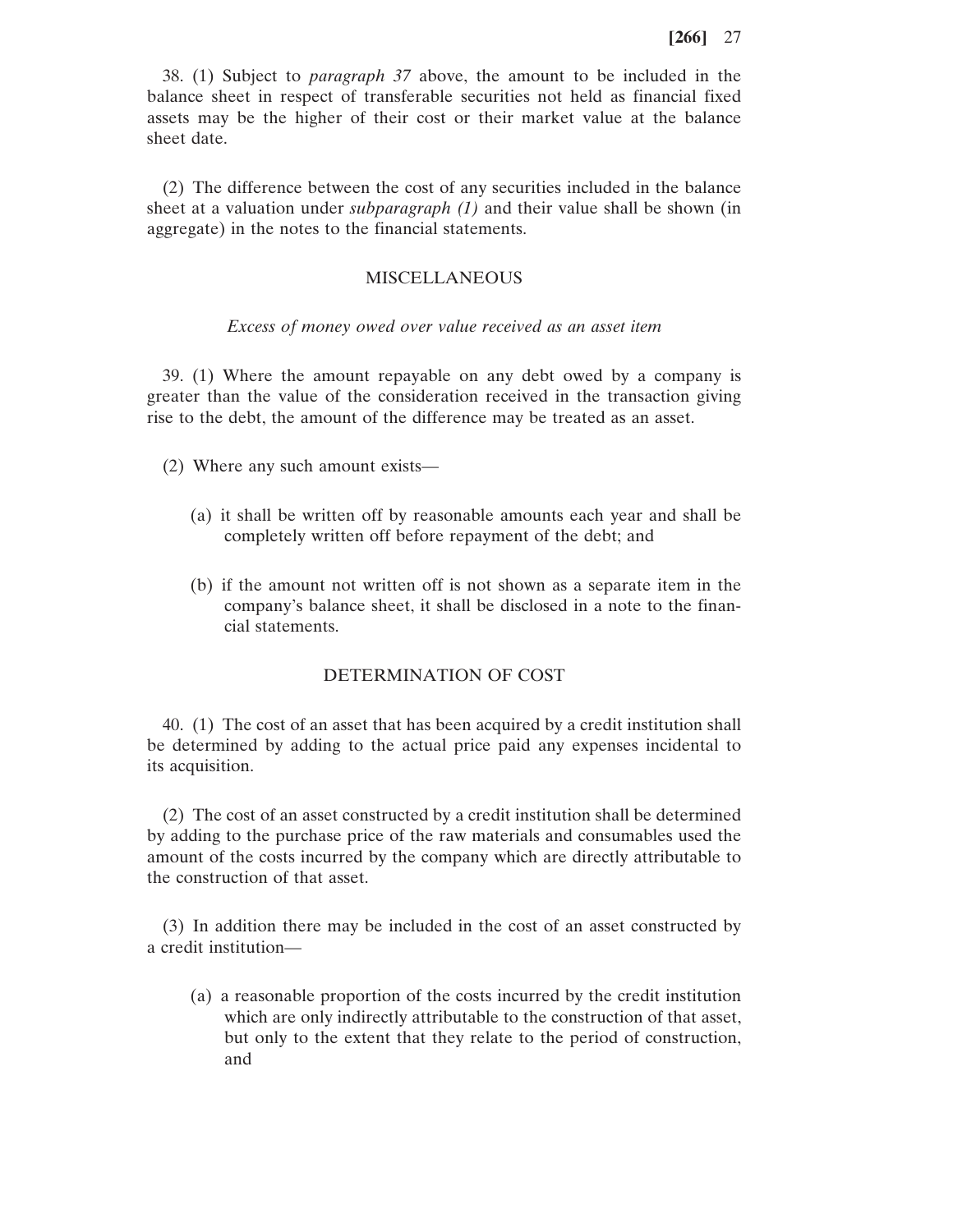(b) interest on capital borrowed to finance the construction of that asset, to the extent that it accrues in respect of the period of construction,

provided, however, in a case within *clause (b)*, that the inclusion of the interest in determining the cost of that asset and the amount of the interest so included is disclosed in a note to the financial statements.

41. (1) Subject to the qualification mentioned subsequently in this subparagraph, the cost of any assets which are fungible assets (including investments), may be determined by the application of any of the methods mentioned in *subparagraph (2)* in relation to any such assets of the same class.

The method chosen must be one which appears to the directors to be appropriate in the circumstances of the company.

- (2) Those methods are—
	- (a) the method known as "first in, first out" (FIFO);
	- (b) a weighted average price; and
	- (c) any other method similar to any of the methods mentioned above.
- (3) Where, in the case of any company—
	- (a) the cost of assets falling to be included under any item shown in the company's balance sheet has been determined by the application of any method permitted by this paragraph; and
	- (b) the amount shown in respect of that item differs materially from the relevant alternative amount given below in this paragraph,

the amount of that difference shall be disclosed in a note to the financial statements.

(4) Subject to *subparagraph (5)*, for the purposes of *subparagraph (3)(b)*, the relevant alternative amount, in relation to any item shown in a company's balance sheet, is the amount which would have been shown in respect of that item if assets of any class included under that item at an amount determined by any method permitted by this paragraph had instead been included at their replacement cost as at the financial year end date.

(5) The relevant alternative amount may be determined by reference to the most recent actual purchase price before the financial year end date of assets of any class included under the item in question instead of by reference to their replacement cost as at that date, but only if the former appears to the directors of the company to constitute the more appropriate approach in the case of assets of that class.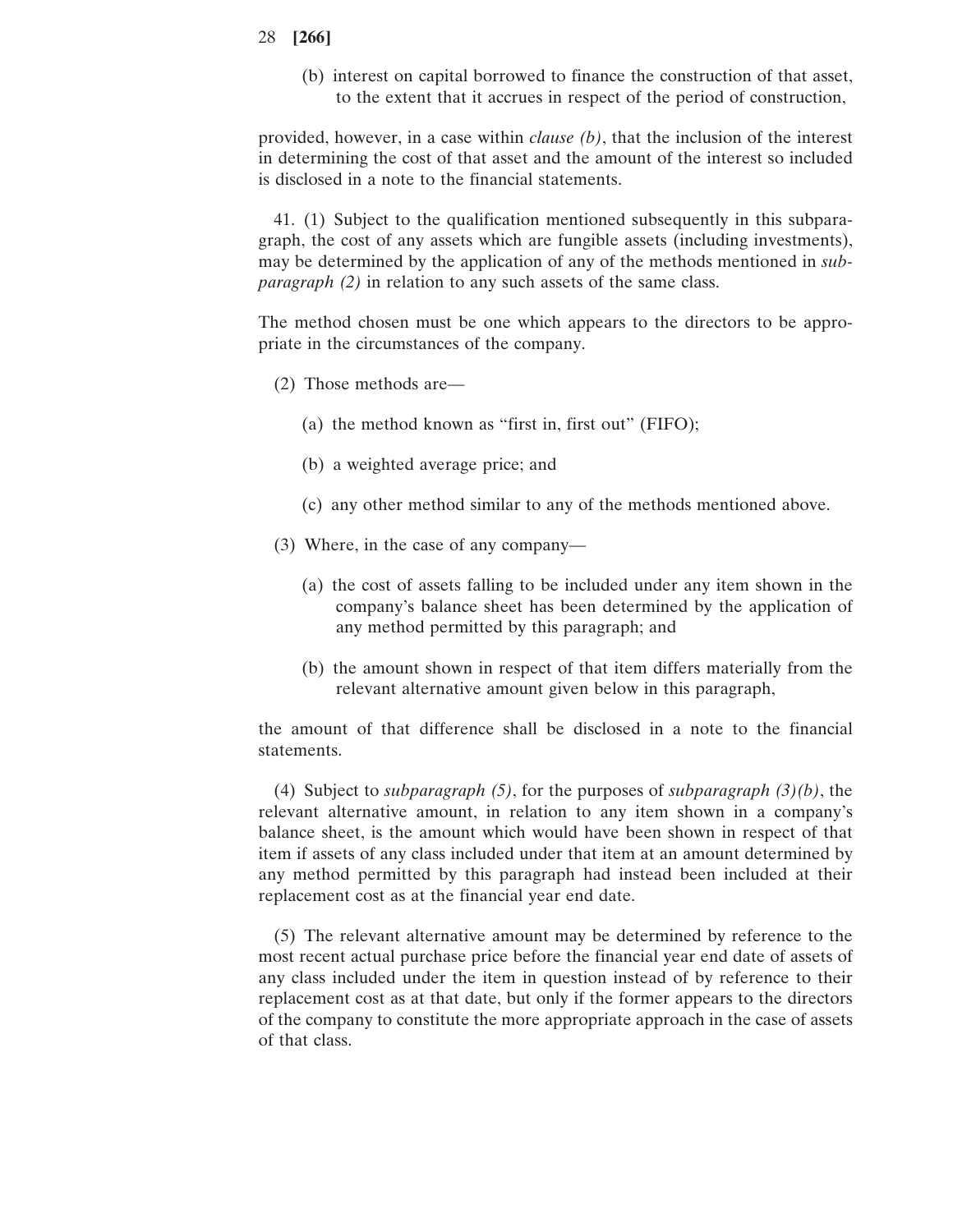## SUBSTITUTION OF ORIGINAL STATED AMOUNT WHERE PRICE OR COST

#### **UNKNOWN**

42. Where there is no record of the purchase price of any asset of a company or of any price, expense or costs relevant for determining its cost in accordance with *paragraph 40* or any such record cannot be obtained without unreasonable expense or delay, its cost shall be taken for the purposes of *paragraphs 28* to *38* to be the value ascribed to it in the earliest available record of its value made on or after its acquisition by the company.

## SECTION C

#### ALTERNATIVE ACCOUNTING RULES

#### *Preliminary*

43. (1) The rules set out in *Section B* are referred to subsequently in this Part as the historical cost accounting rules.

(2) Those rules, with the omission of *paragraphs 27, 32 to 34* and *40* to *42*, are referred to subsequently in this Part as the depreciation rules; and references subsequently in this Schedule to the historical cost accounting rules do not include the depreciation rules as they apply by virtue of *paragraph 46*.

44. Subject to *paragraphs 46* to *48*, the amounts to be included in respect of assets of any description mentioned in *paragraph 45* may be determined on any basis so mentioned.

#### *Alternative accounting rules*

45. (1) Intangible fixed assets, other than goodwill, may be included at their current cost.

(2) Tangible fixed assets may be included at a market value determined as at the date of their last valuation or at their current cost.

(3) Investments of any description falling to be included under *Assets items 7* (Participating interests) or 8 (Shares in group undertakings) of the balance sheet format and any other securities held as financial fixed assets may be included:

- (a) at a market value determined as at the date of their last valuation,
- (b) at a value determined on any basis which appears to the directors to be appropriate in the circumstances of the company, or
- (c) at a fair value determined in accordance with *Section D*,

but in the case of *clauses (b)* or *(c)* particulars of the method of valuation adopted and of the reasons for adopting it shall be disclosed in a note to the financial statements.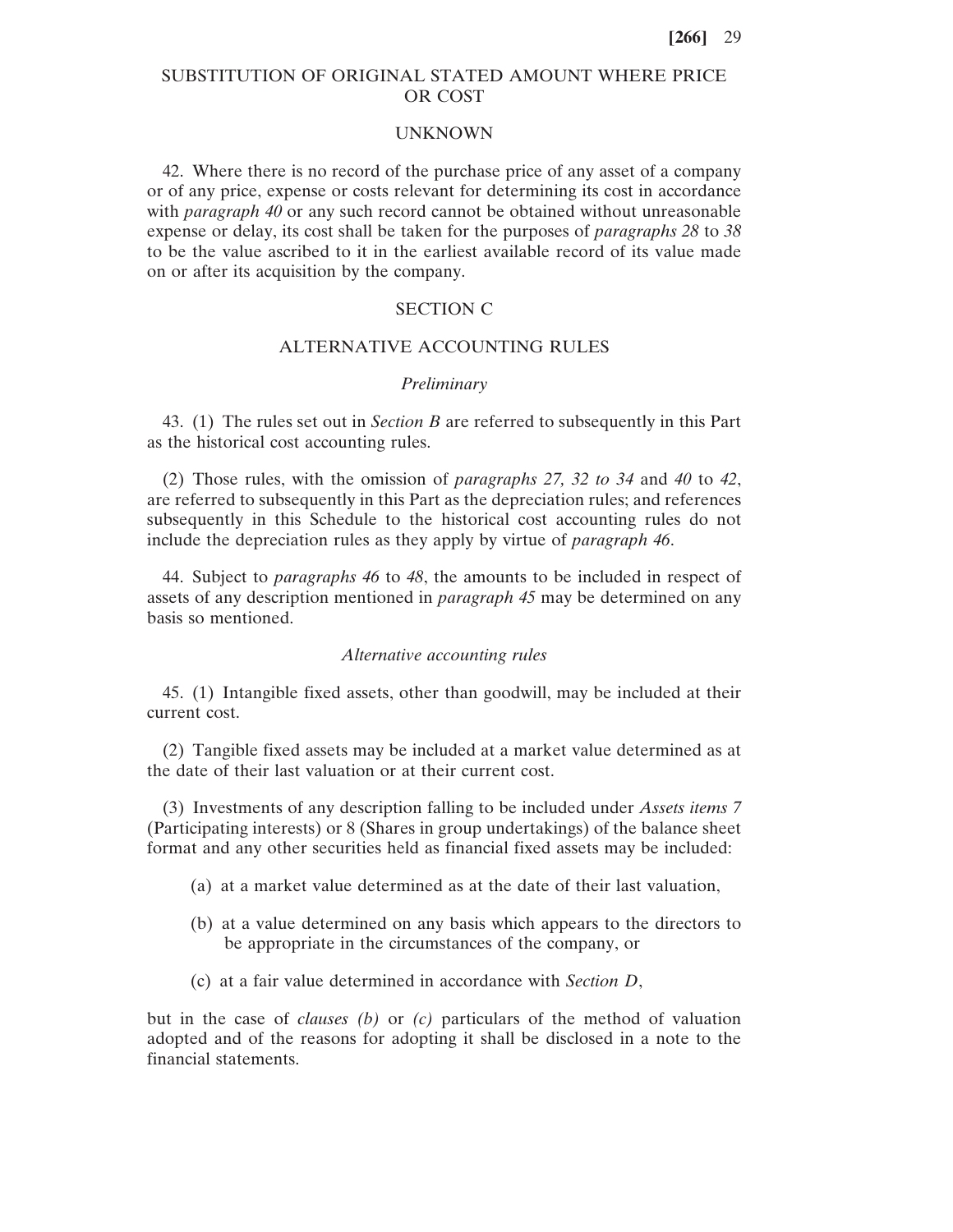(4) Securities of any description not held as financial fixed assets (if not valued in accordance with *paragraph 38* above) may be included at their current cost.

### *Application of depreciation rules*

46. (1) Where the value of any asset of a company is determined on any basis mentioned in *paragraph 45*, that value shall be, or (as the case may require) be the starting point for determining, the amount to be included in respect of that asset in the company's financial statements, instead of its cost or any value previously so determined for that asset; and the depreciation rules shall apply accordingly in relation to any such asset with the substitution for any reference to its cost of a reference to the value most recently determined for that asset on any basis mentioned in *paragraph 45*.

(2) The amount of any provision for depreciation required in the case of any fixed asset by *paragraph 29* or *30* as it applies by virtue of *subparagraph (1)* is referred to subsequently in this paragraph as the "adjusted amount"; and the amount of any provision which would be required by that paragraph in the case of that asset according to the historical cost accounting rules is referred to as the "historical cost amount".

(3) Where *subparagraph (1)* applies in the case of any fixed asset, the amount of any provision for depreciation in respect of that asset included in any item shown in the profit and loss account in respect of amounts written off assets of the description in question may be the historical cost amount instead of the adjusted amount, provided that, if the amount of the provision for depreciation is the historical cost amount, the amount of any difference between the two shall be shown separately in the profit and loss account or in a note to the financial statements.

## *Additional information in case of departure from historical cost accounting rules*

47. (1) This paragraph applies where the amounts to be included in respect of assets covered by any items shown in a company's financial statements have been determined on any basis mentioned in *paragraph 45*.

(2) The items affected and the basis of valuation adopted in determining the amounts of the assets in question in the case of each such item shall be disclosed in a note to the financial statements.

- (3) In the case of each balance sheet item affected either—
	- (a) the comparable amounts determined according to the historical cost accounting rules; or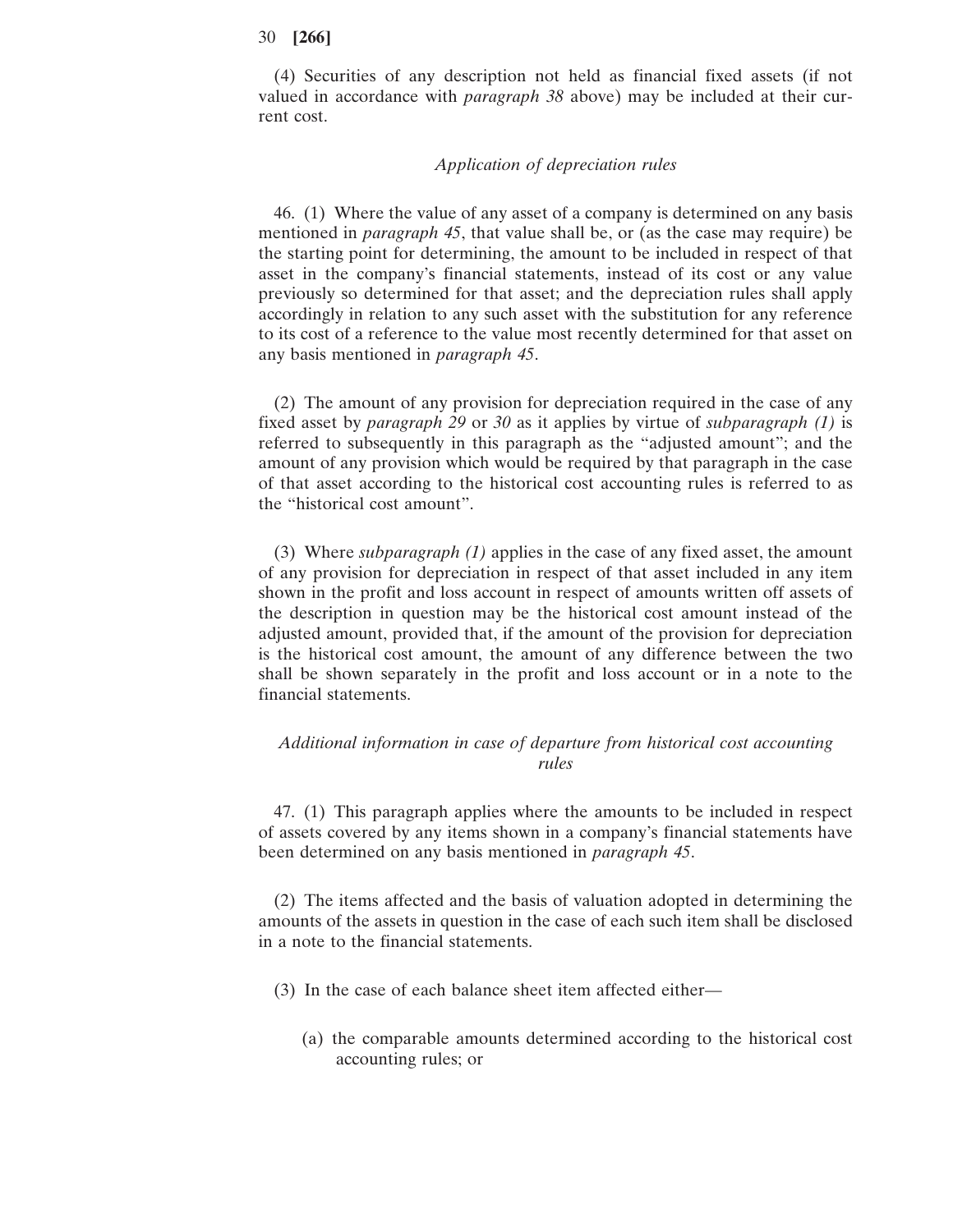(b) the differences between those amounts and the corresponding amounts actually shown in the balance sheet in respect of that item,

shall be shown separately in the balance sheet or in a note to the financial statements.

(4) In *subparagraph (3)*, references in relation to any item to the comparable amounts determined as there mentioned are references to—

- (a) the aggregate amount which would be required to be shown in respect of that item if the amounts to be included in respect of all the assets covered by that item were determined according to the historical cost accounting rules; and
- (b) the aggregate amount of the cumulative provisions for depreciation or diminution in value which would be permitted or required in determining those amounts according to those rules.

### *Revaluation Reserve*

48. (1) With respect to any determination of the value of an asset of a company on any basis mentioned in *paragraph 45*, the amount of any profit or loss arising from that determination (after allowing, where appropriate, for any provisions for depreciation or diminution in value made otherwise than by reference to the value so determined and any adjustments of any such provisions made in the light of that determination) shall be credited or (as the case may be) debited to a separate reserve (referred to in this paragraph as the "revaluation reserve").

(2) The amount of the revaluation reserve shall be shown in the company's balance sheet under a separate sub-heading in the position given for the item "revaluation reserve" in the balance sheet format set out in *Section B* of *Part II* of this Schedule.

- (3) An amount may be transferred—
	- (a) from the revaluation reserve—
		- (i) to the profit and loss account, if the amount was previously charged to that account, or it represents realised profit, or
		- (ii) on capitalisation;
	- (b) to or from the revaluation reserve in respect of the taxation relating to any profit or loss credited or debited to the reserve;

and the revaluation reserve shall be reduced to the extent that the amounts transferred to it are no longer necessary for the purpose of the valuation methods used.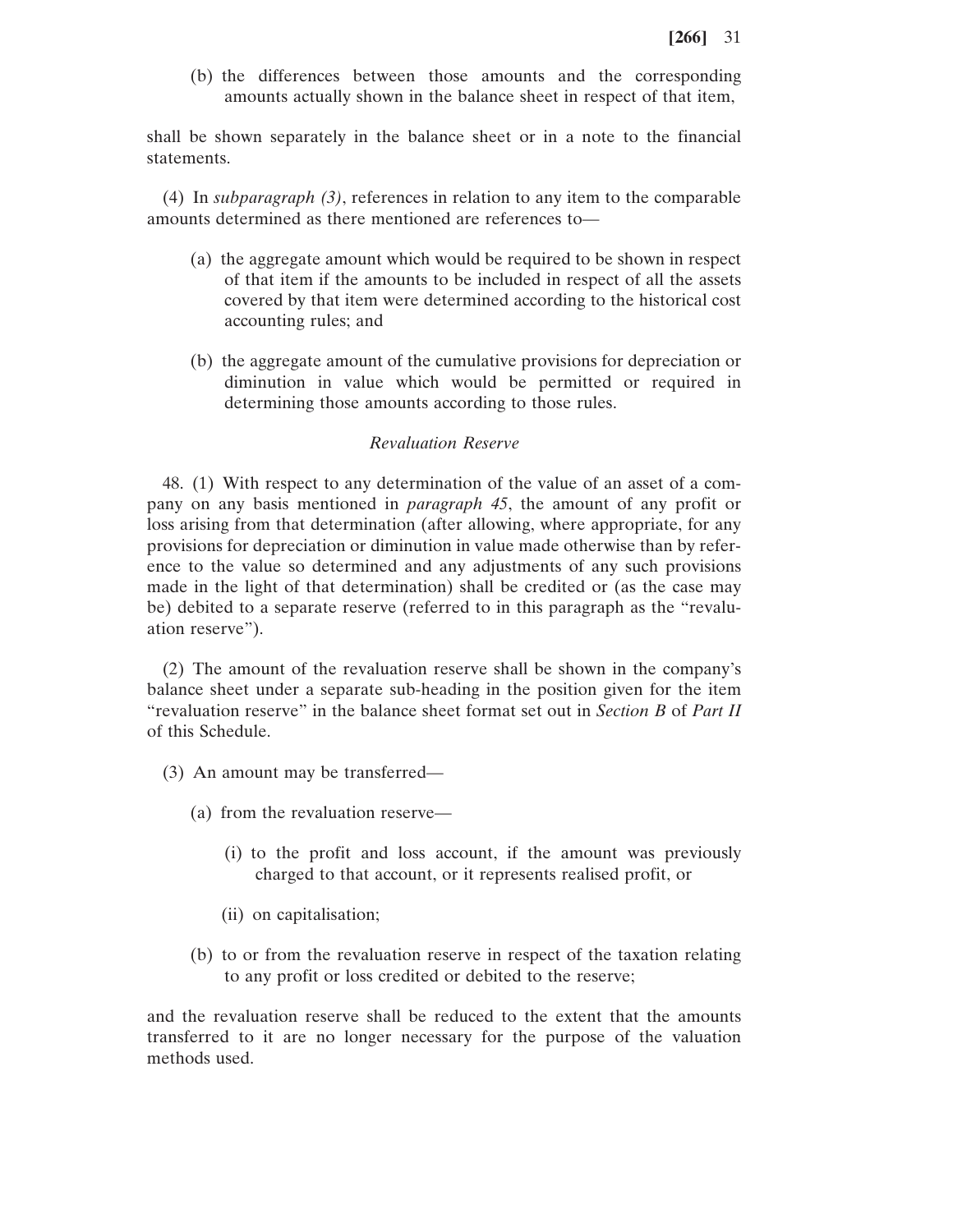(4) In *subparagraph*  $(3)(a)(ii)$  "capitalisation", in relation to an amount standing to the credit of the revaluation reserve, means applying it in wholly or partly paid up unissued shares in the company to be allotted to members of the company as fully or partly paid shares.

(5) The revaluation reserve shall not be reduced except as mentioned in this paragraph.

(6) The treatment for taxation purposes of amounts credited or debited to the revaluation reserve shall be disclosed in a note to the financial statements.

#### *Assets and Liabilities Denominated in Foreign Currencies.*

49. (1) Subject to the following subparagraphs, amounts to be included in respect of assets and liabilities denominated in foreign currencies shall be in Euro (or the currency in which the financial statements are drawn up) after translation at an appropriate spot rate of exchange prevailing at the balance sheet date.

(2) An appropriate rate of exchange prevailing on the date of purchase may however be used for assets held as financial fixed assets and assets to be included under *Assets items 9* (Intangible fixed assets) and 10 (Tangible fixed assets) in the balance sheet format, if they are not covered or not specifically covered in either the spot or forward currency markets.

(3) An appropriate spot rate of exchange prevailing at the balance sheet date shall be used for translating uncompleted spot exchange transactions.

(4) An appropriate forward rate of exchange prevailing at the balance sheet date shall be used for translating uncompleted forward exchange transactions.

(5) This paragraph does not apply to any assets or liabilities held, or any transactions entered into, for hedging purposes or to any assets or liabilities which are themselves hedged.

50. (1) Subject to *subparagraph (2)*, any difference between the amount to be included in respect of an asset or liability under *paragraph 49* and the book value, after translation into Euro (or the currency in which the financial statements are drawn up) at an appropriate rate, of that asset or liability shall be credited or, as the case may be, debited to the profit and loss account.

(2) In the case, however, of assets held as financial fixed assets, of assets to be included under *Assets items 9* (Intangible fixed assets) and *10* (Tangible fixed assets) in the balance sheet format and of transactions undertaken to cover such assets, any such difference may be deducted from or credited to any nondistributable reserve available for the purpose.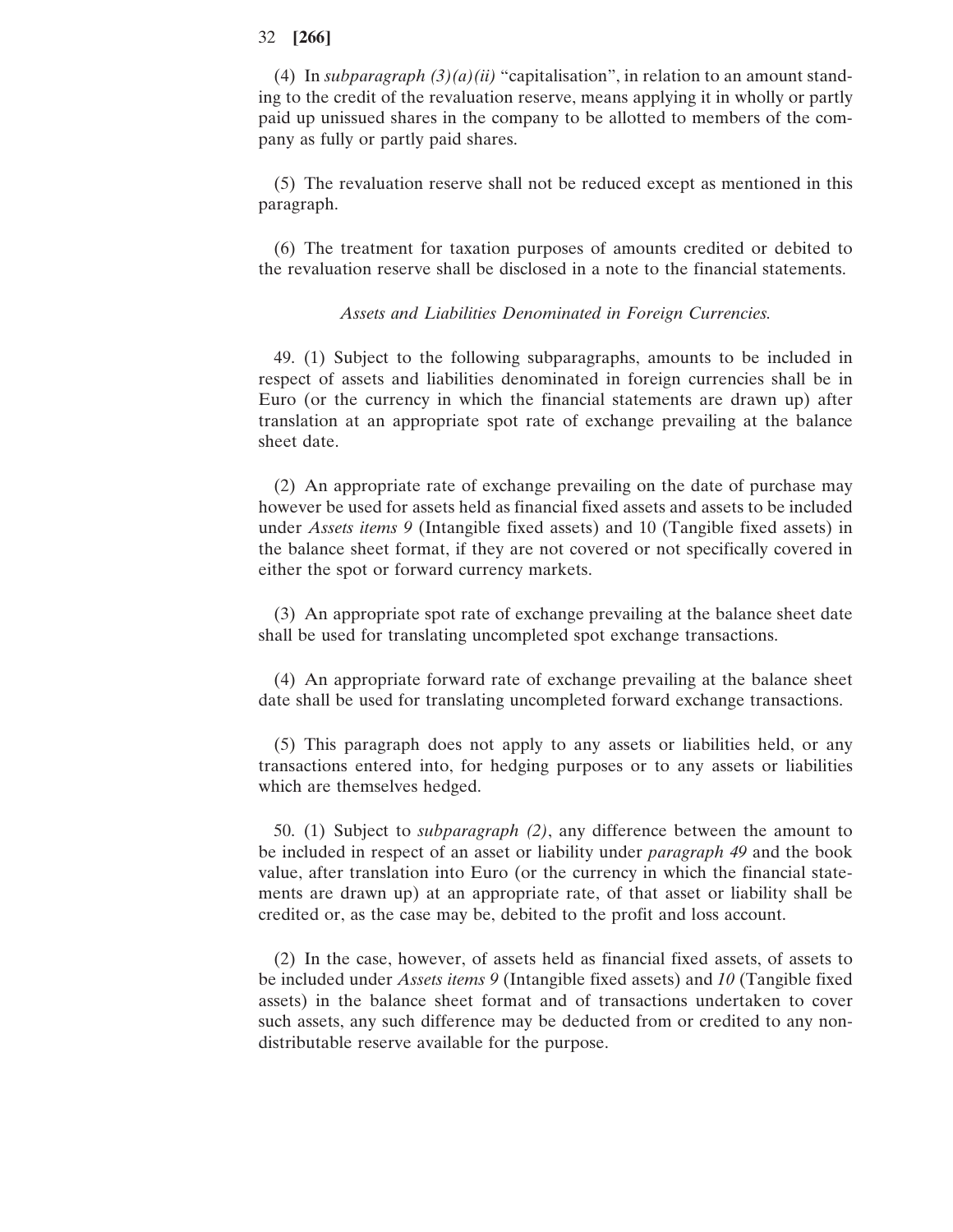### SECTION D

## FAIR VALUE ACCOUNTING RULES

#### *Inclusion of financial instruments at fair value*

51. (1) Subject to *subparagraphs (2)* to *(4)* and *paragraph 52*, financial instruments, including derivative financial instruments, may be accounted for at fair value.

(2) Subject to *paragraph 54, subparagraph (1)* does not apply to financial instruments which constitute liabilities unless—

- (a) they are held as part of a trading portfolio; or
- (b) they are derivative financial instruments.
- (3) *Subparagraph (1)* does not apply to—
	- (a) financial instruments (other than derivative financial instruments) held to maturity;
	- (b) loans and receivables originated by the company and not held for trading purposes;
	- (c) interests in subsidiary undertakings, associated undertakings and joint ventures;
	- (d) equity instruments issued by the company;
	- (e) contracts for contingent consideration in a business combination; and
	- (f) other financial instruments with such special characteristics that the instruments, according to generally accepted accounting principles or practice, should be accounted for differently from other financial instruments.

(4) If the fair value of a financial instrument cannot be determined reliably by any of the methods described in *paragraph 53, subparagraph (1)* does not apply to that financial instrument and it shall be measured using the accounting rules set out in *Section B* or *C*.

(5) In this paragraph—

"associated undertaking" has the meaning given to it by *paragraph 27* of *Schedule 2*;

"joint venture" has the meaning given to it by *paragraph 26* of *Schedule 2*.

52. (1) Financial instruments which constitute liabilities, other than such instruments referred to in *subparagraphs (2)(a)* and *(b)* of *paragraph 51*, may be accounted for by a company at fair value if—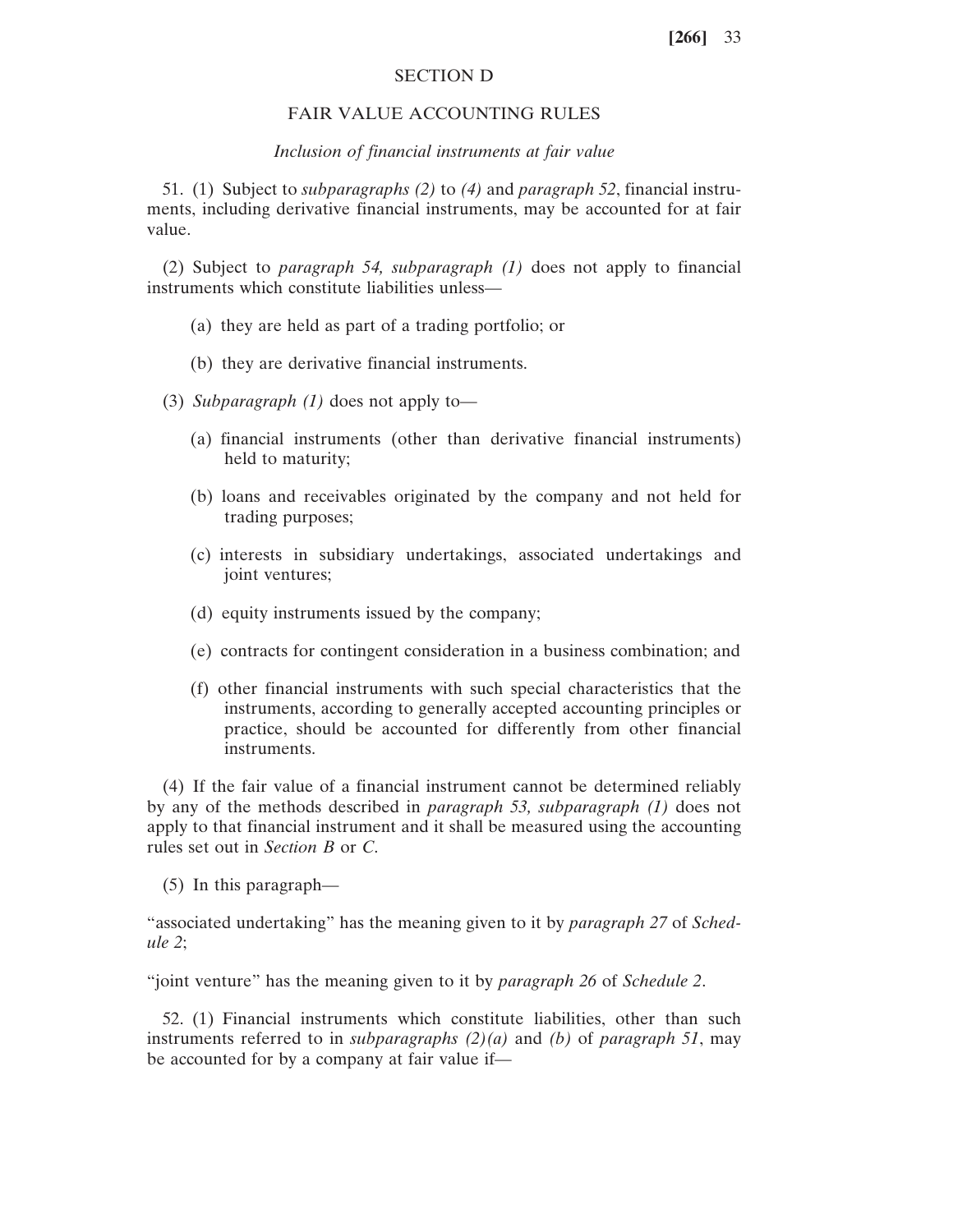- 34 **[266]**
	- (a) they are accounted for in accordance with international accounting standards as adopted by the Commission Regulation on or before 5 September 2006; and
	- (b) the associated disclosure requirements, provided for in international financial reporting standards, are made.

(2) Financial instruments referred to in *paragraph 51(3)* may be accounted for by a company at fair value if—

- (a) they are accounted for in accordance with international accounting standards as adopted by the Commission Regulation, on or before 5 September 2006; and
- (b) the associated disclosure requirements, provided for in international financial reporting standards, are made.

(3) In this paragraph "Commission Regulation" means Commission Regulation (EC) No. 1126/2008 of 3 November 2008 adopting certain international accounting standards in accordance with Regulation (EC) No. 1606/2002 of the European Parliament and of the Council<sup>3</sup>.

## *Methods for determining fair value*

53. (1) The fair value of a financial instrument is its value determined in accordance with this paragraph.

(2) If a reliable market can readily be identified for the financial instrument, its fair value is to be determined by reference to its market value.

(3) If a reliable market cannot readily be identified for the financial instrument but can be identified for its components or for a similar instrument, its fair value is to be determined by reference to the market value of its components or of the similar instrument.

(4) If neither *subparagraph (2)* nor *(3)* applies, the fair value of the financial instrument is to be a value resulting from generally accepted valuation models and techniques.

(5) Any valuation models and techniques used for the purposes of *subparagraph (4)* shall ensure a reasonable approximation of the market value.

## *Inclusion of hedged items at fair value*

54. A company may include any assets and liabilities that qualify as hedged items under a fair value hedge accounting system, or identified portions of such assets and liabilities, at the amount required under that system.

 $\mathcal{L}=\{1,2,3,4\}$  , we can assume that the contract of  $\mathcal{L}=\{1,2,3,4\}$ 3 OJ No. L 320, 29.11.2008, p. 1.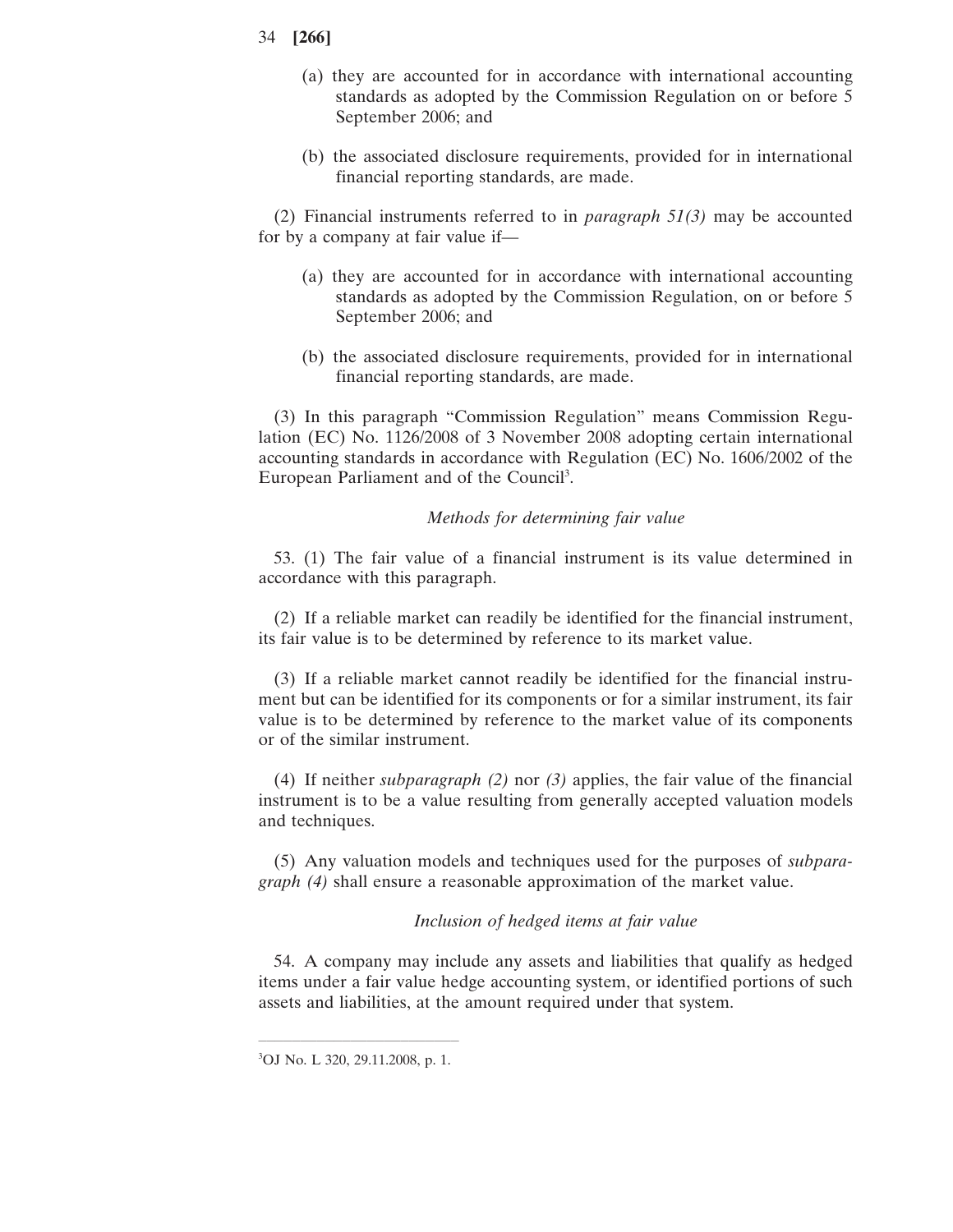*Other assets that may be included at fair value*

55. (1) This paragraph applies to—

- (a) investment property; and
- (b) living animals and plants;

that, under relevant international financial reporting standards, may be included in financial statements at fair value.

(2) Such investment property and such living animals and plants may be included at fair value, provided that all such investment property or, as the case may be, all such living animals and plants are so included where their fair value can reliably be determined.

(3) In this paragraph, "fair value" means fair value determined in accordance with relevant international financial reporting standards.

*Accounting for changes in fair value of financial instruments*

56. (1) This paragraph applies where a financial instrument is valued at fair value in accordance with *paragraph 51* or *54* or where an asset is valued in accordance with *paragraph 55*.

(2) Notwithstanding *paragraph 22*, but subject to *subparagraphs (3)* and *(4)*, a change in the fair value of the financial instrument or of the investment property or living animal or plant shall be included in the profit and loss account.

(3) Where—

- (a) the financial instrument accounted for is a hedging instrument under a system of hedge accounting that allows some or all of the change in value not to be shown in the profit and loss account; or
- (b) the change in value relates to an exchange difference arising on a monetary item that forms part of a company's net investment in a foreign entity;

the amount of the change in value shall be credited or (as the case may be) debited to a separate reserve to be known as the "fair value reserve".

- (4) Where the instrument accounted for—
	- (a) is an available for sale financial asset; and
	- (b) is not a derivative;

the change in value may be credited or (as the case may be) debited to the fair value reserve.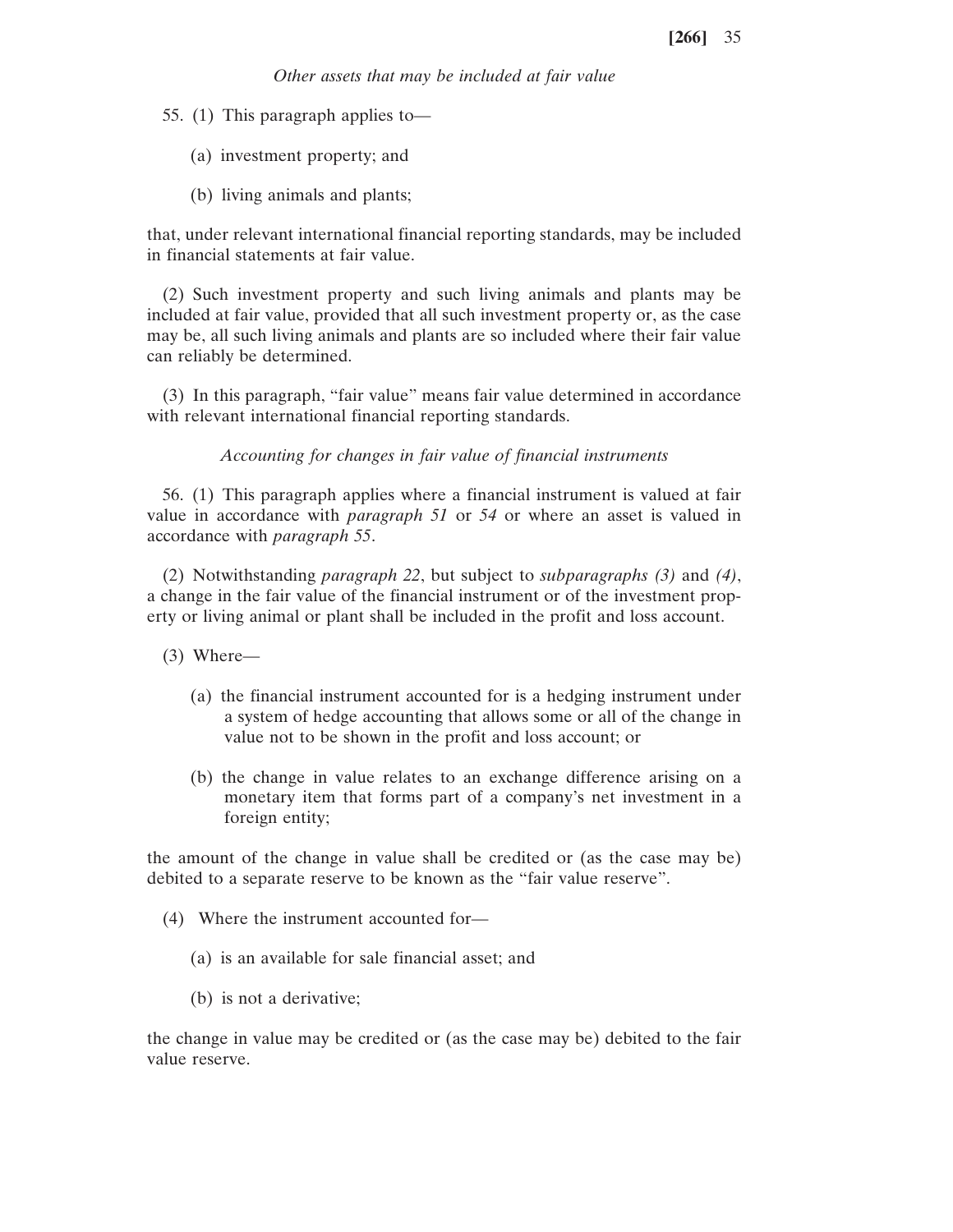- 57. (1) An amount shall be transferred—
	- (a) from the fair value reserve to the profit and loss account if the related asset is impaired, transferred or disposed of; or
	- (b) from the fair value reserve in respect of tax relating to any amount transferred under *clause (a)*.

(2) The fair value reserve shall be adjusted when amounts therein are no longer necessary for the purposes of *paragraph 56(3)* or *(4)*.

(3) The fair value reserve shall not be reduced except as provided for in this paragraph.

(4) The treatment for taxation purposes of amounts credited or debited to the fair value reserve shall be disclosed in a note to the financial statements.

## PART IV

## INFORMATION REQUIRED BY WAY OF NOTES TO FINANCIAL STATEMENTS

### *Preliminary*

58. Any information required in the case of any company by the following provisions of this Part shall (if not given in the company's financial statements) be given by way of a note to those financial statements.

#### *Information supplementing the balance sheet*

59. *Paragraphs 60* to *84* require information which either supplements the information given with respect to any particular items shown in the balance sheet or is otherwise relevant to assessing the company's financial position in the light of the information so given.

#### *Debentures*

60. (1) If the company has issued any debentures during the financial year to which the financial statements relate, the following information shall be given:

- (a) the reason for making the issue,
- (b) the classes of debentures issued, and
- (c) as respects each class of debentures, the amount issued and the consideration received by the company for the issue.

(2) Particulars of any redeemed debentures which the company has power to reissue shall also be given.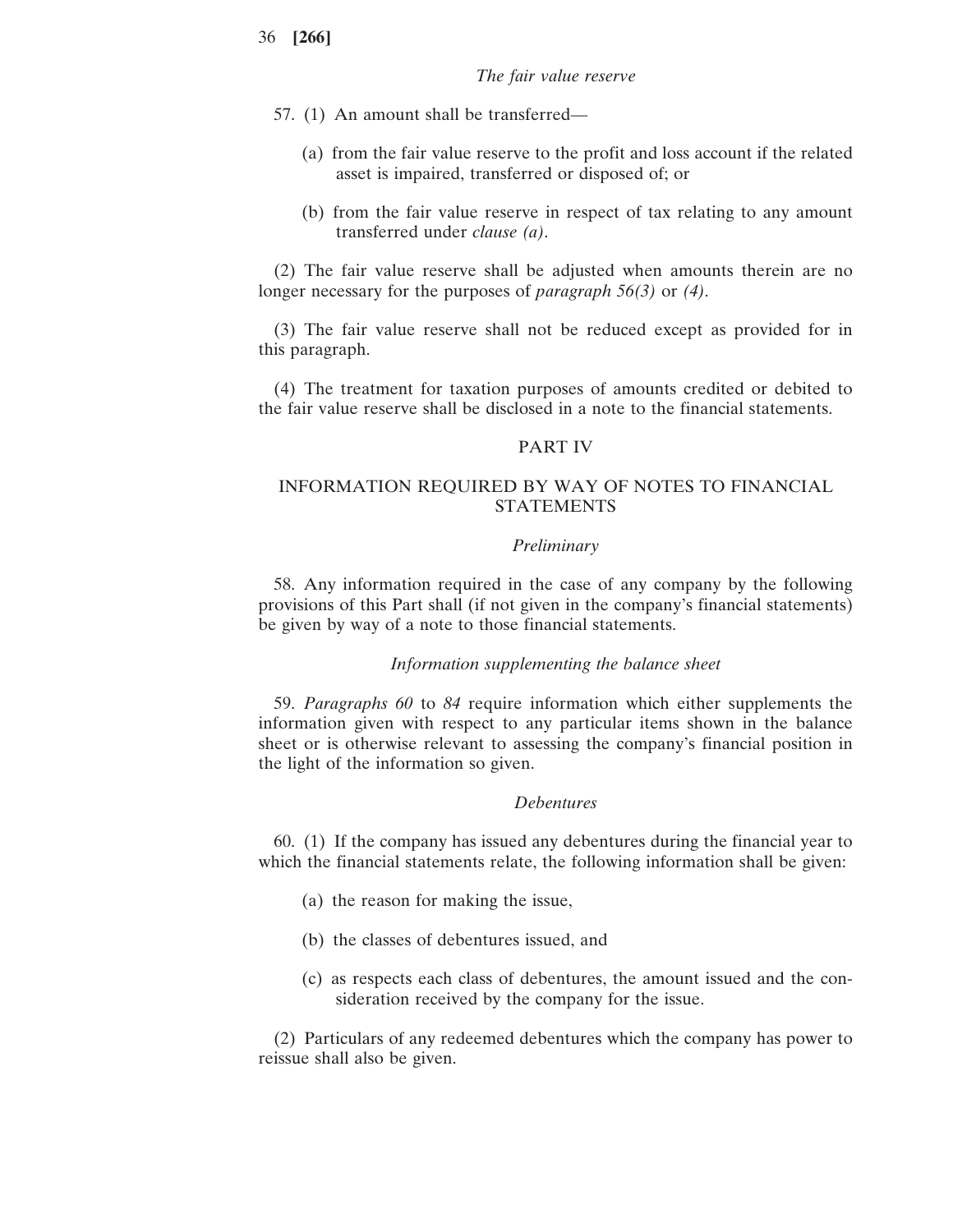(3) Where any of the company's debentures are held by a nominee of or trustee for the company, the nominal amount of the debentures and the amount at which they are stated in the accounting records kept by the company in accordance with *section 281* of the Principal Act shall be stated.

## *Fixed assets*

61. (1) In respect of any fixed assets of the company which is or would, but for *paragraph 4(3)(b)*, be included under any asset item in the company's balance sheet, the following information shall be given—

- (a) the appropriate amounts in respect of those assets as at the date of the beginning of the financial year and as at the financial year end date respectively;
- (b) the effect on any amount shown in the balance sheet in respect of those assets of—
	- (i) any revision of the amount in respect of any assets included under that item made during that year on any basis mentioned in *paragraph 45*;
	- (ii) acquisitions during that year of any fixed assets;
	- (iii) disposals during that year of any fixed assets; and
	- (iv) any transfers of assets of the company to and from that item during that year.

(2) The reference in *subparagraph*  $(1)(a)$  to the appropriate amounts in respect of any item as at any date there mentioned is a reference to amounts representing the aggregate amounts determined, as at that date, in respect of assets falling to be included under that item either—

- (a) on the basis of cost (determined in accordance with *paragraphs 40* and *41*); or
- (b) on any basis mentioned in *paragraph 45*;

(leaving out of account in either case any provisions for depreciation or diminution in value).

- (3) In respect of each item within *subparagraph (1)*
	- (a) the cumulative amount of provisions for depreciation or diminution in value of assets included under that item as at each date mentioned in *subparagraph (1)(a)*;
	- (b) the amount of any such provisions made in respect of the financial year concerned;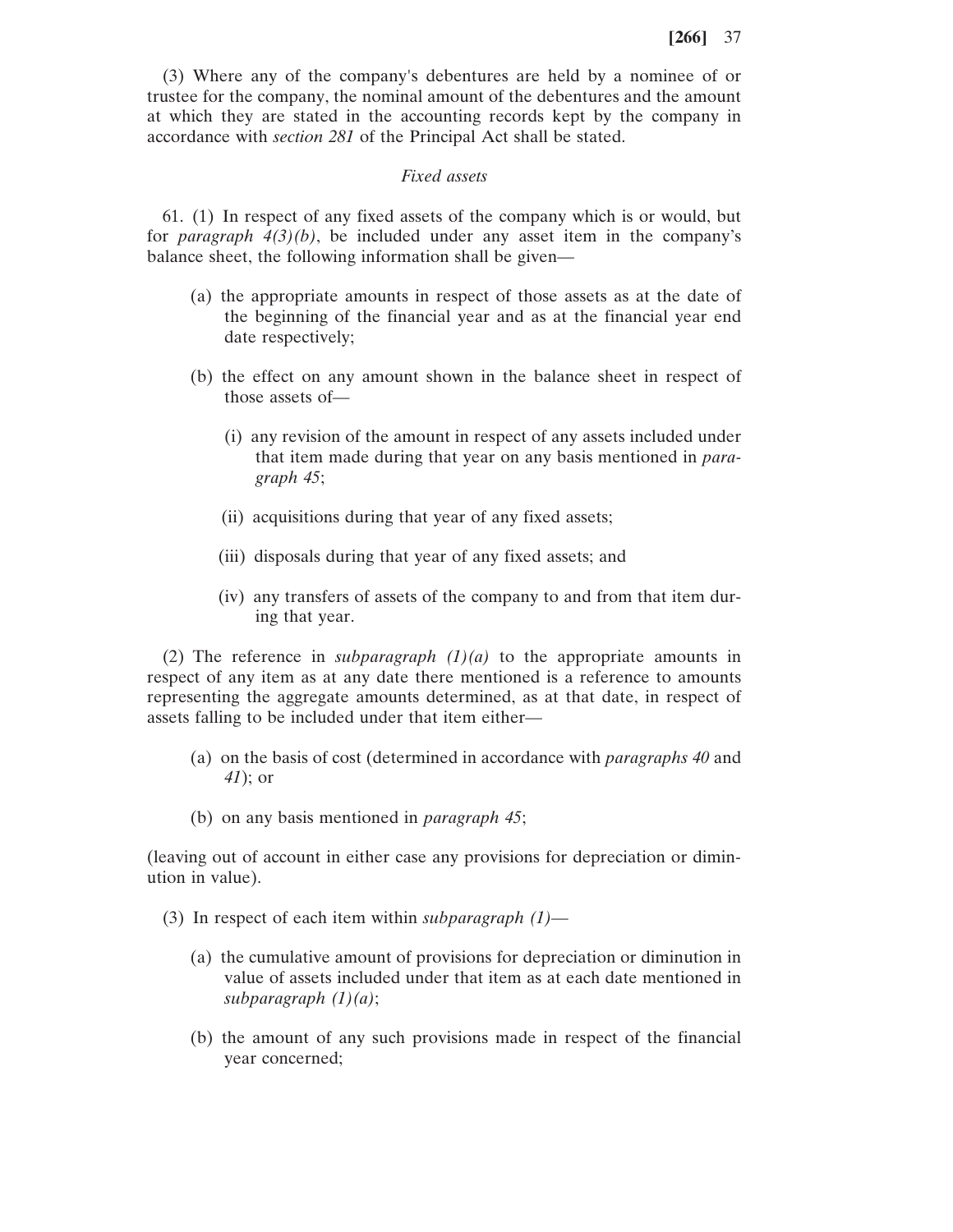- (c) the amount of any adjustments made in respect of any such provisions during that year in consequence of the disposal of any assets; and
- (d) the amount of any other adjustments made in respect of any such provisions during that year;

shall also be stated.

(4) The requirements of this paragraph need not be complied with to the extent that a company takes advantage of the option of setting off charges and income afforded by *paragraph 7 (3)*.

62. Where any fixed assets of the company (other than listed investments) are included under any item shown in the company's balance sheet at an amount determined on any basis mentioned in *paragraph 45*, the following information shall be given—

- (a) the years (so far as they are known to the directors) in which the assets were severally valued and the several values; and
- (b) in the case of assets that have been valued during the financial year, the names of the persons who valued them or particulars of their qualifications for doing so and (in either case) the bases of valuation used by them.

63. In relation to any amount which is included under Assets item 10 in the balance sheet format (Tangible fixed assets) with respect to land and buildings there shall be stated:

- (a) how much of that amount is ascribable to land of freehold tenure and how much to land of leasehold tenure; and
- (b) how much of the amount ascribable to land of leasehold tenure is ascribable to land held on long lease and how much to land held on short lease.
- 64. There shall be disclosed separately the amount of:
	- (a) any participating interests; and
	- (b) any shares in group undertakings

that are held in credit institutions.

## *Transferable securities*

65. (1) There shall be disclosed for each of *Asset items 5* to *8* in the balance sheet format the amount of transferable securities that are listed on a recognised stock exchange and the amount of those that are unlisted.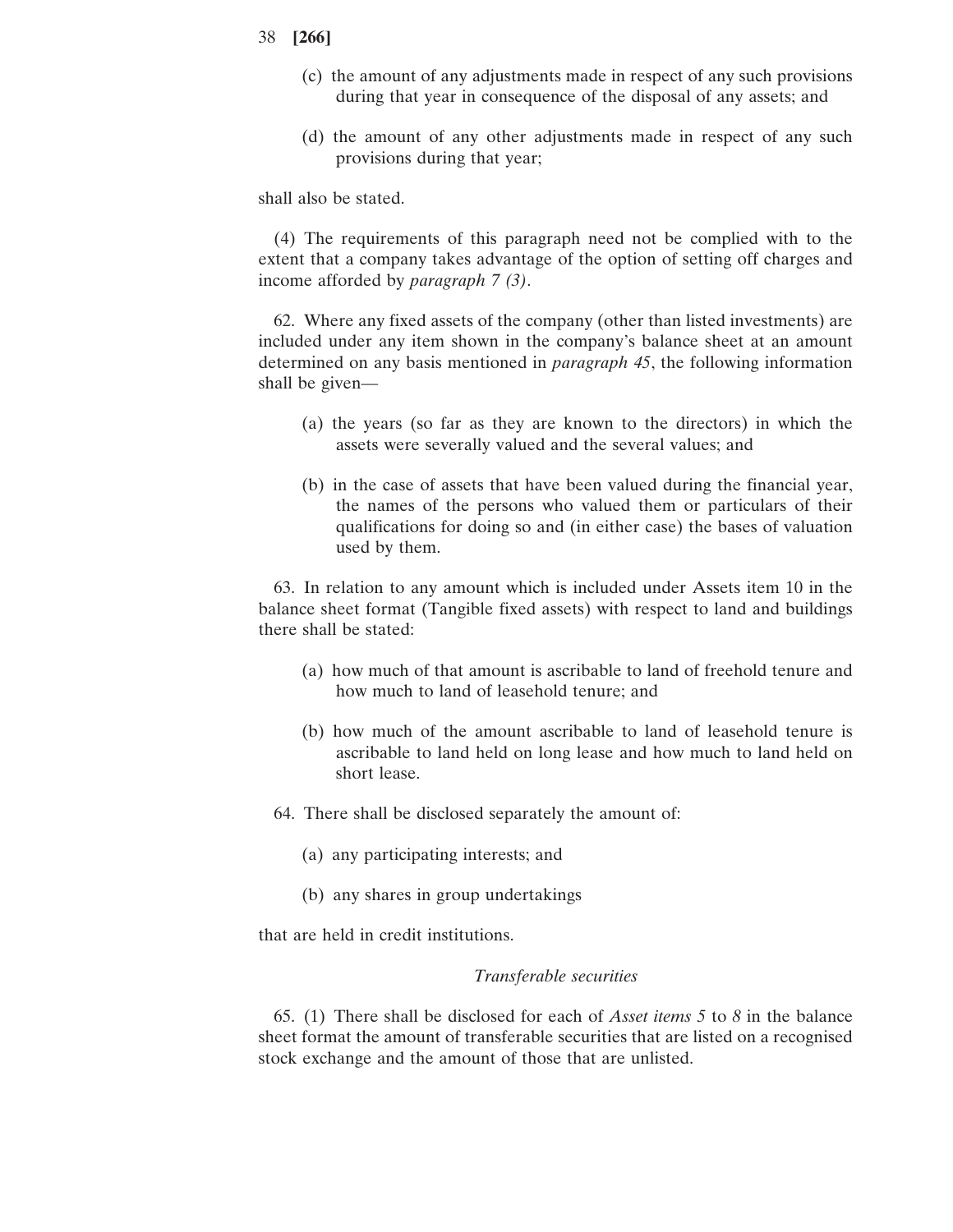(2) In the case of each amount shown in respect of listed investments under *subparagraph (1)* above, there shall also be disclosed the aggregate market value of those investments, if different from the amount shown.

(3) There shall be disclosed for each of *Assets items 5 and 6* the amount of transferable securities included under those items that are held as financial fixed assets and the amount of those that are not so held, together with the criterion used by the directors to distinguish those held as financial fixed assets.

## *Information about fair valuation of assets and liabilities*

66. (1) This paragraph applies where financial instruments have been included at fair value by virtue of *paragraph 51* or *54*.

- (2) There shall be stated—
	- (a) the significant assumptions underlying the valuation models and techniques where fair values have been determined in accordance with *paragraph 53(5)*;
	- (b) for each category of financial instrument the fair value of the financial instruments in that category and the amounts—
		- (i) included in the profit and loss account; and
		- (ii) credited or debited to the fair value reserve;

in respect of instruments in that category;

- (c) for each class of derivative financial instrument, the extent and nature of the instruments including significant terms and conditions that may affect the amount, timing and certainty of future cash flows; and
- (d) a table showing movements in the fair value reserve during the financial year.

67. Where the company has derivative financial instruments that it has not accounted for at fair value, there shall be stated for each class of such derivatives—

- (a) the fair value of the derivatives in that class, if such a value can be determined in accordance with *paragraph 53*; and
- (b) the extent and nature of the derivatives.
- 68. Where—
	- (a) a company has financial assets which could be included at fair value by virtue of *paragraph 51*;
	- (b) those assets are included in the company's financial statements at an amount in excess of their fair value; and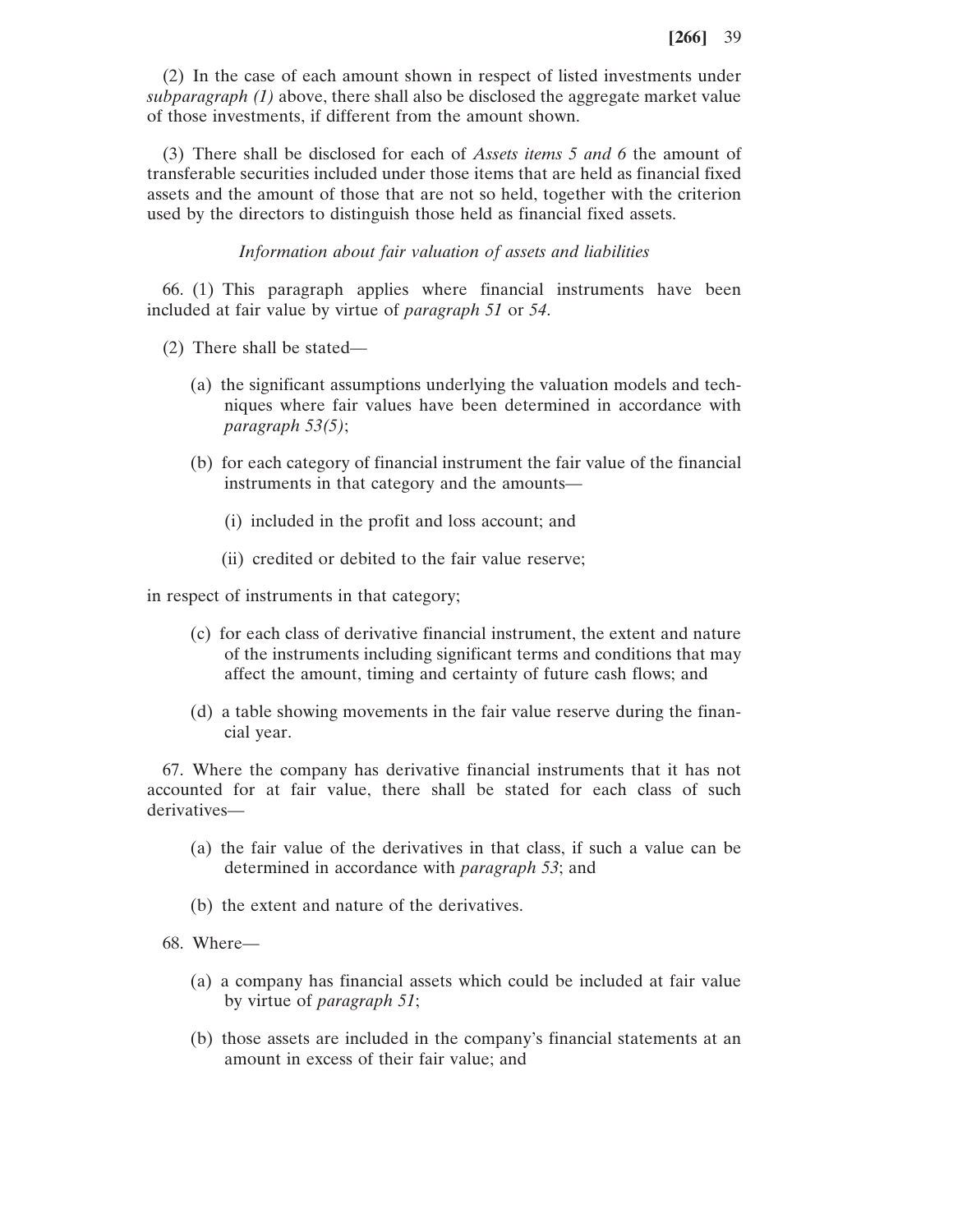- 40 **[266]**
	- (c) the company has not made provision for the diminution in value of those assets in accordance with *paragraph 30(1)*;

there shall be stated—

- (i) the amount at which either the individual assets or appropriate groupings of those assets is stated in the company's financial statements;
- (ii) the fair value of those assets or groupings; and
- (iii) the reasons for not making a provision for diminution in value of those assets, including the nature of the evidence that provides the basis for the belief that the amount at which they are stated in the financial statements will be recovered.

# *Information where investment property and living animals and plants included at fair value*

69. (1) This paragraph applies where the amounts to be included in a company's financial statements in respect of investment property or living animals and plants have been determined in accordance with *paragraph 55*.

(2) The balance sheet items affected and the basis of valuation adopted in determining the amounts of the assets concerned in the case of each such item shall be disclosed in a note to the financial statements.

(3) In the case of investment property, for each balance sheet item affected there shall be shown, either separately in the balance sheet or in a note to the financial statements—

- (a) the comparable amounts determined according to the historical cost accounting rules; or
- (b) the differences between those amounts and the corresponding amounts actually shown in the balance sheet in respect of that item.

(4) In *subparagraph (3)*, references in relation to any item to the comparable amounts determined in accordance with that subparagraph are references to—

- (a) the aggregate amount which would be required to be shown in respect of that item if the amounts to be included in respect of all the assets covered by that item were determined according to the historical cost accounting rules; and
- (b) the aggregate amount of the cumulative provisions for depreciation or diminution in value which would be permitted or required in determining those amounts according to those rules.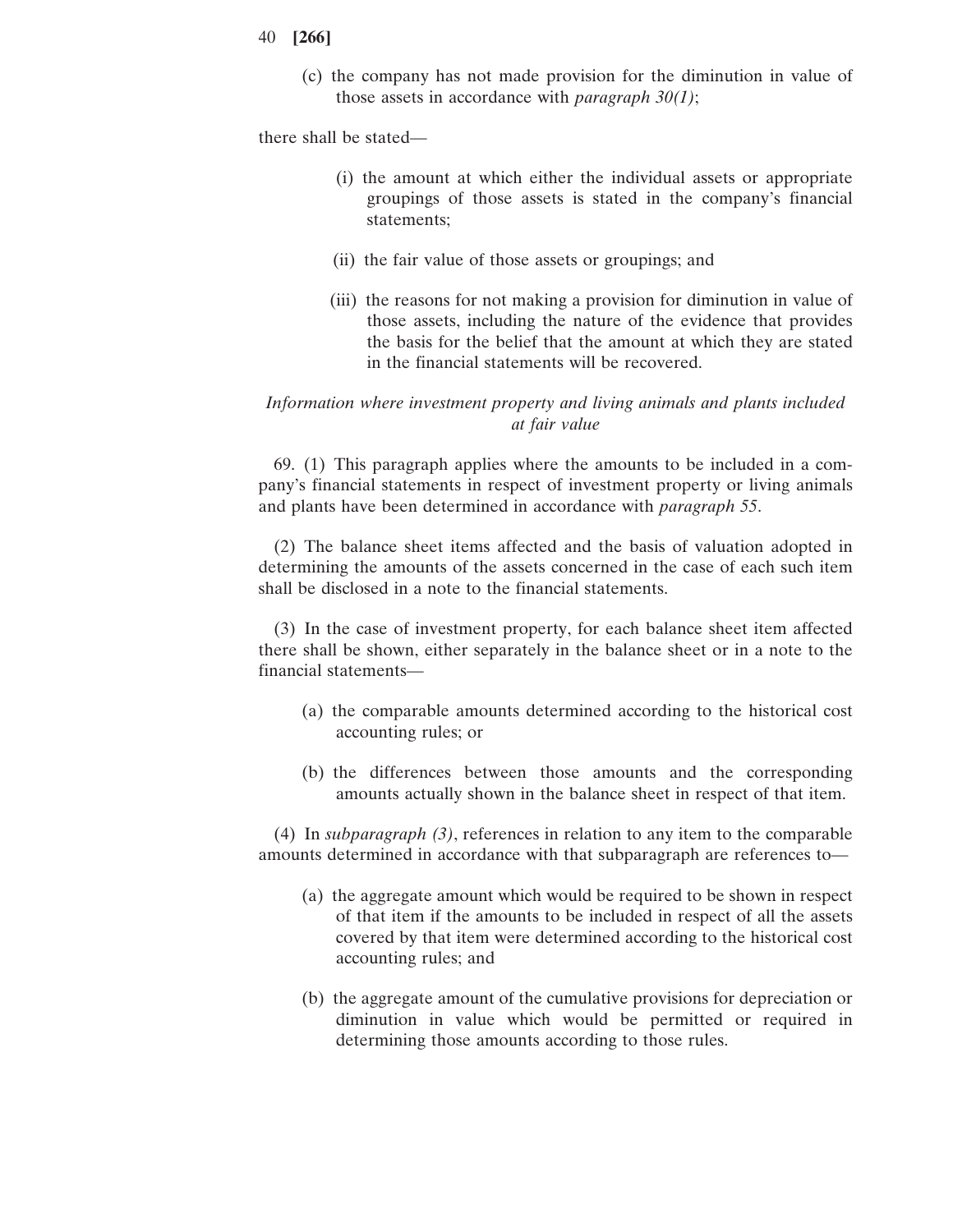# *Dividends, reserves and provisions for liabilities*

70. (1) The profit and loss account reserve of a company for a financial year shall show—

- (a) the aggregate amount of dividends paid in the financial year (other than dividends for which a liability existed at the immediately preceding financial year end date);
- (b) the aggregate amount of dividends the company is liable to pay at the financial year end date (other than dividends for which a liability existed at the immediately preceding financial year end date);
- (c) separately, any transfer between the profit and loss account reserve and other reserves;
- (d) any other increase or reduction in the balance on the profit and loss account reserve since the immediately preceding financial year end date;
- (e) the profit or loss brought forward at the beginning of the financial year; and
- (f) the profit or loss carried forward at the end of the financial year.

(2) The aggregate amount of dividends proposed by the directors for approval of the members at the next general meeting shall be stated in a note to the financial statements.

- 71. (1) Where any amount is transferred—
	- (a) to or from any reserves; or
	- (b) to any provision for liabilities; or
	- (c) from any provision for liabilities other than for the purpose for which the provision was established;

and the reserves or provisions for liabilities are or would, but for *paragraph*  $4(3)(b)$ , be shown as separate items in the company's balance sheet, the information mentioned in *subparagraph (2)* shall be given in respect of each such reserve or provisions for liabilities.

- (2) That information is—
	- (a) the amount of the reserves or provisions for liabilities as at the date of the beginning of the financial year and as at the financial year end date respectively;
	- (b) any amount transferred to or from the reserves or provisions for liabilities during that year; and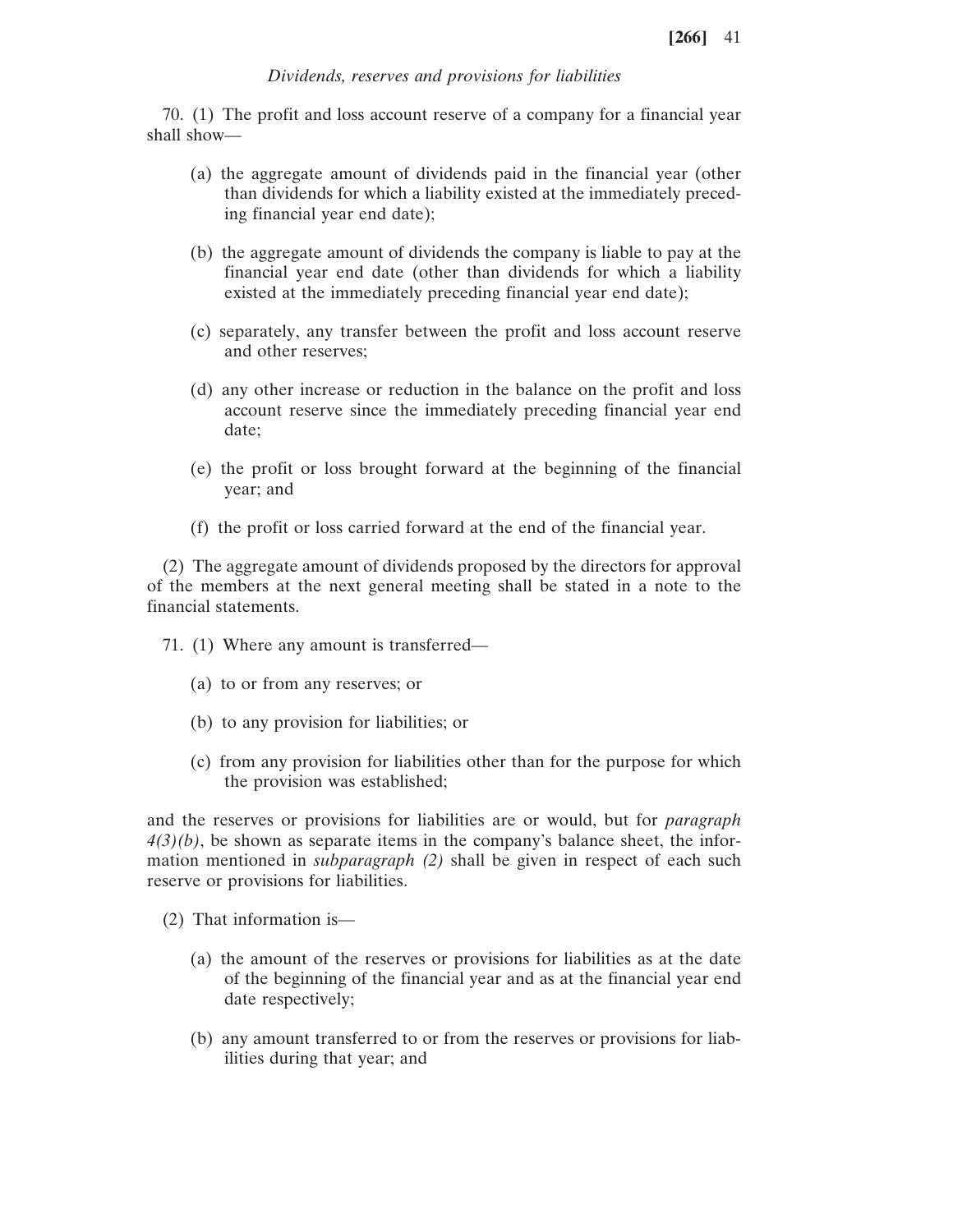(c) the source and application respectively of any amounts so transferred.

(3) Particulars shall be given of each provision included in the item "other provisions for liabilities" in the company's balance sheet in any case where the amount of that provision is material.

#### *Provision for taxation*

72. The amount of any provision for deferred taxation shall be shown separately from the amount of any provision for other taxation.

### *Maturity analysis*

73. (1) A company shall disclose separately for each of *Assets items 3(b)* and 4 and Liabilities items *1(b)*, *2(b)* and *3(b)* the aggregate amount of the loans and advances and liabilities included in those items broken down into the following categories:

- (a) those repayable in not more than three months;
- (b) those repayable in more than three months but not more than one year;
- (c) those repayable in more than one year but not more than five years;
- (d) those repayable in more than five years

from the balance sheet date.

(2) A company shall also disclose the aggregate amounts of all loans and advances falling within *Assets item 4* (Loans and advances to customers) which are:

- (a) repayable on demand; or
- (b) are for an indeterminate period, being repayable upon short notice.

(3) For the purposes of *subparagraph (1)*, where a loan or advance or liability is repayable by instalments, each such instalment is to be treated as a separate loan or advance or liability.

#### *Debt and other fixed income securities*

74. A company shall disclose the amount of debt and fixed income securities included in *Assets item 5* (Debt securities and other fixed income securities) and the amount of such securities included in *Liabilities item 3 (a)* (Bonds and medium term notes) that in each case will become due within one year of the balance sheet date.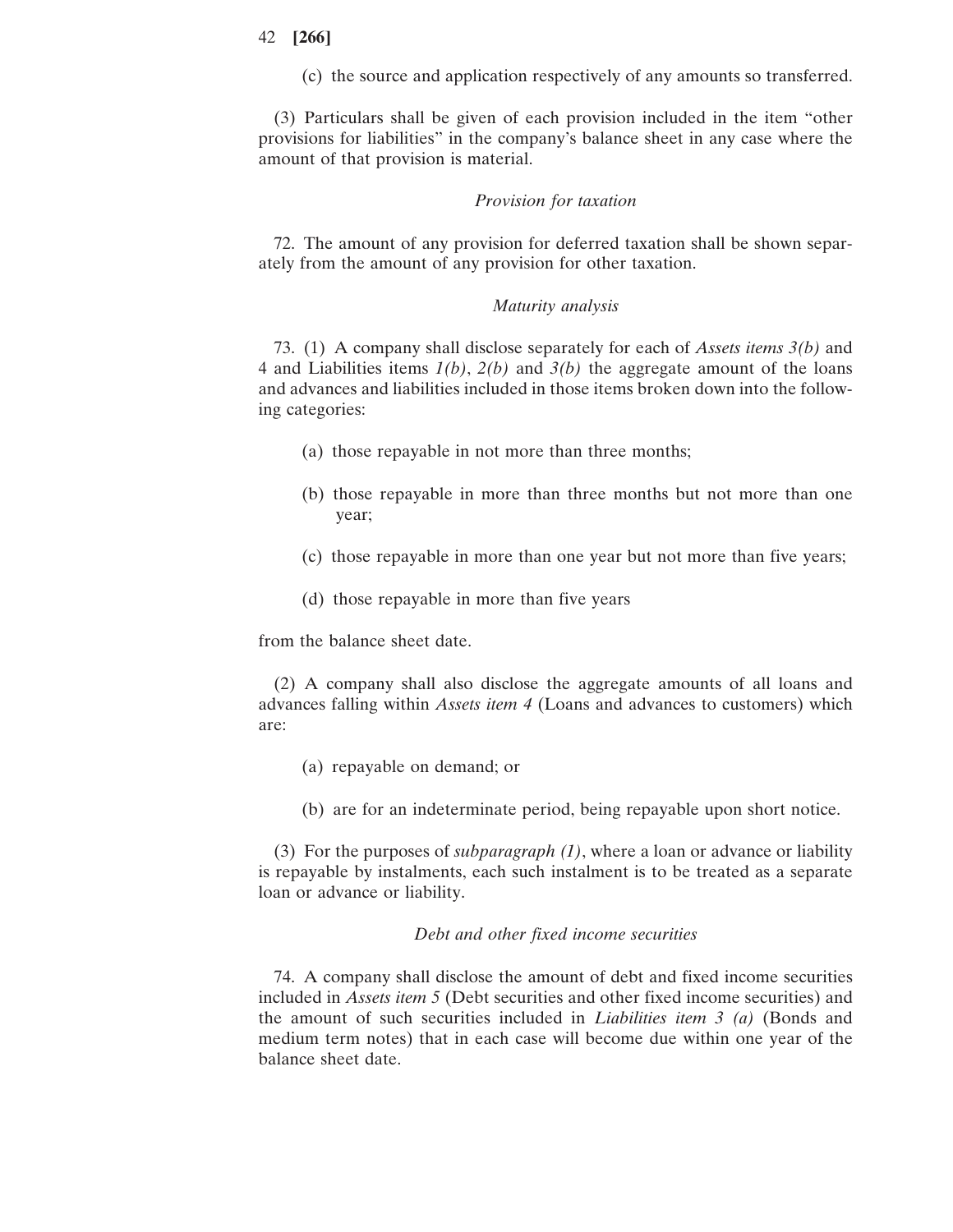## *Subordinated liabilities*

75. (1) The following information must be disclosed in relation to any borrowing included in *Liabilities item 7* (Subordinated liabilities) that exceeds 10 per cent of the total for that item:

- (a) its amount;
- (b) the currency in which it is denominated;
- (c) the rate of interest and the maturity date (or the fact that it is perpetual);
- (d) the circumstances in which early repayment may be demanded;
- (e) the terms of the subordination; and
- (f) the existence of any provisions whereby it may be converted into capital or some other form of liability and the terms of any such provisions.

(2) The general terms of any other borrowings included in *Liabilities item 7* shall also be stated.

## *Fixed cumulative dividends*

76. If any fixed cumulative dividends on the company's shares are in arrears, there shall be stated, distinguishing between those shares presented as a liability and other shares—

- (a) the amount of the arrears; and
- (b) the period for which the dividends or, if there is more than one class, each class of them are in arrears.

## *Details of assets charged*

77. (1) There shall be disclosed, in relation to each liability and off-balance sheet item of the balance sheet format, the aggregate amount of any assets of the company which have been charged to secure any liability or potential liability included thereunder, the aggregate amount of the liabilities or potential liabilities so secured and an indication of the nature of the security given.

(2) Particulars shall also be given of any other charge on the assets of the company to secure the liabilities of any other person, including, where practicable, the amount secured.

#### *Guarantees and other financial commitments*

78. (1) There shall be stated, where practicable—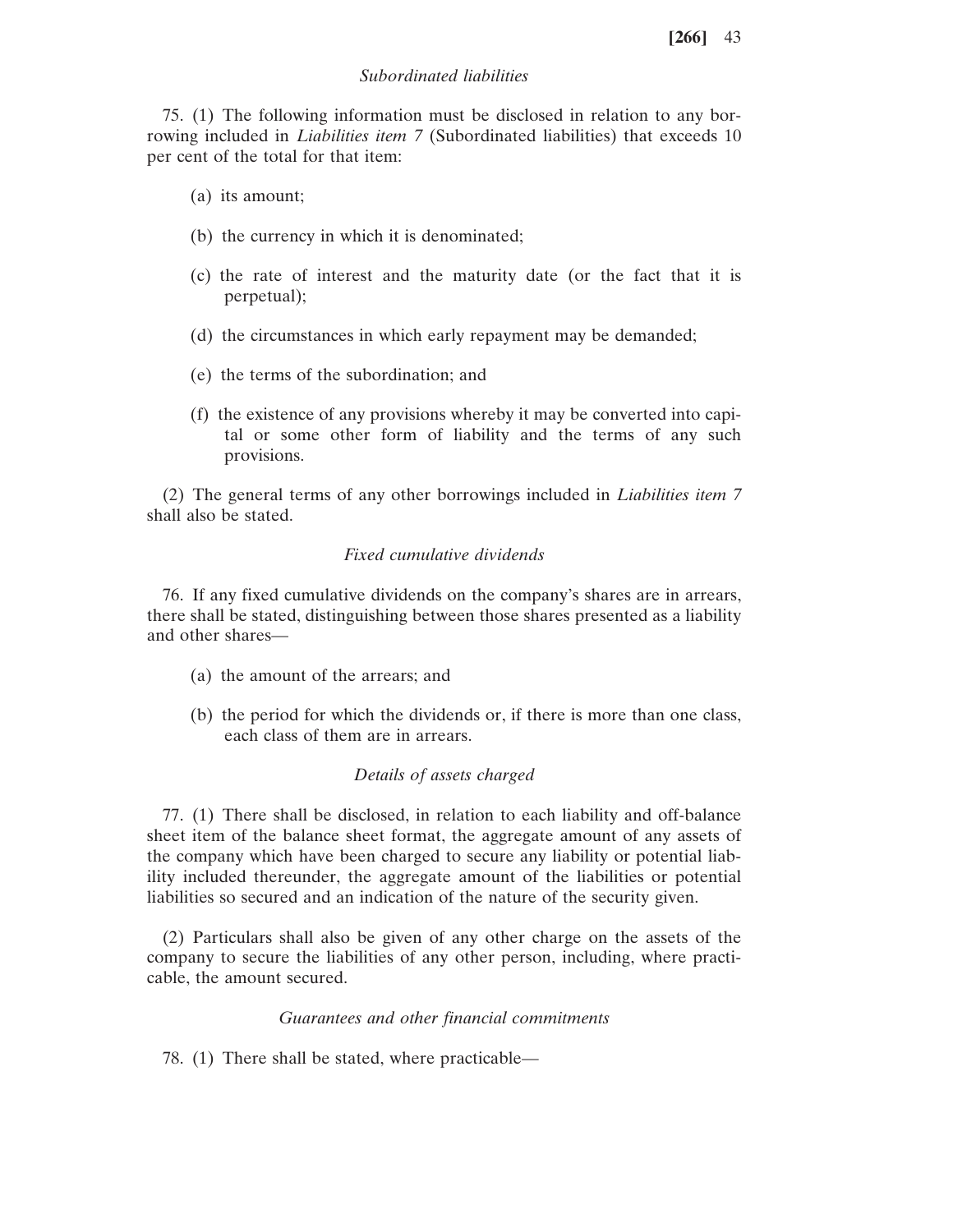- 44 **[266]**
	- (a) the aggregate amount or estimated amount of contracts for capital expenditure, so far as not provided for; and
	- (b) the aggregate amount or estimated amount of capital expenditure authorised by the directors which has not been contracted for.
	- (2) Particulars shall be given of:
		- (a) any unfunded retirement benefit commitments included under any provision shown in the company's balance sheet; and
		- (b) any such commitments for which no provision has been made;

and, where any such commitment relates wholly or partly to retirement benefits payable to past directors of the company, separate particulars shall be given of that commitment so far as it relates to such retirement benefits.

- (3) The following information shall also be given:
	- (a) the nature of every retirement benefit scheme operated by, or on behalf of, the company including information as to whether or not each scheme is a defined benefit scheme or a defined contribution scheme;
	- (b) whether each such scheme is externally funded or internally financed;
	- (c) whether any retirement benefit costs and liabilities are assessed in accordance with the advice of a professionally qualified actuary and, if so, the date of the most recent relevant actuarial valuation;
	- (d) whether and, if so, where any such actuarial valuation is available for public inspection.
- (4) Particulars shall also be given of any other financial commitments which—
	- (a) have not been provided for;
	- (b) have not been included in the off-balance sheet items in the balance sheet format; and
	- (c) are relevant to assessing the company's financial position.

(5) There shall be disclosed the nature and amount of any contingent liabilities and commitments included in *off-balance sheet items 1* and *2* which are material in relation to the company's activities.

### *Off-balance sheet items: group undertakings*

79. (1) With respect to contingent liabilities required to be included under off-balance sheet item 1 in the balance sheet format, there shall be stated in a note to the financial statements the amount of such contingent liabilities incurred on behalf of or for the benefit of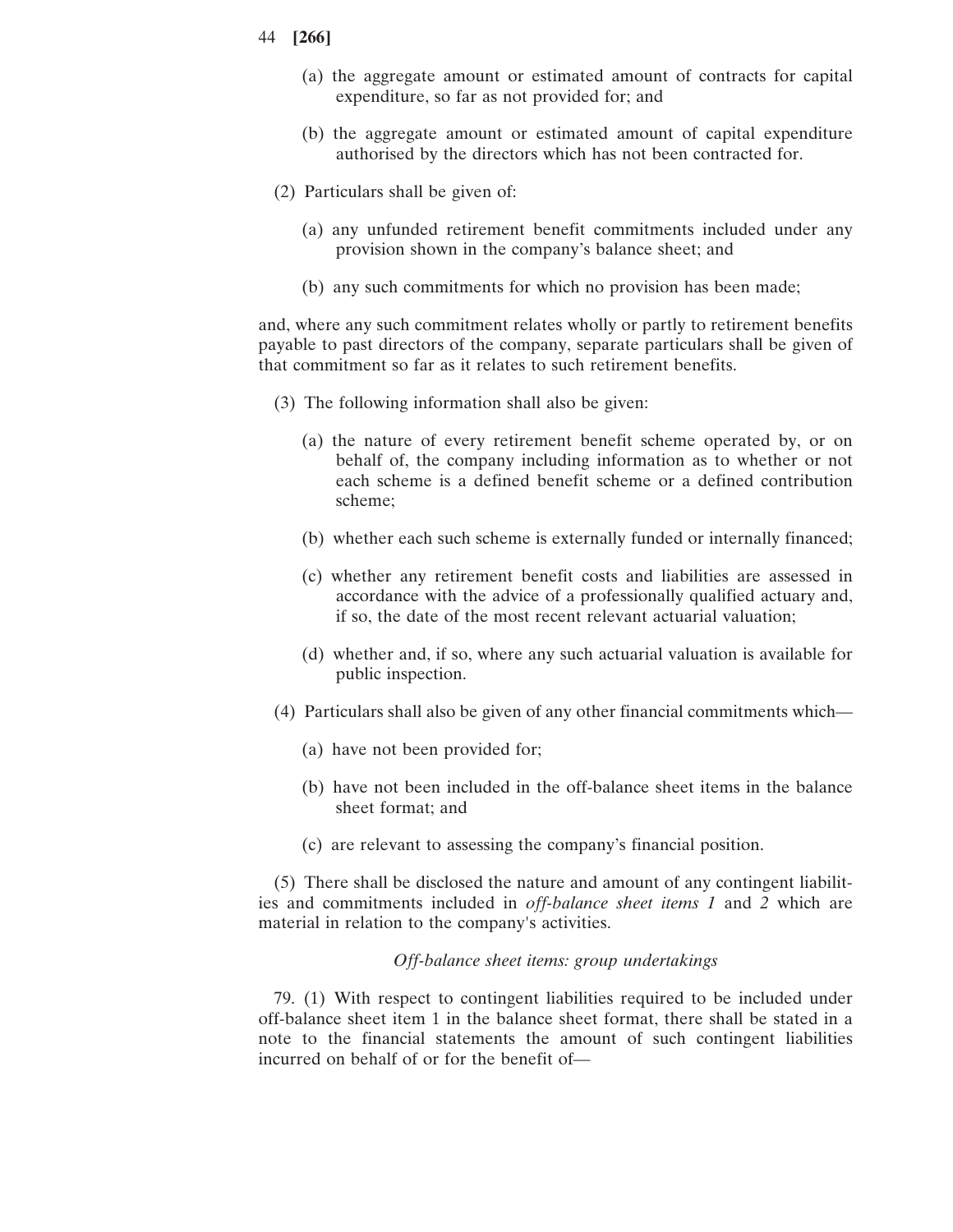(a) any holding undertaking or fellow subsidiary undertaking, or

(b) any subsidiary undertaking,

of the company; in addition the amount incurred in respect of the undertakings referred to in *clause (a)* shall be stated separately from the amount incurred in respect of the undertakings referred to in *clause (b)*.

(2) With respect to commitments required to be included under *off-balance sheet item 2* in the balance sheet format, there shall be stated in a note to the financial statements the amount of such commitments undertaken on behalf of or for the benefit of—

- (a) any holding undertaking or fellow subsidiary undertaking, or
- (b) any subsidiary undertaking,

of the company; in addition the amount incurred in respect of the undertakings referred to in *clause (a)* shall be stated separately from the amount incurred in respect of the undertakings referred to in *clause (b)*.

## *Leasing transactions*

80. The aggregate amount of all property (other than land) leased by the company to other persons shall be disclosed, broken down so as to show the aggregate amount included in each relevant balance sheet item.

# *Assets and liabilities denominated in a currency other than Euro (or the currency in which the accounts are drawn up)*

81. (1) The aggregate amount in Euro (or currency in which the financial statements are drawn up) of all assets denominated in a currency other than Euro (or the currency used) of all liabilities so denominated, shall be disclosed.

(2) For the purposes of this paragraph an appropriate rate of exchange prevailing at the balance sheet date shall be used to determine the amounts concerned.

## *Sundry assets and liabilities*

82. Where any amount shown under either of the following items is material, particulars shall be given of each type of asset or liability included therein, including an explanation of the nature of the asset or liability and the amount included with respect to assets or liabilities of that type:

- (a) *Assets item 12* (Other assets);
- (b) *Liabilities item 4* (Other liabilities).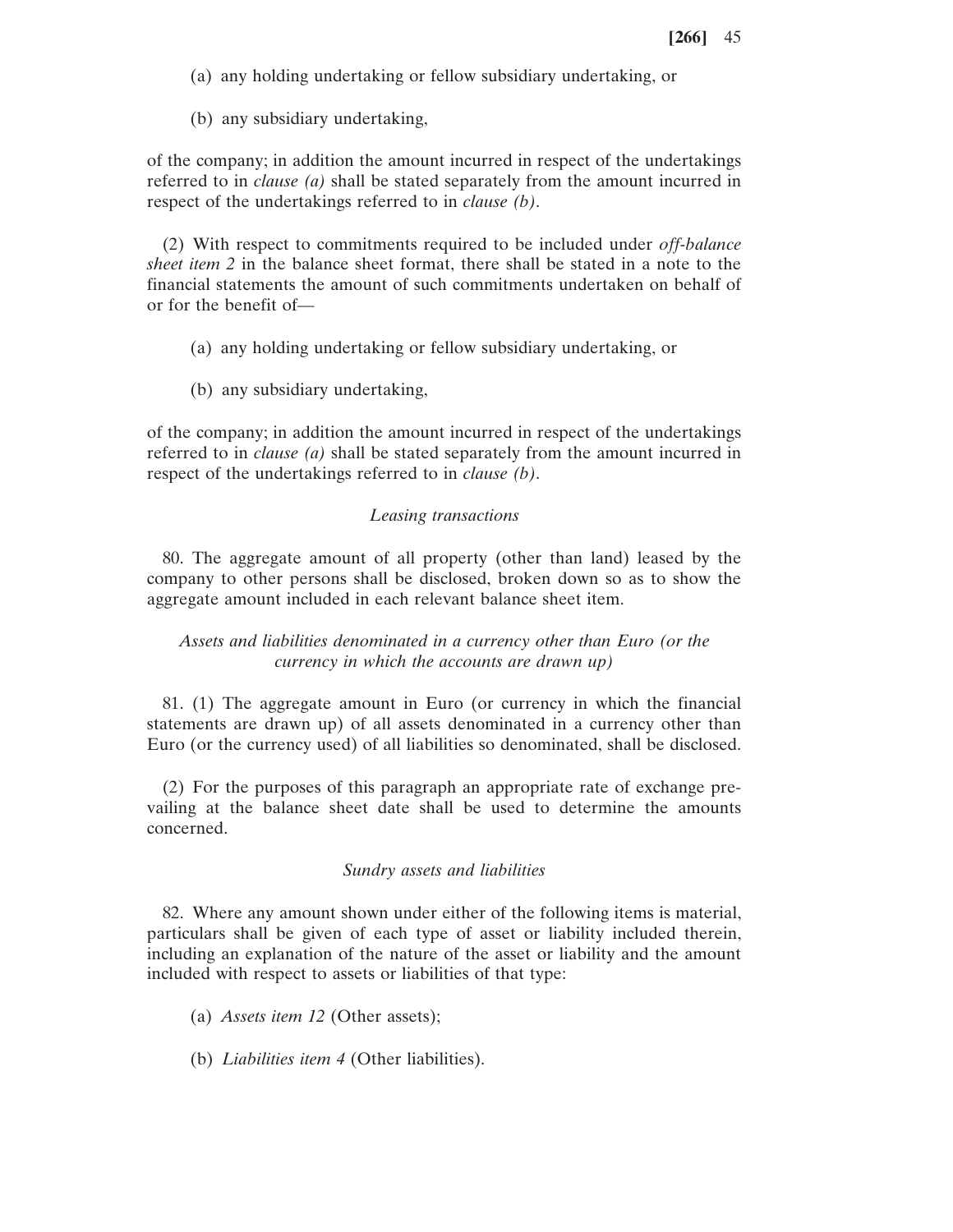### *Unmatured forward transactions*

83. (1) The following shall be disclosed with respect to unmatured forward transactions outstanding at the balance sheet date:

- (a) the categories of such transactions, by reference to an appropriate system of classification;
- (b) whether, in the case of each such category, they have been made, to any material extent, for the purpose of hedging the effects of fluctuations in interest rates, exchange rates and market prices or whether they have been made, to any material extent, for dealing purposes.

(2) Transactions falling within *subparagraph (1)* shall include all those in relation to which income or expenditure is to be included in—

- (a) *Format 1, item 6* or *Format 2*, *items B4* or *A3* (Dealing profits or losses), or
- (b) *Format 1*, *item 1* or *2* or *Format 2*, *item A1* or *B1*, by virtue of *notes (1)(b)* and *(2)(b)* to the profit and loss account formats (forward contracts, spread over the actual duration of the contract and similar in nature to interest),

## *Miscellaneous matters*

84. Particulars shall be given of any case where the cost of any asset is for the first time determined under *paragraph 42*.

## *Information supplementing the profit and loss account*

85. *Paragraphs 86* to *92* require information which either supplements the information given with respect to any particular items shown in the profit and loss account or otherwise provides particulars of income or expenditure of the company or of circumstances affecting the items shown in the profit and loss account.

#### *Separate statement of certain items of income*

86. The amount of income from listed and unlisted investments shall be separately disclosed.

#### *Particulars of tax*

87. (1) The basis on which the charge for corporation tax, income tax and other taxation on profits (whether payable in or outside the State) is computed shall be stated.

(2) Particulars shall be given of any special circumstances which affect the liability in respect of taxation on profits, income or capital gains for the financial year concerned or the liability in respect of taxation of profits, income or capital gains for succeeding financial years.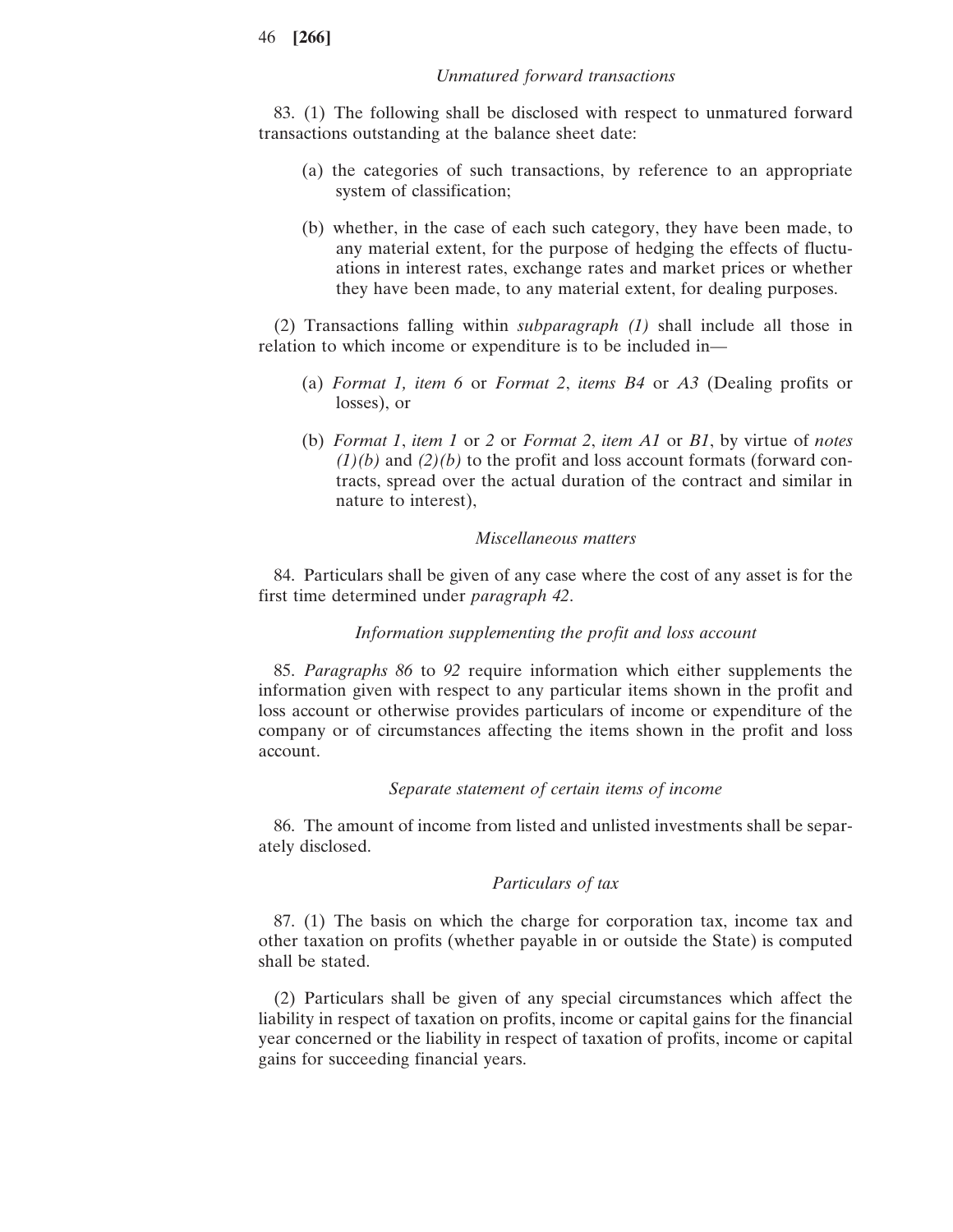- (3) The following amounts shall be stated:
	- (a) the amount of the charge for corporation tax;
	- (b) if that amount would have been greater but for relief from double taxation, the amount which it would have been but for such relief;
	- (c) the amount of the charge for income tax; and
	- (d) the amount of the charge for taxation payable outside the State of profits, income and (so far as charged to revenue) capital gains.

(4) The amounts referred to in *subparagraph (3)* shall be stated separately in respect of each of the amounts which is or would, but for *paragraph 4(3)(b)*, be shown under the following items in the profit and loss account, that is to say, "tax on profit or loss on ordinary activities" and "tax on extraordinary profit or loss".

## *Particulars of income*

88. (1) A company shall disclose, with respect to income included in the following items in the profit and loss account formats, the amount of that income attributable to each of the geographical markets in which the company has operated during the financial year:

- (a) *Format 1 item 1, Format 2 item B1* (Interest receivable);
- (b) *Format 1 item 3, Format 2 item B2* (Dividend income);
- (c) *Format 1 item 4, Format 2 item B3* (Fees and commissions receivable);
- (d) *Format 1 item 6, Format 2 item B4* (Dealing profits);
- (e) *Format 1 item 7, Format 2 item B7* (Other operating income).

(2) In analysing for the purposes of this paragraph the source of any income, the directors shall have regard to the manner in which the company's activities are organised.

(3) For the purposes of this paragraph, markets which do not differ substantially from each other shall be treated as one market.

(4) Where in the opinion of the directors the disclosure of any information required by this paragraph would be seriously prejudicial to the interests of the company, that information need not be disclosed, but the fact that any such information has not been disclosed must be stated.

#### *Management and agency services*

89. A company providing any management and agency services to customers shall disclose that fact if the scale of such services provided is material in the context of its business as a whole.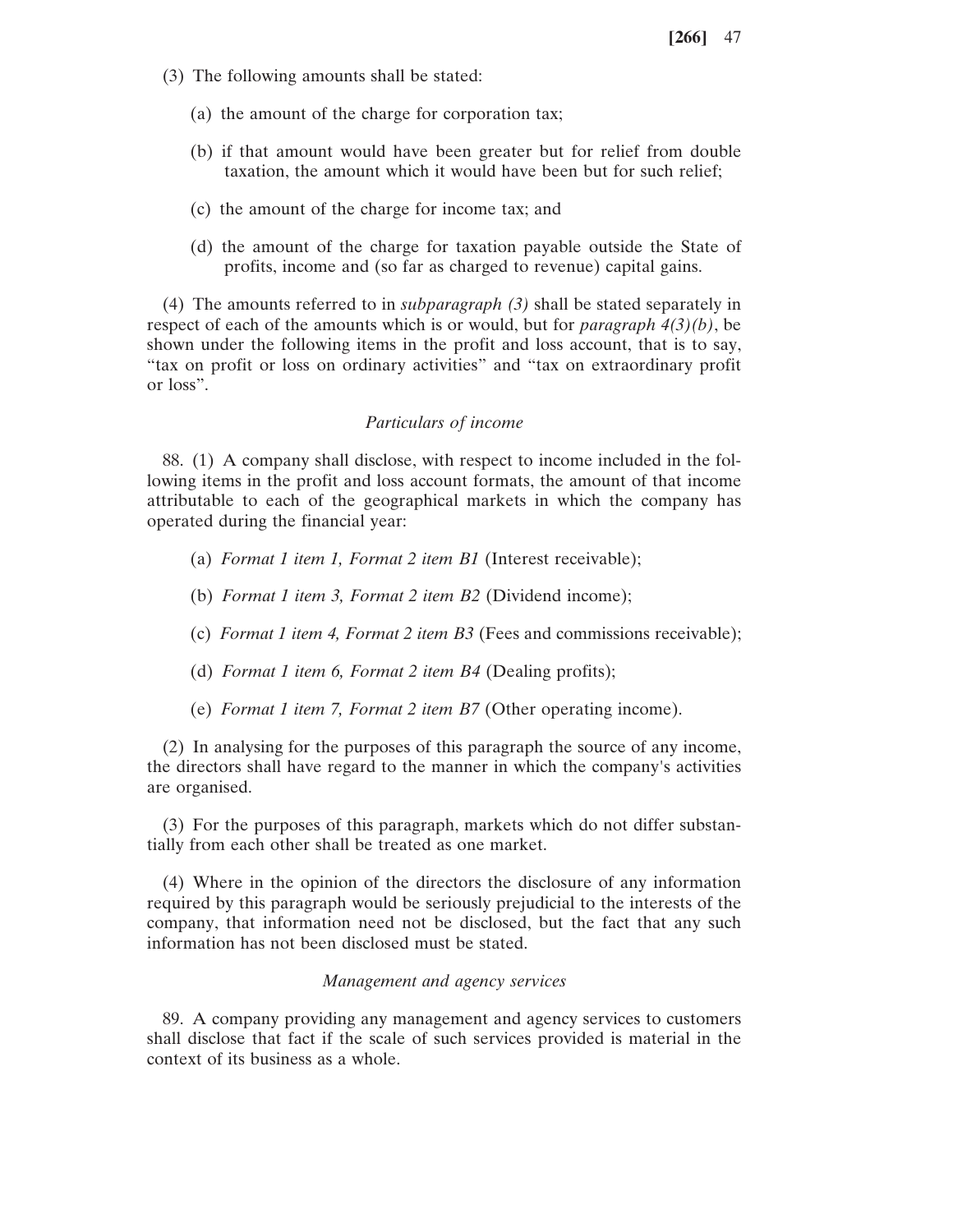## *Subordinated liabilities*

90. Any amounts charged to the profit and loss account representing charges incurred during the year with respect to subordinated liabilities shall be disclosed.

Sundry income and charges

91. Where any amount to be included in any of the following items is material, particulars shall be given of each individual component of the figure, including an explanation of their nature and amount:

(a) in *Format 1*:

- (i) *items 7* and *10* (Other operating income and charges);
- (ii) *items 18* and *19* (Extraordinary income and charges);

(b) in *Format 2*:

- (i) *items A6* and *B7* (Other operating charges and income);
- (ii) *items A12* and *B10* (Extraordinary charges and income).

## *Miscellaneous matters*

92. (1) Where any amount relating to any preceding financial year is included in any item in the profit and loss account, the effect shall be stated.

(2) Particulars shall be given of any extraordinary income or changes arising in the financial year.

(3) The effect shall be stated on any transactions that are exceptional by virtue of size or incidence though they fall within the ordinary activities of the company.

(4) Any amount expended on research and development in the financial year, and any amount committed in respect of research and development in subsequent years, shall be stated.

(5) Where, in the opinion of the directors, the disclosure of any information required by *subparagraph (4)* would be prejudicial to the interests of the company, that information need not be disclosed, but the fact that any such information has not been disclosed shall be stated.

#### *Related party transactions*

93. (1) Particulars shall be given in the notes to the financial statements of a company of transactions which have been entered into with related parties by the company if such transactions are material and have not been concluded under normal market conditions and the particulars shall include the amount of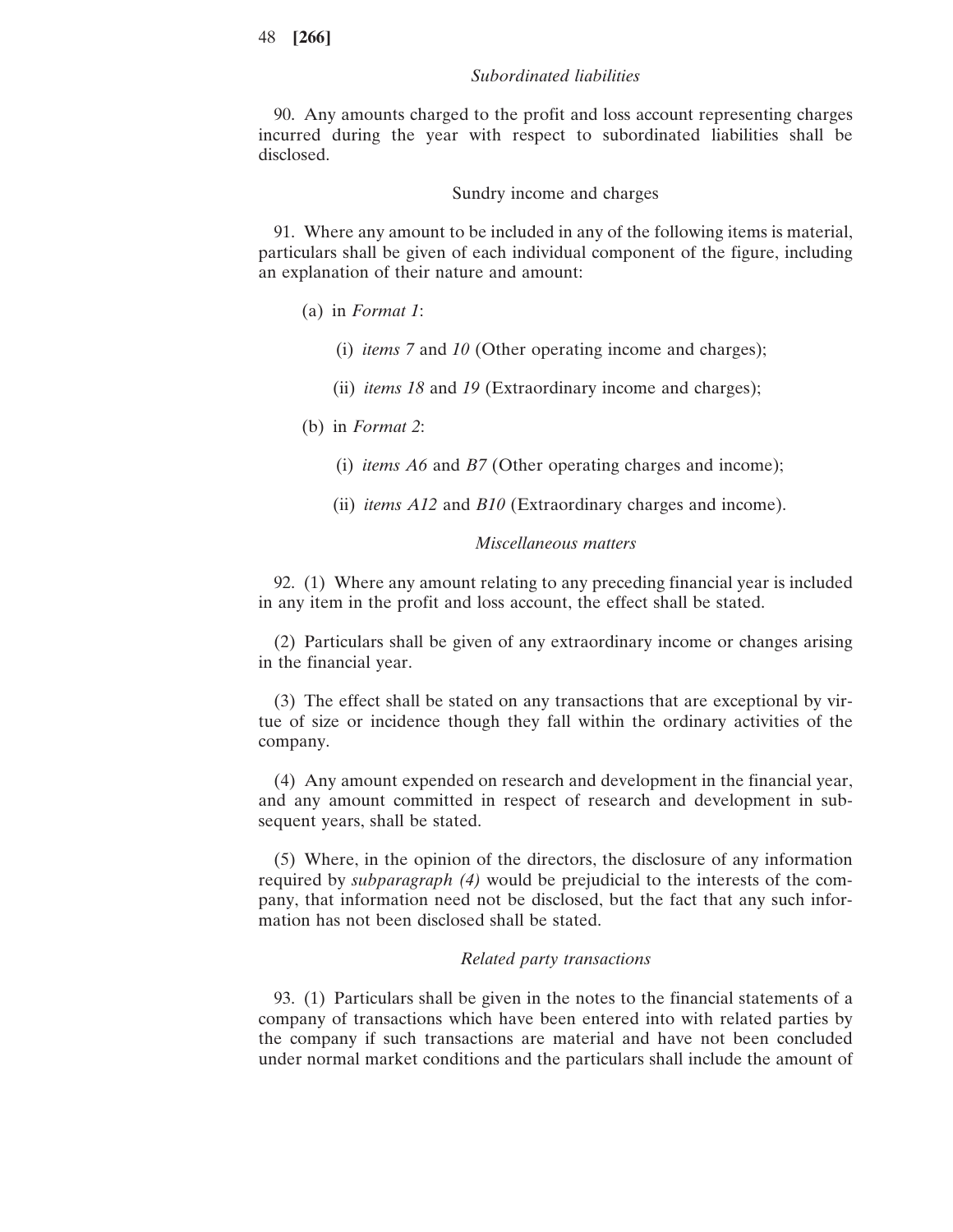such transactions, the nature of the related party relationship and other information about the transactions which is necessary for an understanding of the financial position of the company.

(2) The provision of particulars and other information about individual transactions may be aggregated according to their nature, except where separate information is necessary for an understanding of the effects of related party transactions on the financial position of the company.

(3) *Subparagraph (1)* shall not apply to transactions which are entered into between 2 or more members of a group if any subsidiary undertaking which is party to the transaction is wholly owned by such a member.

(4) A word or expression that is used in this paragraph and is also used in Directive 2006/46/EC of the European Parliament and the Council of 14 June 2006 has the same meaning in this paragraph that it has in that Directive.

## *General*

94. Where sums originally denominated in foreign currencies have been brought into account under any items shown in the balance sheet or profit and loss account, the basis on which those sums have been translated into Euro or, if different, the functional currency of the company, shall be stated.

## PART V

# SPECIAL PROVISIONS WHERE A COMPANY IS A HOLDING COMPANY OR

### SUBSIDIARY UNDERTAKING

## *Entity financial statements*

95. (1) This Part applies where the company is a holding company, whether or not it is itself a subsidiary undertaking.

(2) Where a company is a holding company or a subsidiary undertaking and any item required by *Part II* to be shown in the company's balance sheet, in relation to group undertakings, includes—

- (a) amounts attributable to dealings with or interests in any holding undertaking or fellow subsidiary undertaking; or
- (b) amounts attributable to dealings with or interests in any subsidiary undertaking of the company;

the aggregate amounts within *clauses (a)* and *(b)*, respectively, shall be shown as separate items, either by way of subdivision of the relevant item in the balance sheet or in a note to the company's financial statements.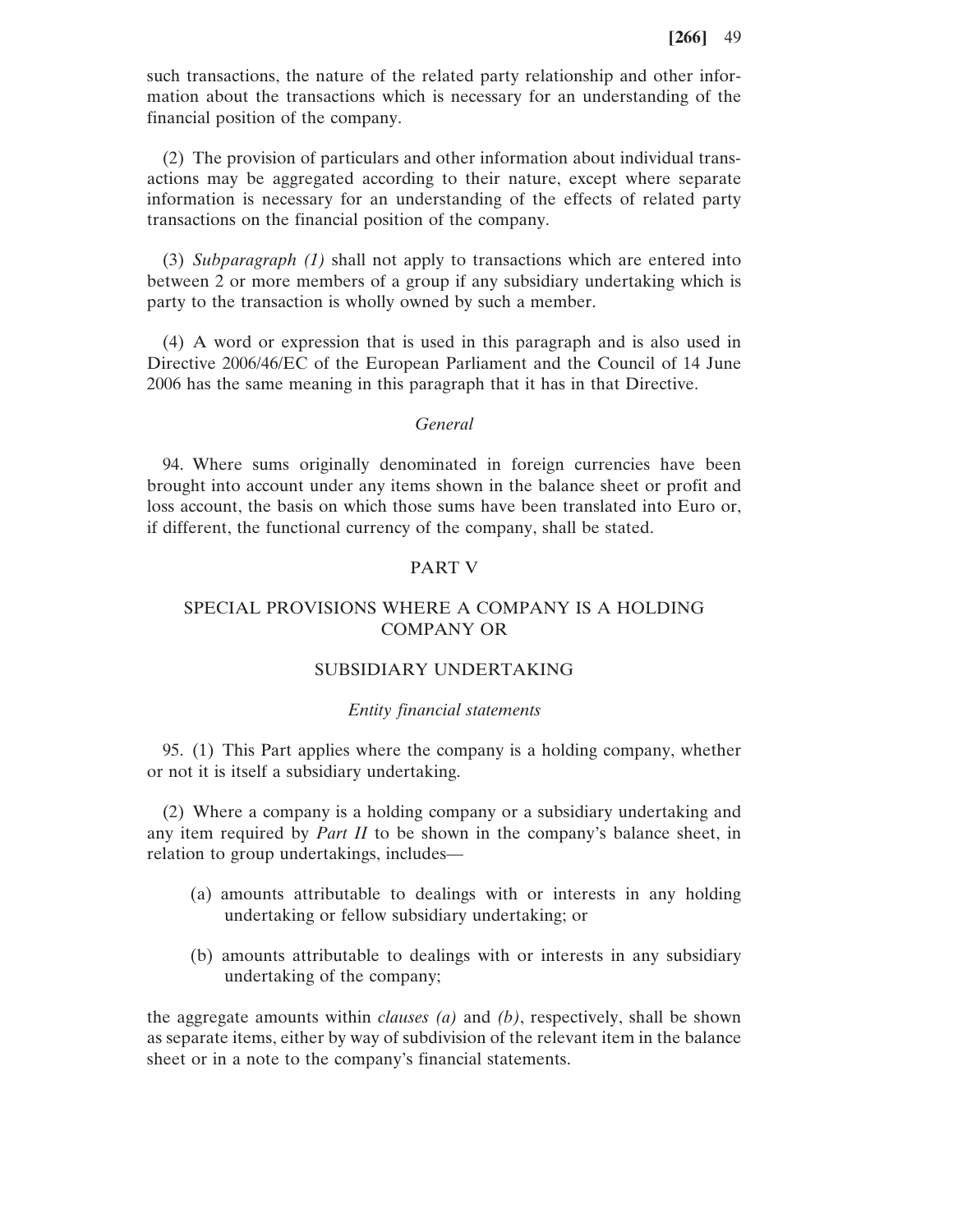*Guarantees and other financial commitments in favour of group undertakings*

96. Commitments within any of the subparagraphs of either of *paragraph 77* (details of assets charged) or *paragraph 78* (guarantees and other financial commitments) which are undertaken on behalf of or for the benefit of—

- (a) any holding undertaking or fellow subsidiary undertaking; or
- (b) any subsidiary undertaking of the company;

shall be stated separately from the other commitments within that subparagraph, and commitments within *clause (a)* shall also be stated separately from those within *clause (b)*.

97. (1) Subject to *subparagraph (2)*, where the company is a holding undertaking, the number,

description and amount of the debentures of the company held by its subsidiary undertakings or their nominees shall be disclosed in a note to the company's financial statements.

- (2) *Subparagraph (1)* does not apply in relation to any debentures—
	- (a) in the case of which the subsidiary undertaking is concerned as personal representative; or
	- (b) in the case of which it is concerned as trustee;

provided that in the latter case neither the company nor a subsidiary undertaking of the company is beneficially interested under the trust, otherwise than by way of security only for the purposes of a transaction entered into by it in the ordinary course of a business which includes the lending of money.

98. (1) Where a company is a subsidiary undertaking, the information specified in *subparagraphs (2)*, *(3)* and *(4)* shall be stated with respect to the holding undertaking of—

- (a) the largest group of undertakings for which group financial statements are drawn up and of which the company is a member; and
- (b) the smallest such group of undertakings.
- (2) The name of the holding undertaking shall be stated.
- (3) There shall be stated—
	- (a) if the holding undertaking is incorporated, the country in which it is incorporated; or
	- (b) if it is unincorporated, the address of its principal place of business.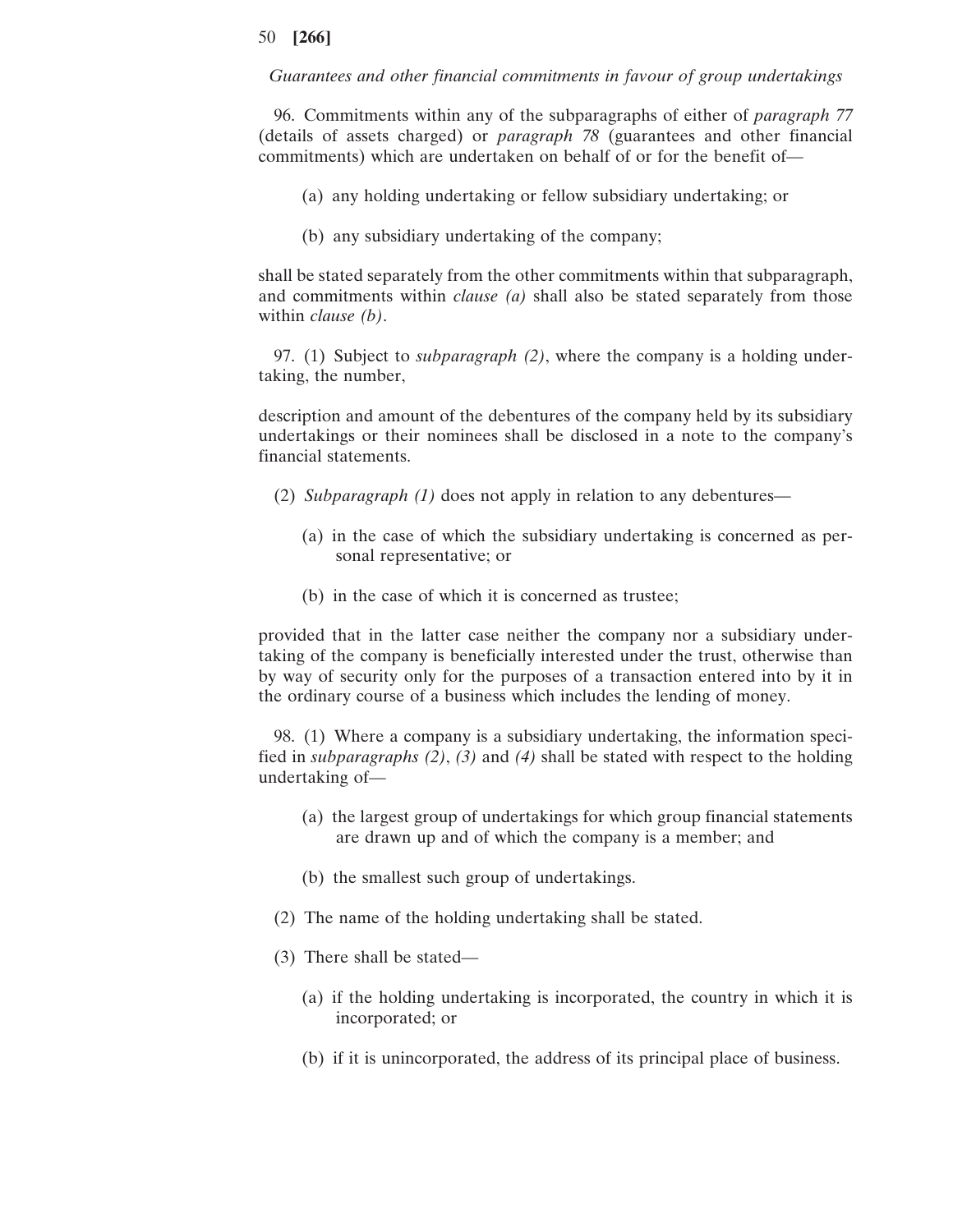(4) If copies of the group financial statements referred to in *subparagraph (1)* are available to the public, there shall be stated the addresses from which copies of the financial statements can be obtained.

## *Provisions of general application*

99. (1) This paragraph applies where a company is a holding company and either—

- (a) does not prepare group financial statements; or
- (b) prepares group financial statements which do not deal with one or more of its subsidiary undertakings;

and references in this paragraph to subsidiary undertakings shall be read, in a case within *clause (b)*, as references to such of the subsidiary undertakings of the company concerned as are excluded from the group financial statements.

(2) Subject to the following provisions of this paragraph, there shall be given in the notes to the company's entity financial statements—

- (a) the reasons why subsidiary undertakings are not dealt with in group financial statements; and
- (b) a statement—
	- (i) showing any qualifications contained in the reports of the statutory auditors of the subsidiary undertakings on their financial statements for their respective financial years ending with or during the financial year of the company; and
	- (ii) of any note or saving contained in those financial statements to call attention to a matter which, apart from the note or saving, would properly have been referred to in such a qualification;

in so far as the matter which is the subject of the qualification or note is not covered by the company's entity financial statements and is material from the point of view of its members.

(3) Subject to the following provisions of this paragraph, the aggregate amount of the total investment of the holding company in the shares of the subsidiary undertakings shall be stated in a note to the company's entity financial statements by way of the equity method of accounting.

(4) In so far as information required by any of the preceding provisions of this paragraph to be stated in a note to the company's entity financial statements is not obtainable, a statement to that effect shall be given instead in a note to those entity financial statements.

(5) Where, in any case within *subparagraph (1)(b)*, the company prepares group financial statements, references in the preceding subparagraphs to the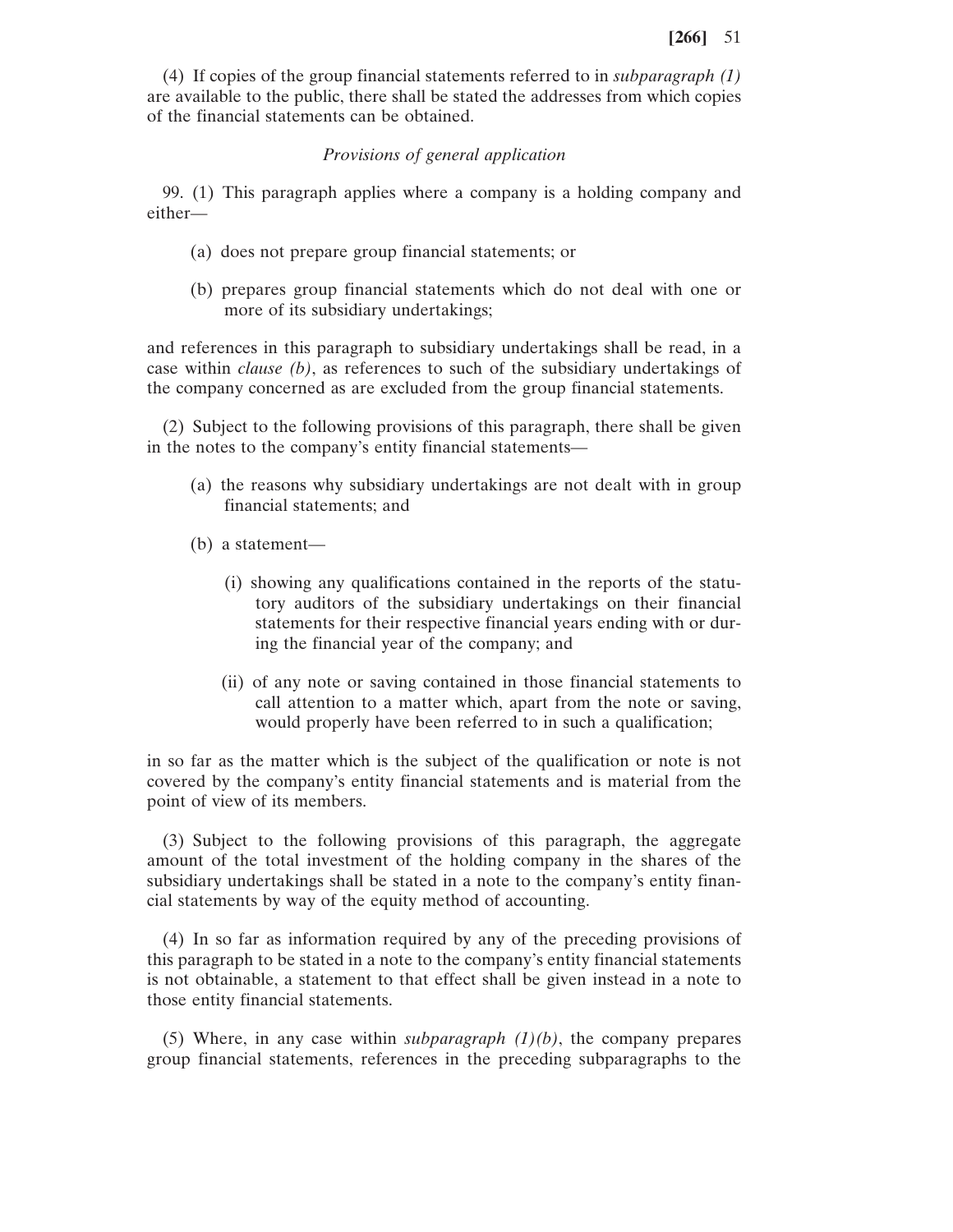company's entity financial statements shall be read as references to the group financial statements.

100. Where a company has subsidiary undertakings whose financial years did not end with that of the company, the following information shall be given in relation to each such subsidiary undertaking (whether or not dealt with in any group financial statements prepared by the company) by way of a note to the company's entity financial statements or (where group financial statements are prepared) to the group financial statements, that is to say—

- (a) the reasons why the company's directors consider that the subsidiary undertakings' financial years should not end with that of the company; and
- (b) the dates on which the subsidiary undertakings' financial years ending last before that of the company respectively ending or the earliest and latest of those dates.

101. References in this Part to shares held by a company shall be construed as being held or not being held by that company in accordance with the rules set out in *section 7* of the Principal Act.

## PART VI

#### INTERPRETATION OF CERTAIN EXPRESSIONS IN THIS SCHEDULE

#### *General*

102. The following definitions apply for the purposes of this Schedule and its interpretation:

"banking transactions" means transactions entered into in the normal course of a deposit taking business within the meaning of the Central Bank Act 1989;

"Capital Requirements Directive" means Directive 2013/36/EU of the European Parliament and of the Council of 26 June 2013 on access to the activity of credit institutions and the prudential supervision of credit institutions and investment firms, amending Directive 2002/87/EC and repealing Directives 2006/48/EC and  $2006/49$ /EC<sup>4</sup>;

"EBA" means European Banking Authority, established pursuant to Regulation

(EU) No 1093/2010 of the European Parliament and of the Council of 24 November 2010 establishing a European Supervisory Authority (European Banking Authority), amending Decision No 716/2009/EC and repealing Commission Decision 2009/78/EC<sup>5</sup>;

 $\mathcal{L}=\{1,2,3,4\}$  , we can assume that the contract of  $\mathcal{L}=\{1,2,3,4\}$ 4 OJ No. L 176, 27.06.2013, p. 338 5 OJ No. L 331, 15.12.2010, p. 12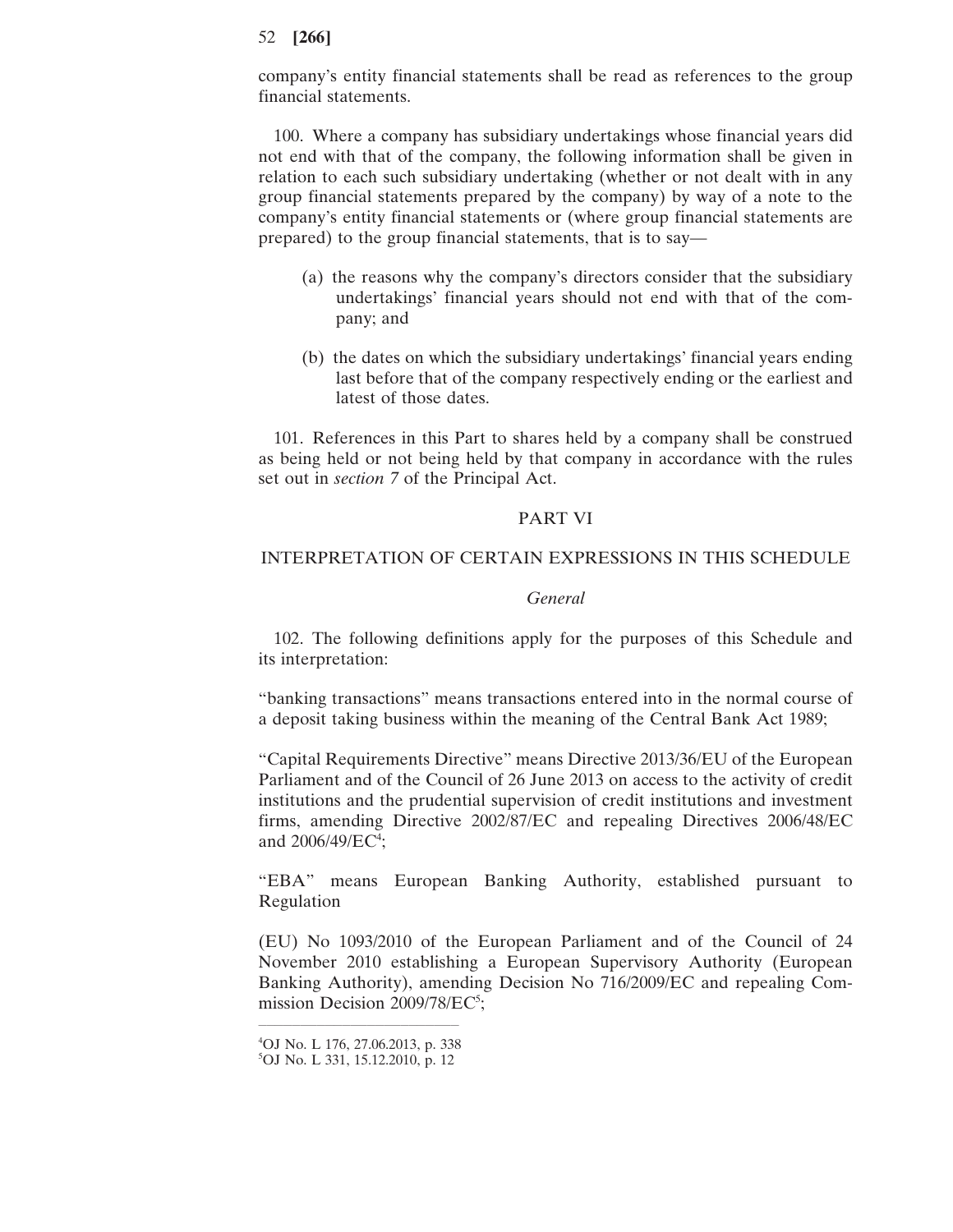"fellow subsidiary undertaking" shall have the same meaning as in *section 275* of the Principal Act;

"financial fixed assets" means loans and advances and securities held as fixed assets; participating interests and shareholdings in group undertakings shall be regarded as financial fixed assets;

"fungible assets" means assets of any description which are substantially indistinguishable one from another;

"group" means a holding undertaking and its subsidiary undertakings;

"group undertaking" has the meaning assigned to it by *section 275* of the Principal Act;

"lease" includes an agreement for a lease;

"long lease" means a lease in the case of which the portion of the term for which it was granted remaining unexpired at the end of the financial year is not less than 50 years;

"repayable on demand", in connection with deposits, loans or advances, means those amounts which can at any time be withdrawn or demanded without notice or for which a maturity or period of notice of not more than 24 hours or one working day has been agreed;

"sale and repurchase transaction" means a transaction which involves the transfer by a credit institution or customer ("the transferor") to another credit institution or customer ("the transferee") of assets subject to an agreement that the same assets, or (in the case of fungible assets) equivalent assets, will subsequently be transferred back to the transferor at a specified price on a date specified or to be specified by the transferor; but the following shall not be regarded as sale and repurchase transactions: forward exchange transactions, options, transactions involving the issue of debt securities with a commitment to repurchase all or part of the issue before maturity or any similar transactions;

"sale and option to resell transaction" means a transaction which involves the transfer by a credit institution or customer ("the transferor") to another credit institution or customer ("the transferee") of assets subject to an agreement that the transferee is entitled to require the subsequent transfer of the same assets, or (in the case of fungible assets) equivalent assets, back to the transferor at the purchase price or another price agreed in advance on a date specified or to be specified; and

"short lease" means a lease which is not a long lease.

### *Assets: fixed or current*

103. For the purposes of this Schedule, assets of a company shall be taken to be fixed assets if they are intended for use on a continuing basis in the company's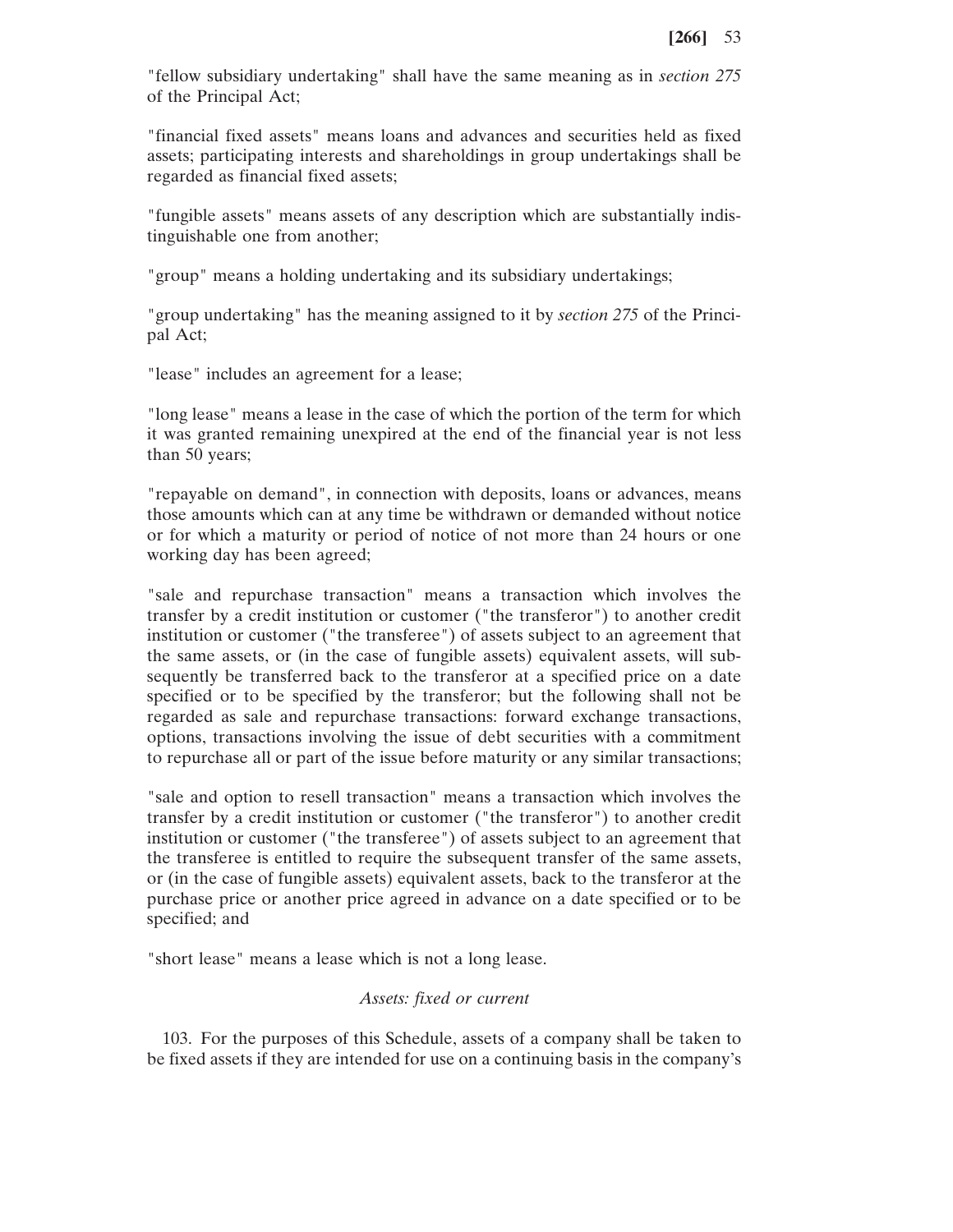activities, and any assets not intended for such use shall be taken to be current assets.

#### *Capitalisation*

104. References in this Schedule to capitalising any work or costs are references to treating that work or those costs as a fixed asset.

#### *Investment property*

105. In this Schedule "investment property" means land or buildings (or both) held to earn rentals or for capital appreciation (or both).

## *Listed investments*

106. In this Schedule, "listed investments" means investments as respects which there has been granted a listing on—

- (a) any regulated market or other stock exchange in the State;
- (b) any regulated market or other stock exchange of repute in any other EEA state; or
- (c) any stock exchange of repute in a state that is not an EEA state.

## *Loans*

107. For the purposes of this Schedule, a loan shall be treated as falling due for payment, and an instalment of a loan shall be treated as falling due for payment, on the earliest date on which the lender could require repayment or (as the case may be) payment, if the lender exercised all options and rights available to him or her.

#### *Materiality*

108. Amounts which in the particular context of any provision of this Schedule are not material may be disregarded for the purposes of that provision.

#### *Provisions*

109. (1) References in this Schedule to provisions for depreciation or diminution in value of assets are references to any amount written off by way of providing for depreciation or diminution in value of assets.

(2) Any reference in the profit and loss account formats set out in *Part II* to the depreciation of, or amounts written off, assets of any description is a reference to the movement in any provision for depreciation or diminution in value of assets of that description.

110. References in this Schedule to provisions for liabilities are references to any amount retained as reasonably necessary for the purpose of providing for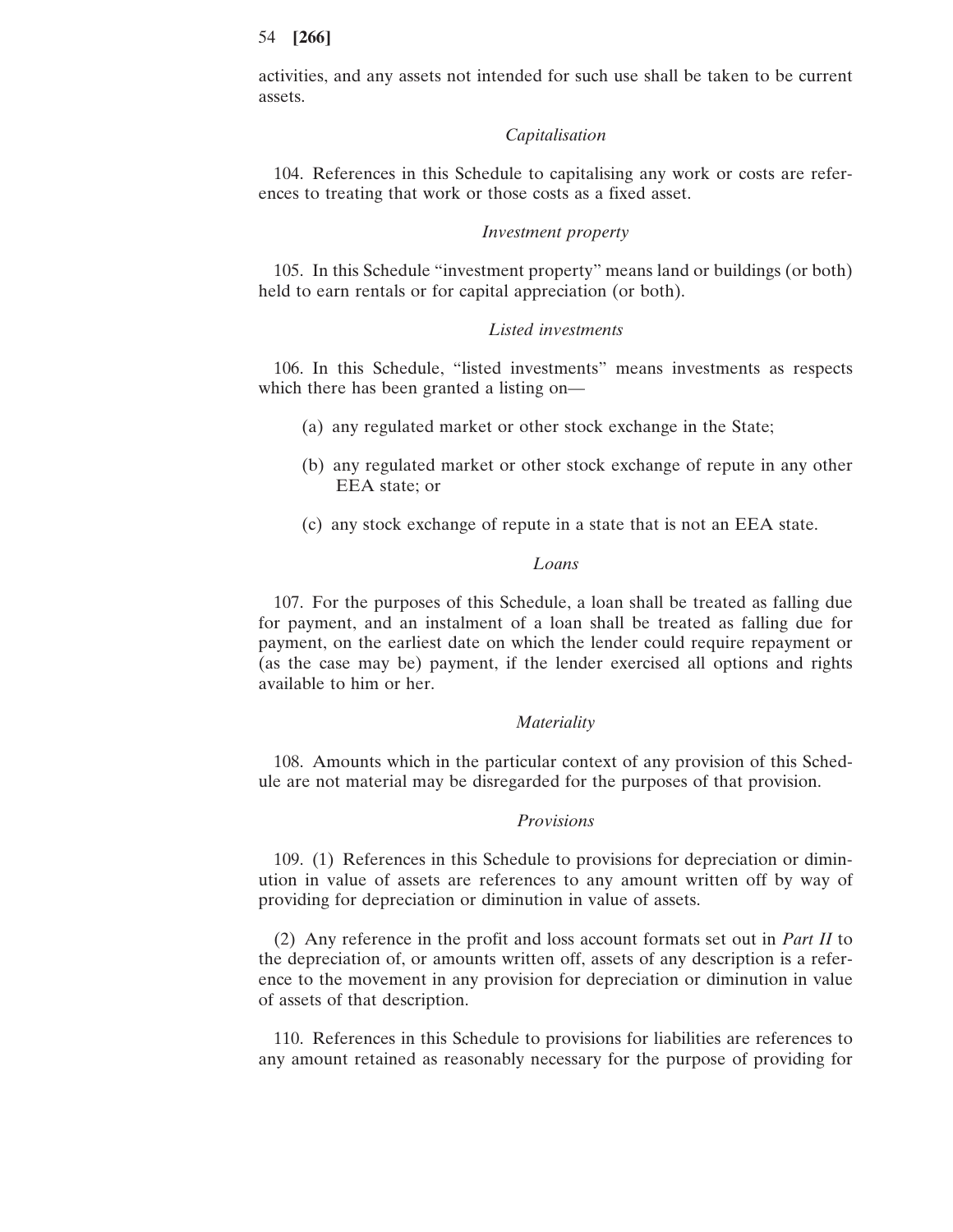any liability the nature of which is clearly defined and which exists at the financial year end date but, as respects the amount of which or the date on which it will be settled, there is uncertainty.

## *Purchase price*

111. References in this Schedule (however expressed) to the purchase price of an asset of a company or of any raw materials or consumables used in the production of any such asset shall be read as including references to any consideration (whether in cash or otherwise) given by the company in respect of that asset or in respect of those materials or consumables (as the case may require).

## SCHEDULE 2

# ACCOUNTING PRINCIPLES, FORM AND CONTENT OF GROUP FINANCIAL STATEMENTS

#### PART I

# CONSTRUCTION OF REFERENCES TO PROVISIONS OF THIS SCHEDULE

1. Without prejudice to the generality of section 9 of the Interpretation Act 2005 and its application to the body of these Regulations

- (a) a reference in this Schedule to a paragraph or Part is a reference to a paragraph or Part of this Schedule, unless it is indicated that a reference to some other enactment is intended; and
- (b) a reference in this Schedule to a subparagraph or clause is a reference to the subparagraph or clause of the provision in which the reference occurs, unless it is indicated that a reference to some other enactment is intended.

## PART II

## GENERAL RULES AND FORMATS

## GENERAL RULES

2. (1) Group financial statements shall comply, except for any necessary modifications to take account of differences between group financial statements and entity financial statements, with the provisions of Schedule 1 as if the undertakings included in the consolidation (the "group") were a single company.

(2) In particular, for the purposes of paragraph 13 of *Schedule 1* of the Balance Sheet Format and *paragraphs 79*, *95* and *96* of *Schedule 1* (dealings with or interests in group undertakings) as it applies to group financial statements—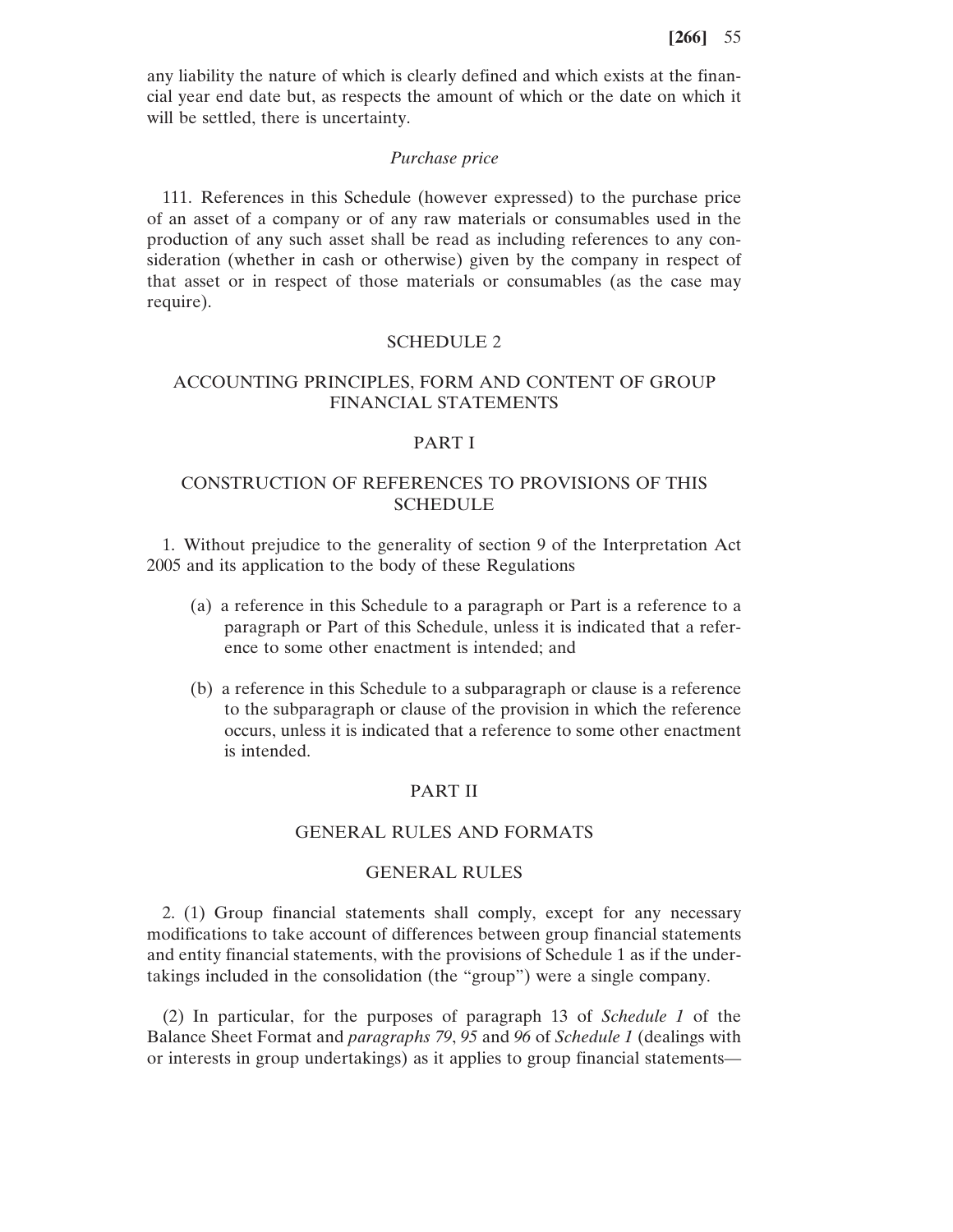- (a) any subsidiary undertakings of the holding company not dealt with in the group financial statements shall be treated as a subsidiary undertaking of the group; and
- (b) if the holding company is itself a subsidiary undertaking, the group shall be treated as a subsidiary undertaking of any holding undertaking of the holding company, and the reference to fellow subsidiary undertakings shall be read accordingly.

3. (1) The group balance sheet and group profit and loss account shall consolidate in full the information contained in the separate balance sheets and profit and loss accounts of the holding company and of the subsidiary undertakings included in the consolidation, subject to the adjustments required or permitted by the following provisions of this Schedule and to such other adjustments (if any) as may be appropriate in accordance with generally accepted accounting practice.

(2) If the financial year of a subsidiary undertaking dealt with in the group financial statements differs from that of the holding company, the group financial statements shall be drawn up—

- (a) from the entity financial statements of the subsidiary undertaking for its financial year last ending before the end of the holding company's financial year provided that the financial year ended no more than 3 months before that of the holding undertaking; or
- (b) from interim financial statements drawn up by the subsidiary undertaking as at the end of the holding company's financial year.

## AMENDMENTS TO FORMATS IN SCHEDULE 1

#### *Minority interest*

4. (1) In applying the Balance Sheet Formats set out in *Part II* of *Schedule 1* to group financial statements a separate item under the heading "Minority Interest" shall be shown—

- (a) either between "Liabilities" *items 7* and *8*, or
- (b) after "Liabilities" *item 12*.

(2) The amount to be shown under the heading "Minority Interest" referred to in *subparagraph (1)* shall be the amount of share capital and reserves attributable to shares in subsidiary undertakings consolidated in the group financial statements held by or on behalf of persons other than the holding company and its subsidiary undertakings.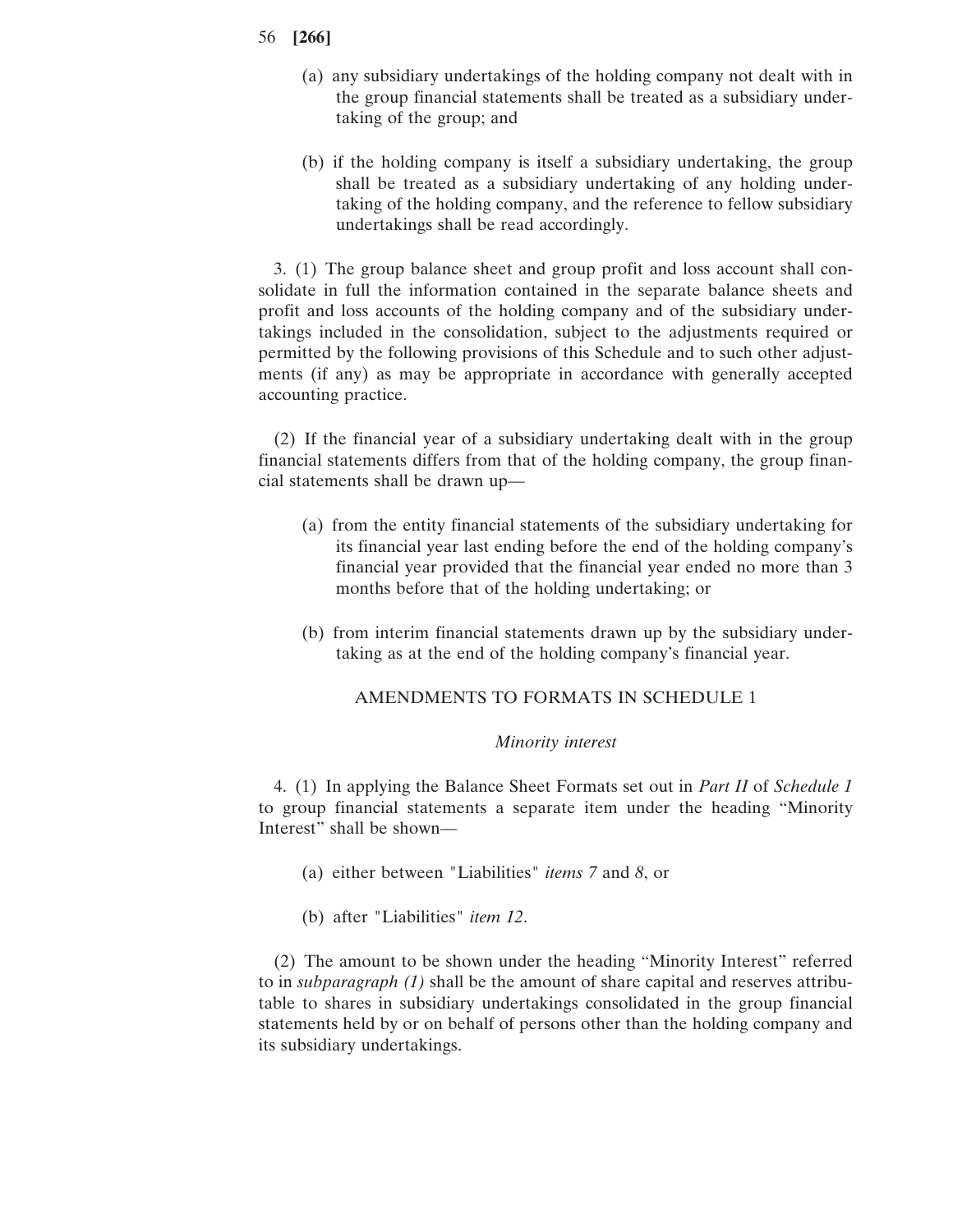5. (1) In applying Profit and Loss Account *Formats 1* and *2* set out in *Part II* of *Schedule 1* to group financial statements a separate item under the heading "Minority Interest" shall be shown—

- (a) in *Format 1*, between *items 17* and *18*; and
- (b) in *Format 2*, between *items A11* and *A12* or between *items B9* and *B10*.

(2) The amount to be shown under the heading "Minority Interest" in accordance with *subparagraph (1)* shall be the amount of any profit or loss for the year on ordinary activities attributable to shares in subsidiary undertakings consolidated in the group financial statements held by or on behalf of persons other than the holding company and its subsidiary undertakings.

(3) In the Profit and Loss Account Formats a further item headed "Minority interests" shall be added-

- (a) in *Format 1*, between *items 22* and *23*, and
- (b) in *Format 2*, between *items A14* and *A15* or between *items B11* and *B12*;

(4) The amount to be shown under the heading "Minority interests" in accordance with *subparagraph (3)* shall be the amount of any profit or loss for the year on extraordinary activities attributable to shares in subsidiary undertakings included in the consolidation held by or on behalf of persons other than the holding company and its subsidiary undertakings.

6. For the purposes of *paragraph 4(3)* of *Schedule 1* (power to combine items) the additional items required by the provisions of *paragraphs 4* and *5* shall be treated as items to which an Arabic number is assigned.

### *Other changes*

7. (1) The formats in *Schedule 1* shall have effect in relation to group financial statements with the following modifications.

(2) In the balance sheet format *Assets item 7* (Participating Interests) shall be replaced by two items headed "Interests in associated undertakings" and "Other participating interests".

(3) In the Profit and Loss Account Formats, the items headed "Income from participating interests", that is—

(a) *Format 1*, *item 3 (b)*, (Income from participating interests), and

(b) *Format 2*, *item B2 (b)* (Income from participating interests),

shall be replaced by 2 items, "Income from interests in associated undertakings" and "Income from other participating interests".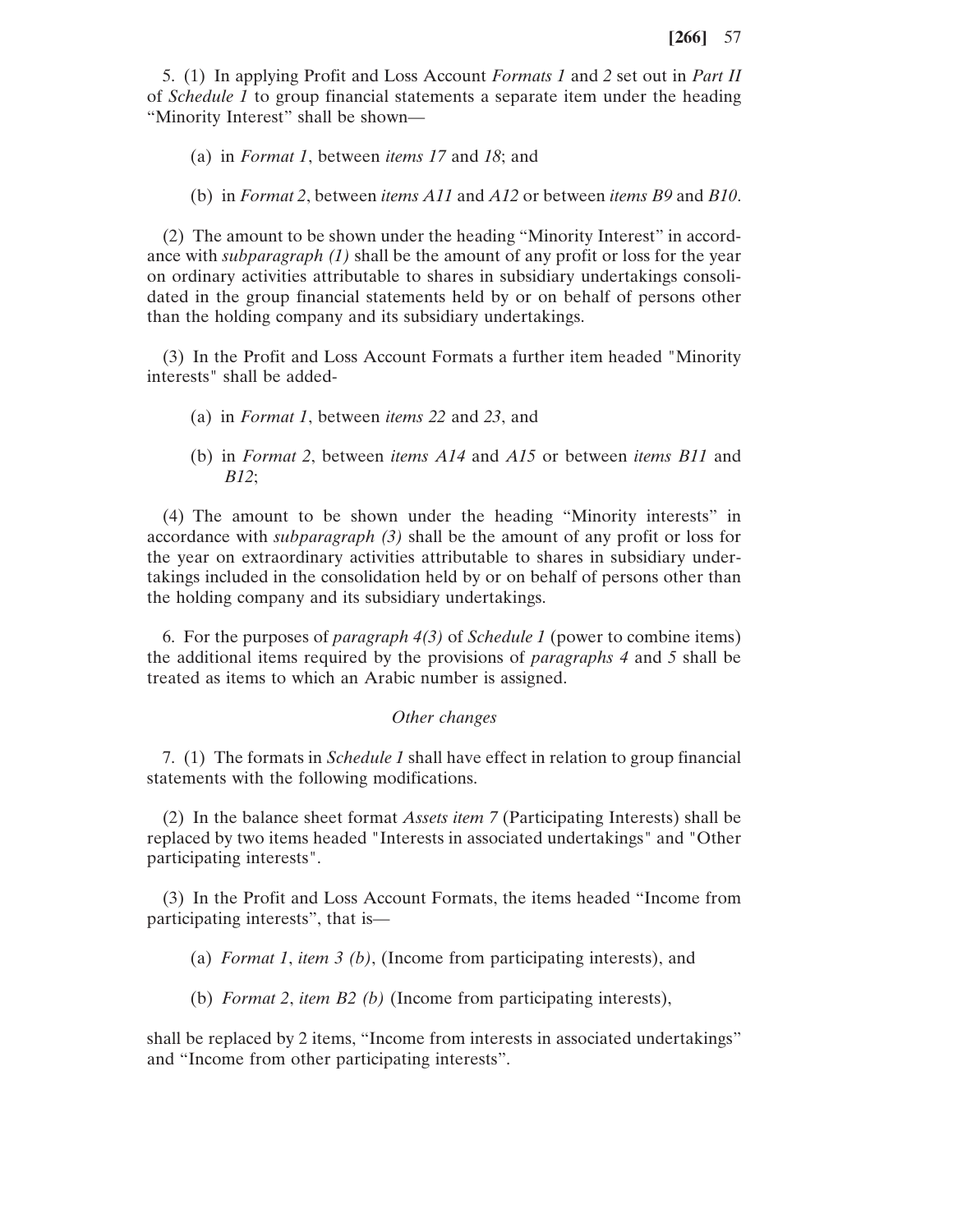## PART III

#### ACCOUNTING PRINCIPLES AND VALUATION RULES

## ACCOUNTING PRINCIPLES

#### *General*

8. In determining the amounts to be included in the group financial statements, the accounting principles and valuation rules contained in *Part III* of *Schedule 1* shall apply and shall be applied consistently within those group financial statements.

9. (1) Subject to *subparagraph (2)*, a holding company shall apply the same methods of valuation in drawing up its group financial statements as it applies in drawing up its entity financial statements.

(2) *Subparagraph (1)* shall not apply where, in the opinion of the directors, a departure from that subparagraph is necessary for the purpose of giving a true and fair view.

(3) Where there is any application of *subparagraph (2)*, the particulars of the departure and the reasons therefor shall be disclosed in the notes to the group financial statements.

10. (1) Where the assets and liabilities to be included in the group financial statements have been valued or otherwise determined by undertakings included in the consolidation according to accounting rules differing from those used in the group financial statements, the values or amounts shall be adjusted so as to accord with the rules used for the group financial statements.

(2) The adjustments referred to in this paragraph need not be made if they are not material for the purpose of giving a true and fair view.

(3) If, in the opinion of the directors of the holding company, there are special reasons for departing from *subparagraph (1)* they may do so but particulars of any such departure, the reasons therefor and its effect shall be stated in the notes to the group financial statements.

11. Amounts which in the particular context of any provision of this Schedule are not material may be disregarded for the purposes of that provision.

12. Any differences of accounting rules as between a holding undertaking's entity financial statements for a financial year and its group financial statements shall be disclosed in a note to the latter financial statements and the reasons for the difference given.

## *Preparing the consolidation*

13. (1) Group financial statements shall show the assets, liabilities and financial position as at the end of the financial year and the profit or loss for the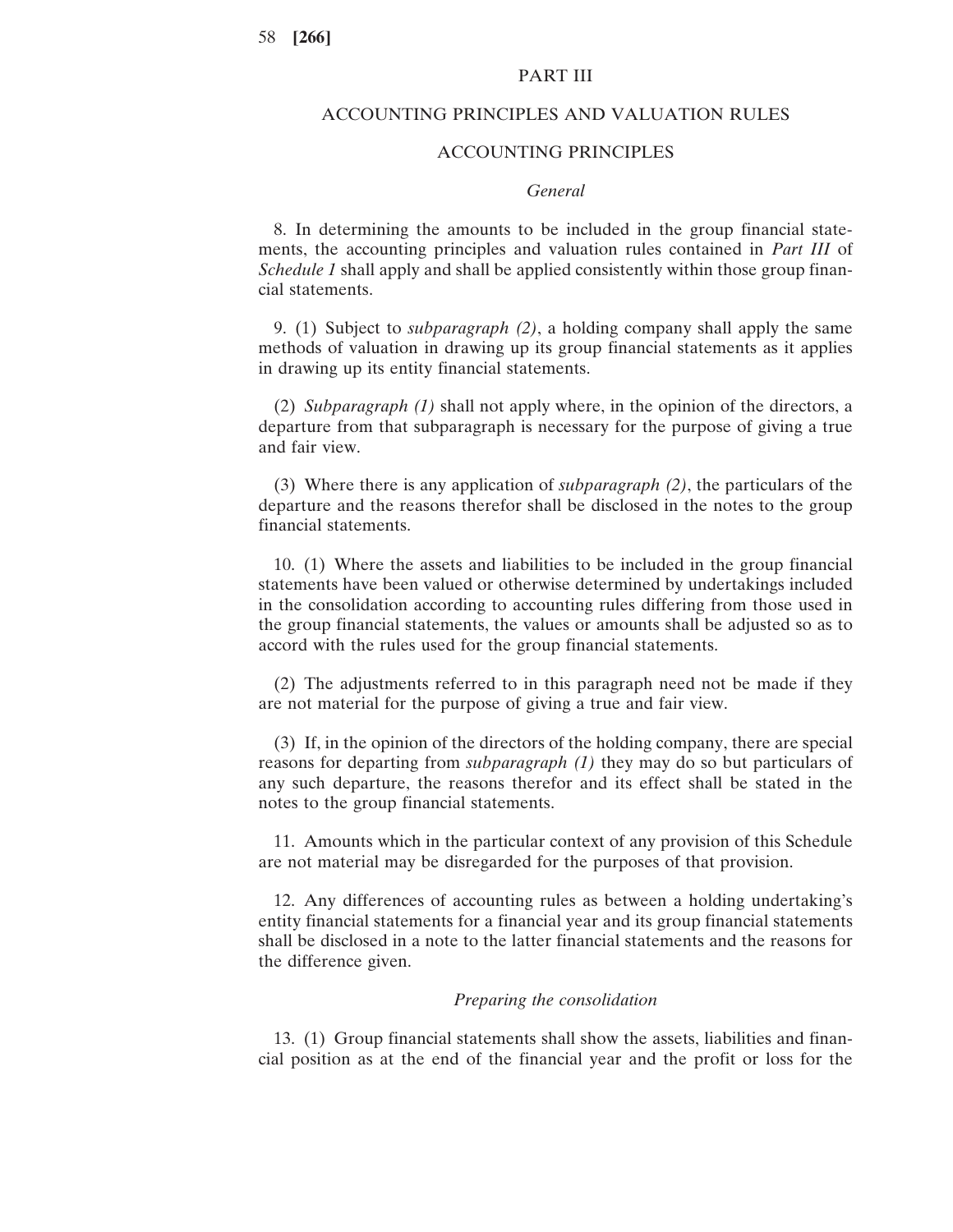financial year of the holding company and the undertakings included in the consolidation as if they were a single undertaking.

(2) In particular—

- (a) debts and claims between the undertakings included in the consolidation shall be eliminated in preparing the group financial statements;
- (b) income and expenditure relating to transactions between the undertakings included in the consolidation shall be eliminated in preparing the group financial statements;
- (c) where profits and losses resulting from transactions between the undertakings included in the consolidation are included in the book values of assets, they shall be eliminated in preparing the group financial statements;

but *clauses (a)* to *(c)* need not be complied with where the amounts involved are not material for the purpose of giving a true and fair view.

14. (1) The methods of consolidation shall be applied consistently from one financial year to the next.

(2) If, in the opinion of the directors of the holding company, there are special reasons for departing from *subparagraph (1)* they may do so but particulars of any such departure, the reasons therefor and its effect shall be stated in the notes to the group financial statements.

## *Accounting for an acquisition*

15. (1) *Paragraphs 16* to *19* apply where an undertaking becomes a subsidiary undertaking of the holding company.

(2) That event is referred to in those provisions as an "acquisition" and references to the undertaking acquired shall be read accordingly.

16. An acquisition shall be accounted for by the acquisition method of accounting unless the conditions for accounting for it as a merger as set out in *paragraph 18* are satisfied and the merger method of accounting is adopted.

17. (1) The acquisition method of accounting is as described in *subparagraphs (2)* to *(6)*.

(2) The identifiable assets and liabilities of the undertaking acquired shall be included in the consolidated balance sheet at their fair values as at the date of acquisition.

(3) In *subparagraph (2)* "identifiable assets or liabilities" means the assets or liabilities which are capable of being disposed of or discharged separately, without disposing of a business of the undertaking.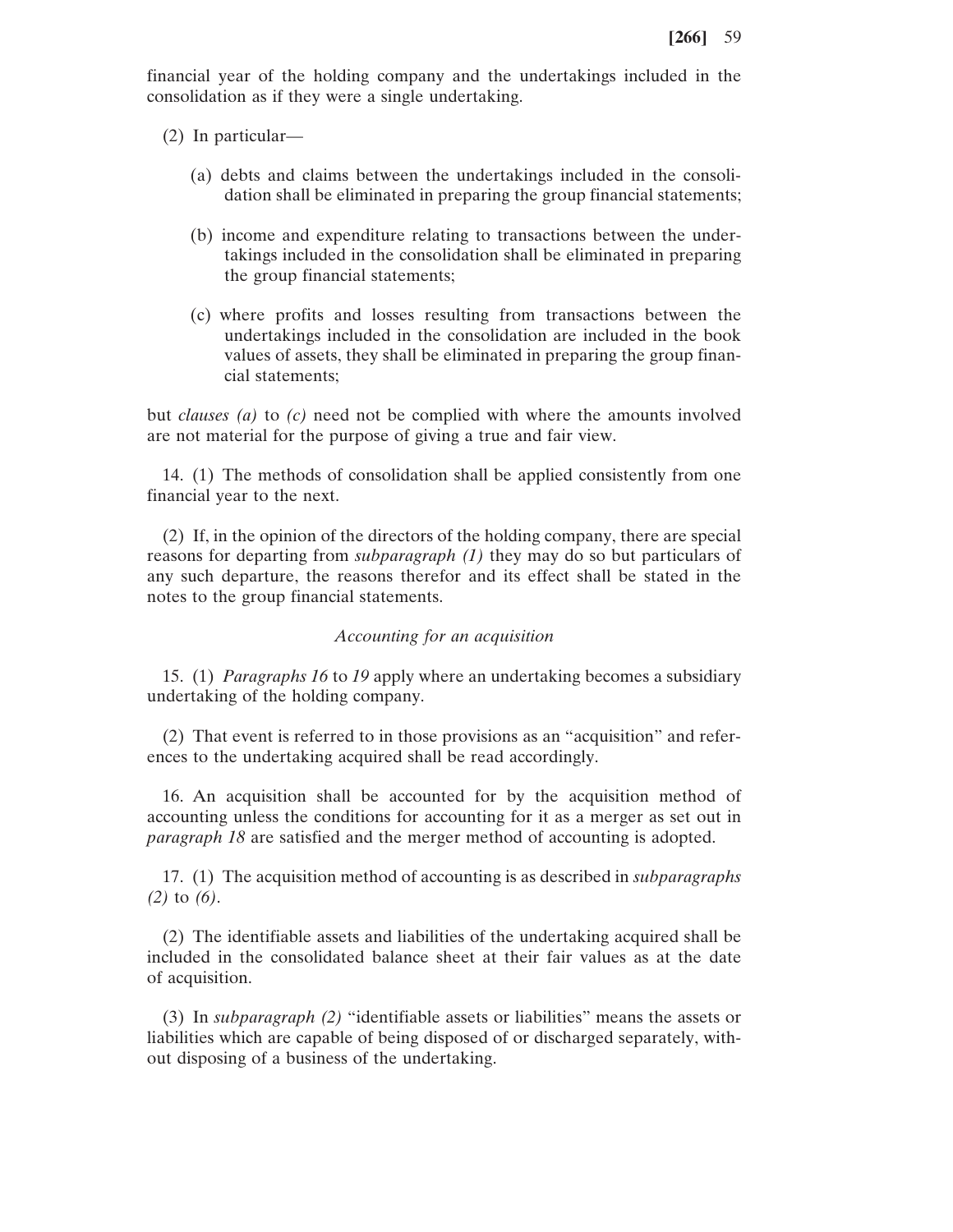(4) The income and expenditure of the undertaking acquired shall be brought into the group financial statements only as from the date of acquisition.

(5) There shall be calculated the difference between the acquisition cost of the interest in the shares of the acquired undertaking incurred by the undertakings included in the group financial statements, and the interest of the undertakings included in the group financial statements in the adjusted capital and reserves of the undertaking acquired.

(6) For the foregoing purpose—

"acquisition cost" means the amount of any cash consideration and the fair value of any other consideration, together with such amounts (if any) in respect of fees and other expenses of the acquisition as the holding company may determine to have been incurred in relation to the acquisition;

"adjusted capital and reserves of the undertaking acquired" means its capital and reserves at the date of the acquisition after adjusting the identifiable assets and liabilities of the undertaking to fair values as at that date.

(7) The resulting amount, if positive, shall be treated as goodwill and the provisions of *Schedule 1* in relation to goodwill shall apply.

(8) The resulting amount, if negative, shall be treated as a negative consolidation difference.

18. The conditions for accounting for an acquisition as a merger are—–

- (a) that at least 90 per cent of the nominal value of the equity shares in the undertaking acquired is held by or on behalf of the undertakings consolidated in the group financial statements,
- (b) that the proportion referred to in *clause (a)* was attained pursuant to the arrangement providing for the issue of equity shares by the undertakings consolidated in the group financial statements,
- (c) that the fair value of any consideration other than the issue of equity shares given pursuant to the arrangement by the undertakings consolidated in the group financial statements did not exceed 10 per cent of the nominal value of the equity shares issued.

19. (1) The merger method of accounting is as set out in *subparagraphs (2)* to *(6)*.

(2) The assets and liabilities of the undertaking acquired shall be brought into the group financial statements at the amount at which they stand in the acquired undertaking's financial statements, subject to any adjustment authorised or required by this Part.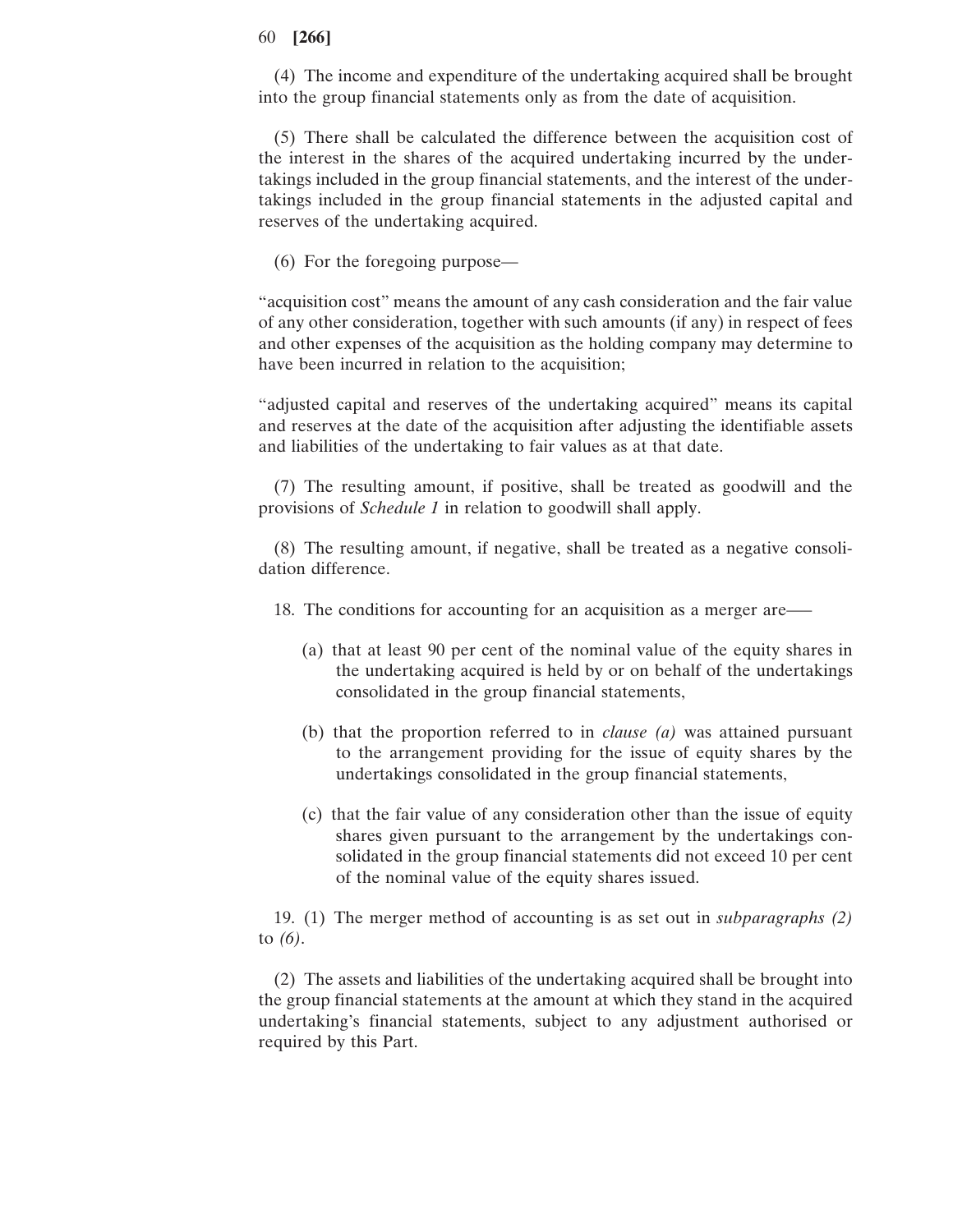(3) The income and expenditure of the acquired undertaking shall be included in the group financial statements for the entire financial year, including the period before the acquisition.

(4) The group financial statements shall show corresponding amounts relating to the previous financial year as if the undertaking had been included in the consolidation throughout that year.

(5) There shall be set off against the aggregate of—

- (a) the appropriate amount in respect of shares issued by the undertakings consolidated in the group financial statements as part of the arrangement referred to in *paragraph 18(b)* in consideration for the acquisition of shares in the acquired undertaking; and
- (b) the fair value of any other consideration for the acquisition of shares in the acquired undertaking, determined as at the date when those shares were acquired;

the nominal value of the issued share capital of the acquired undertaking held by the undertakings consolidated in the group financial statements.

(6) The resulting amount shall be shown as an adjustment to the consolidated reserves.

20. (1) Where a group is acquired, *paragraphs 15* to *19* apply with the following adaptations.

(2) References to shares of the acquired undertaking shall be read as references to shares of the holding undertaking of the group acquired.

(3) Other references to the acquired undertaking shall be read as references to the group acquired; and references to the assets and liabilities, income and expenditure and capital and reserves of the acquired undertaking shall be read as references to the assets and liabilities, income and expenditure and capital and reserves of the group after making the set offs and other adjustments required by this Part in the case of group financial statements.

#### *Changes in the composition of the group*

21. If the composition of the undertakings consolidated in the group financial statements has changed significantly in the course of a financial year, the group financial statements must include information which makes the comparison of successive sets of group financial statements meaningful.

### *Differences in tax treatments*

22. Account shall be taken in the group financial statements of any difference arising on consolidation between the tax chargeable for the financial year and for preceding financial years and the amount of tax paid or payable in respect of those years, provided that it is probable that an actual charge to tax will arise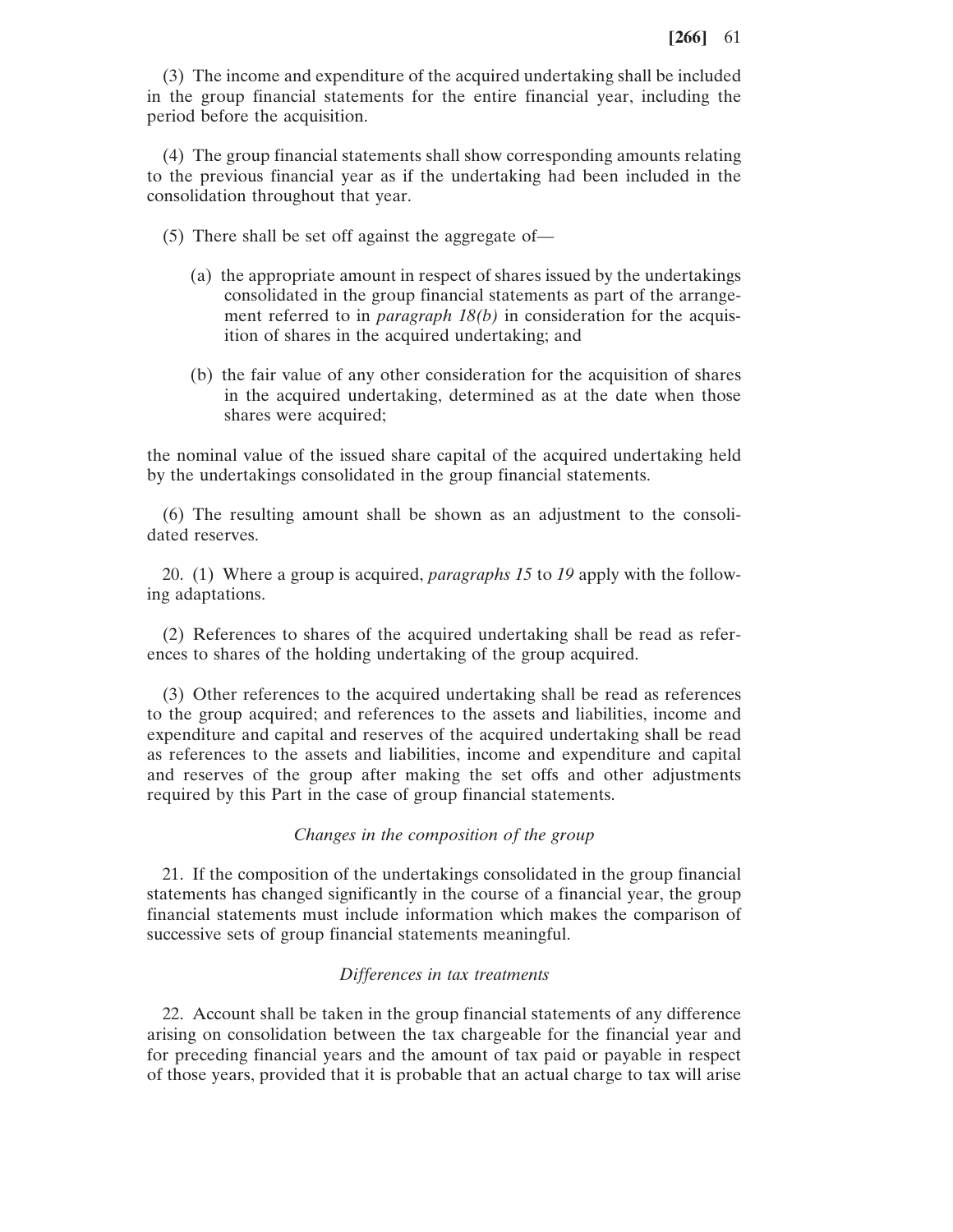within the foreseeable future for one of the undertakings dealt with in the group financial statements.

#### *Foreign currency translations*

- 23. Any difference between—
	- (a) the amount included in the consolidated financial statements for the previous financial year with respect to any undertaking included in the consolidation or the group's interest in any associated undertaking (within the meaning of p*aragraph 27*), together with the amount of any transactions undertaken to cover any such interest, and
	- (b) the opening amount for the financial year in respect of those undertakings and in respect of any such transactions, arising as a result of the application of *paragraph 49* of *Schedule 1* (*Assets and Liabilities Denominated in Foreign Currencies*) may be credited to (where *(a)* is less than *(b)*), or deducted from (where*(a)* is greater than *(b)*), (as the case may be) consolidated reserves.

24. Any income and expenditure of undertakings included in the consolidation and associated undertakings (within the meaning of *paragraph 27*) in a foreign currency may be translated for the purposes of the consolidated financial statements at the average rates of exchange prevailing during the financial year.

## *Information as to Undertaking in which Shares are Held as a Result of a Financial Assistance*

25. (1) The following provisions apply where the holding company of a banking group has a subsidiary undertaking which:

- (a) is a credit institution of which shares are held as a result of a financial assistance operation with a view to its reorganisation or rescue; and
- (b) is excluded from consolidation under *section 303(3)(c)* of the Principal Act (interest held with a view to resale).

(2) Information as to the nature and terms of the operations shall be given in a note to the group financial statements and there shall be appended to the copy of the group financial statements annexed to the annual return of the holding company a copy of the undertaking's latest entity financial statements and, if it is a parent undertaking, its latest group financial statements.

If the financial statements appended are required by law to be audited, a copy of the auditors' report shall also be appended.

(3) If any document required to be appended is in a language other than Irish or English, the directors shall annex a translation of it into Irish or English, certified to be a correct translation.

(4) The above requirements are subject to the following qualifications: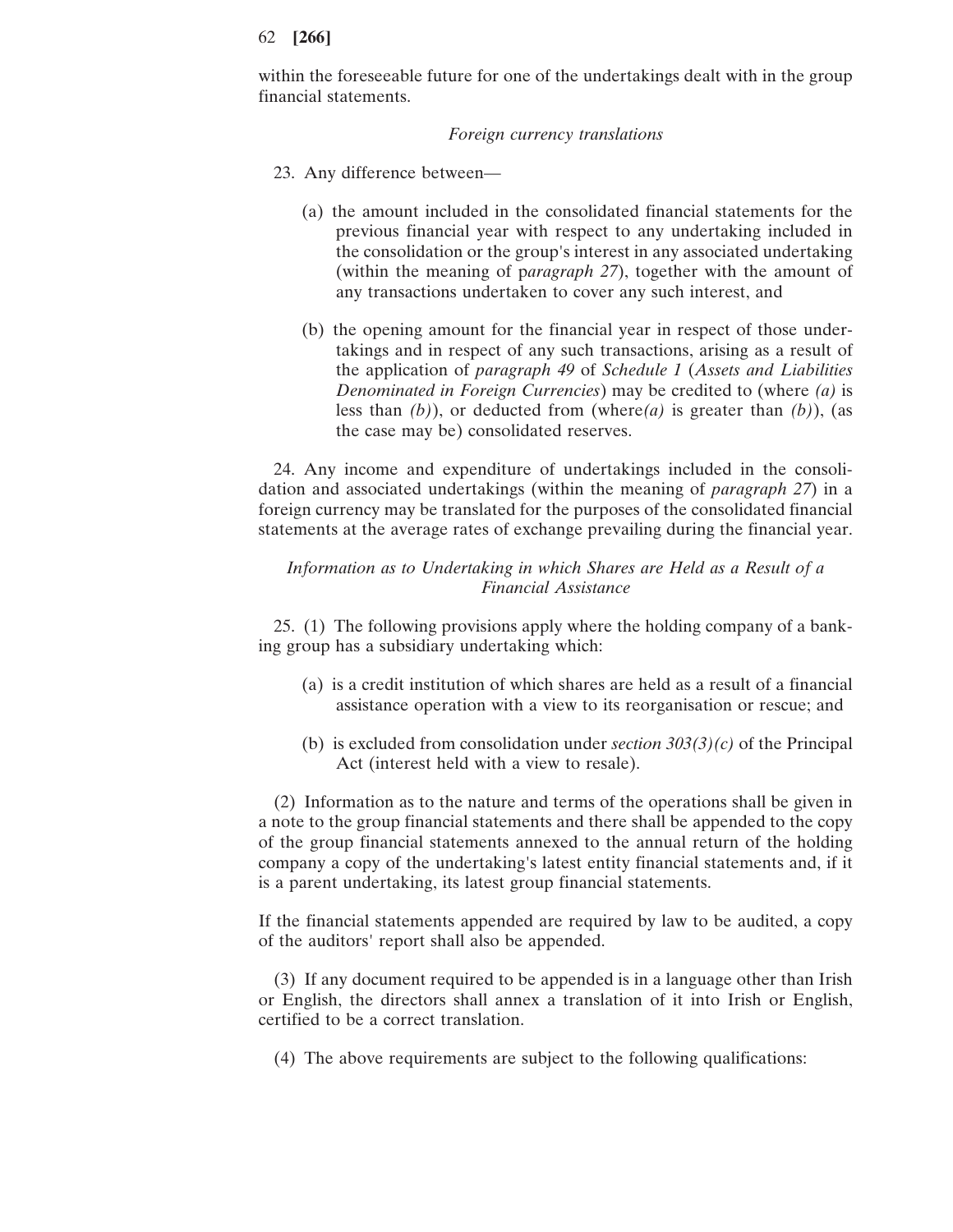- (a) an undertaking is not required to prepare for the purposes of this paragraph financial statements which would not otherwise be required to be prepared, and if no financial statements satisfying the above requirements are prepared none need be appended;
- (b) the financial statements of an undertaking need not be appended if they would not otherwise be required to be published, or made available for public inspection, anywhere in the world, but in that case the reason for not appending the financial statements shall be stated in a note to the consolidated financial statements.

(5) Where a copy of an undertaking's financial statements is required to be appended to the copy of the group financial statements annexed to the annual return, that fact shall be stated in a note to the group financial statements.

# ACCOUNTING FOR JOINT VENTURES AND ASSOCIATES IN GROUP FINANCIAL STATEMENTS

## *Joint ventures*

26. (1) Where a holding company or one of its subsidiary undertakings consolidated in the group financial statements manages another undertaking jointly with one or more undertakings not consolidated in the group financial statements, that other undertaking (the "joint venture") may, if it is not—

- (a) a body corporate; or
- (b) a subsidiary undertaking of the holding company;

be proportionally consolidated in the group financial statements in proportion to the rights in its capital held by the holding company or the subsidiary undertakings consolidated in the group financial statements, as the case may be.

(2) The provisions of this Schedule relating to the preparation of consolidated financial statements shall apply, with any necessary modifications, to the inclusion of joint ventures in the consolidated financial statements by proportional consolidation in accordance with *subparagraph (1)*.

## *Associated undertakings*

27. (1) In *paragraph 28* "associated undertaking" means an undertaking in which an undertaking consolidated in the group financial statements has a participating interest and over whose operating and financial policy it exercises a significant influence and which is not—

- (a) a subsidiary undertaking of the holding company; or
- (b) a joint venture proportionally consolidated in accordance with *paragraph 26*.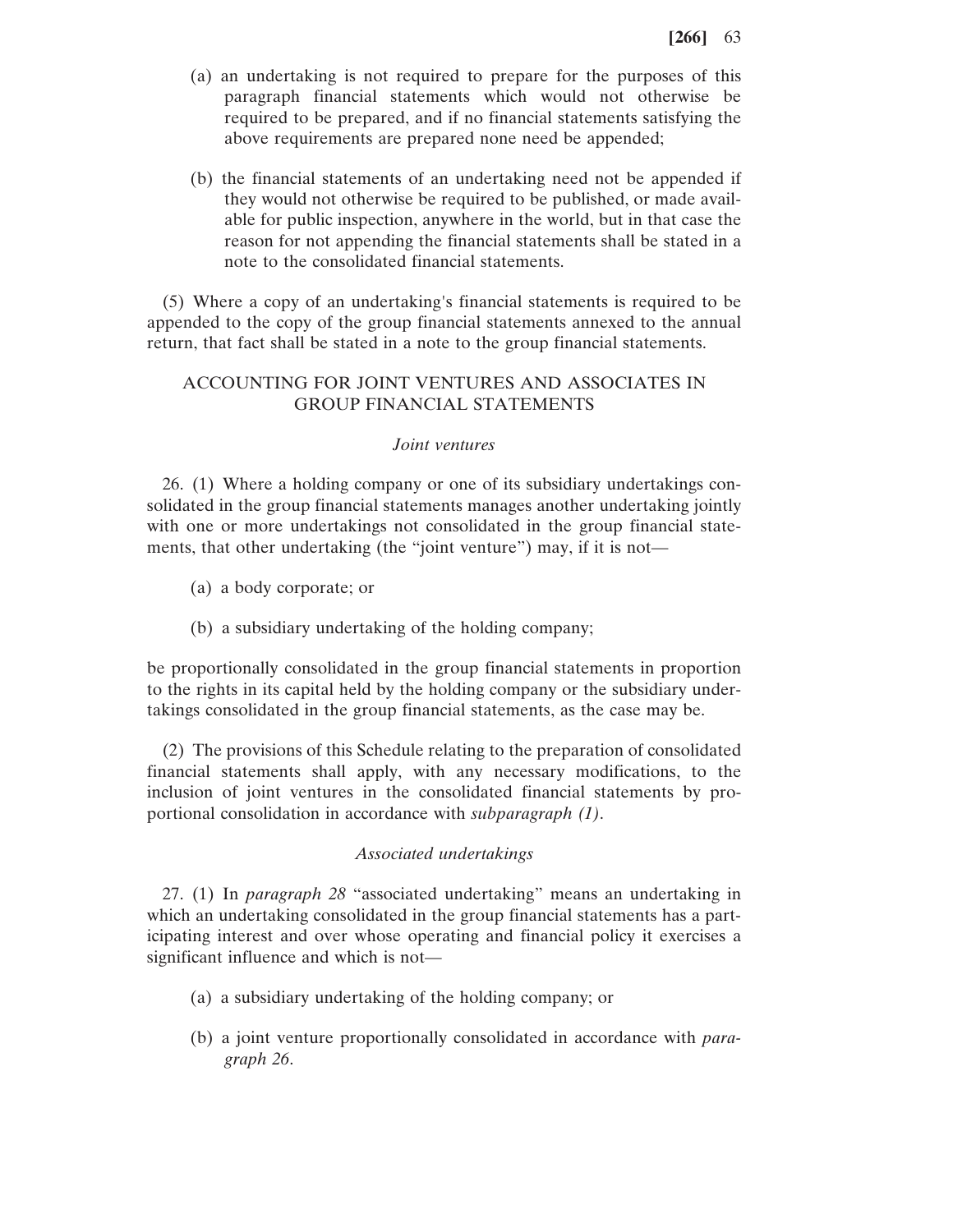(2) Where an undertaking holds 20 per cent or more of the voting rights in another undertaking, it shall be presumed to exercise such an influence over it unless the contrary is shown.

(3) The voting rights in an undertaking means the rights conferred on shareholders in respect of their shares or, in the case of an undertaking not having a share capital, on members, to vote at general meetings of the undertaking on all or substantially all matters.

(4) The provisions of *section 7(5)* and *(6)* of the Principal Act with respect to determining whether shares are held in a body corporate and with respect to reckoning the amount of voting rights held apply, with any necessary modifications, in determining for the purpose of this paragraph whether an undertaking holds 20 per cent or more of the voting rights in another undertaking.

28. (1) The interest of an undertaking consolidated in the group financial statements in an associated undertaking, and the amount of profit or loss attributable to such an interest, shall be shown in the group financial statements by way of the equity method of accounting including dealing with any goodwill arising in accordance with *paragraphs 28* to *30* and *32* of *Schedule 1*.

(2) Where the associated undertaking is itself a holding undertaking, the net assets and profits or losses to be taken into account are those of the holding undertaking and its subsidiary undertakings (after making any consolidation adjustments).

(3) The equity method of accounting need not be applied if the amounts in question are not material for the purpose of giving a true and fair view.

#### *Participating interest*

29. (1) In *paragraph 27* and this paragraph "participating interest" means an interest held by one undertaking in the equity shares of another undertaking which it holds on a long term basis for the purpose of securing a contribution to that undertaking's own activities by the exercise of control or influence arising from or related to that interest.

(2) The reference in *subparagraph (1)* to an interest in equity shares includes—

(a) an interest which is convertible into an interest in equity shares; and

(b) an option to acquire equity shares or any such interest,

and an interest or option falls within *clause (a)* or *(b)* notwithstanding that the equity shares to which it relates are, until the conversion or the exercise of the option, unissued.

(3) Where an undertaking holds an interest in equity shares and such an interest represents 20 per cent or more of all such interests in the other undertaking it shall be presumed to hold that interest on the basis and for the purpose mentioned in s*ubparagraph (1)* unless the contrary is shown.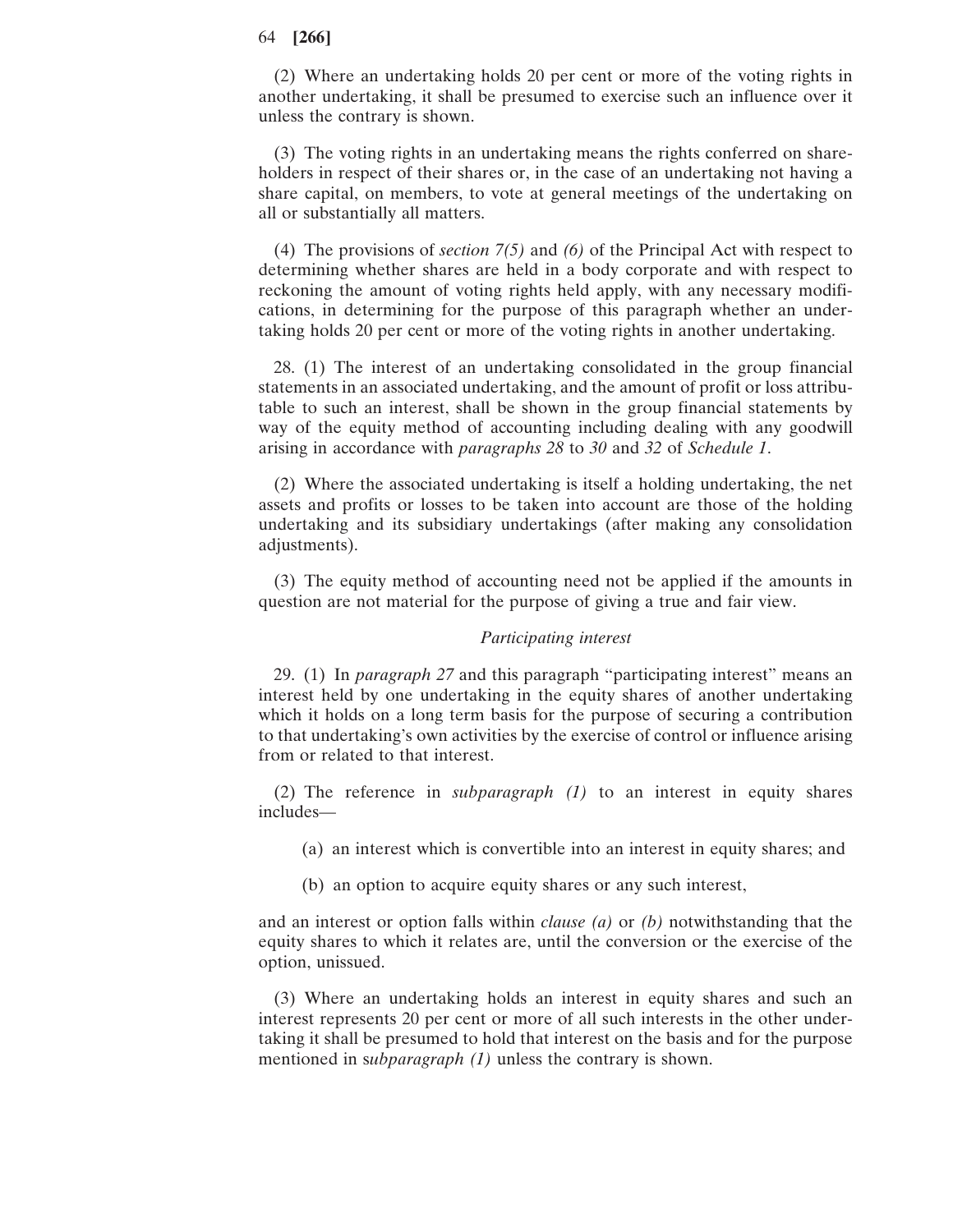(4) For the purpose of this paragraph an interest held on behalf of an undertaking shall be treated as held by it.

(5) In the balance sheet and profit and loss formats set out in *Part II* of *Schedule 1*, "participating interest" does not include an interest in a group undertaking.

### PART IV

## INFORMATION REQUIRED BY WAY OF NOTES TO GROUP FINANCIAL STATEMENTS

30. Without prejudice to *paragraph 2*, the notes to the group financial statements shall, in addition to providing the information required by *Schedule 1*, also state the information required by *paragraphs 31* to *35*.

31. Where sums originally denominated in currencies, other than the currency in which the group financial statements are presented, have been brought into account under any items shown in the balance sheet or profit and loss account, the basis on which those sums have been translated into the currency in which the group financial statements are presented shall be stated.

32. In respect of the aggregate of the amounts shown in the group balance sheet under the heading "Creditors" there shall be stated the information required by *paragraphs 73* and *74* of *Schedule 1* as if references in that paragraph to a company were to the company and its subsidiary undertakings taken as a whole.

33. In relation to each joint venture proportionately consolidated, there shall be stated the nature of the joint management arrangement and the factors on which the joint management of the undertaking is based.

34. (1) In relation to the resulting amounts referred to in *paragraphs 17(7)* and *(8)* and *19(6)*, there shall be stated in a note to the group financial statements the methods used in calculating those amounts and the reasons for any significant difference between those amounts for the financial year to which the group financial statements refer and the preceding financial year.

(2) In relation to acquisitions taking place in the financial year, there shall be stated in the notes to the group financial statements—

- (a) the name and registered office of the acquired undertaking, or where a group was acquired, the name and registered office of the holding undertaking of that group; and
- (b) whether the acquisition has been accounted for by the acquisition method or the merger method of accounting.

35. *Paragraph 93* (related party transactions) of *Schedule 1* shall, in the case of group financial statements, apply to all transactions entered into by the holding company, or any subsidiary undertaking included in the consolidation, with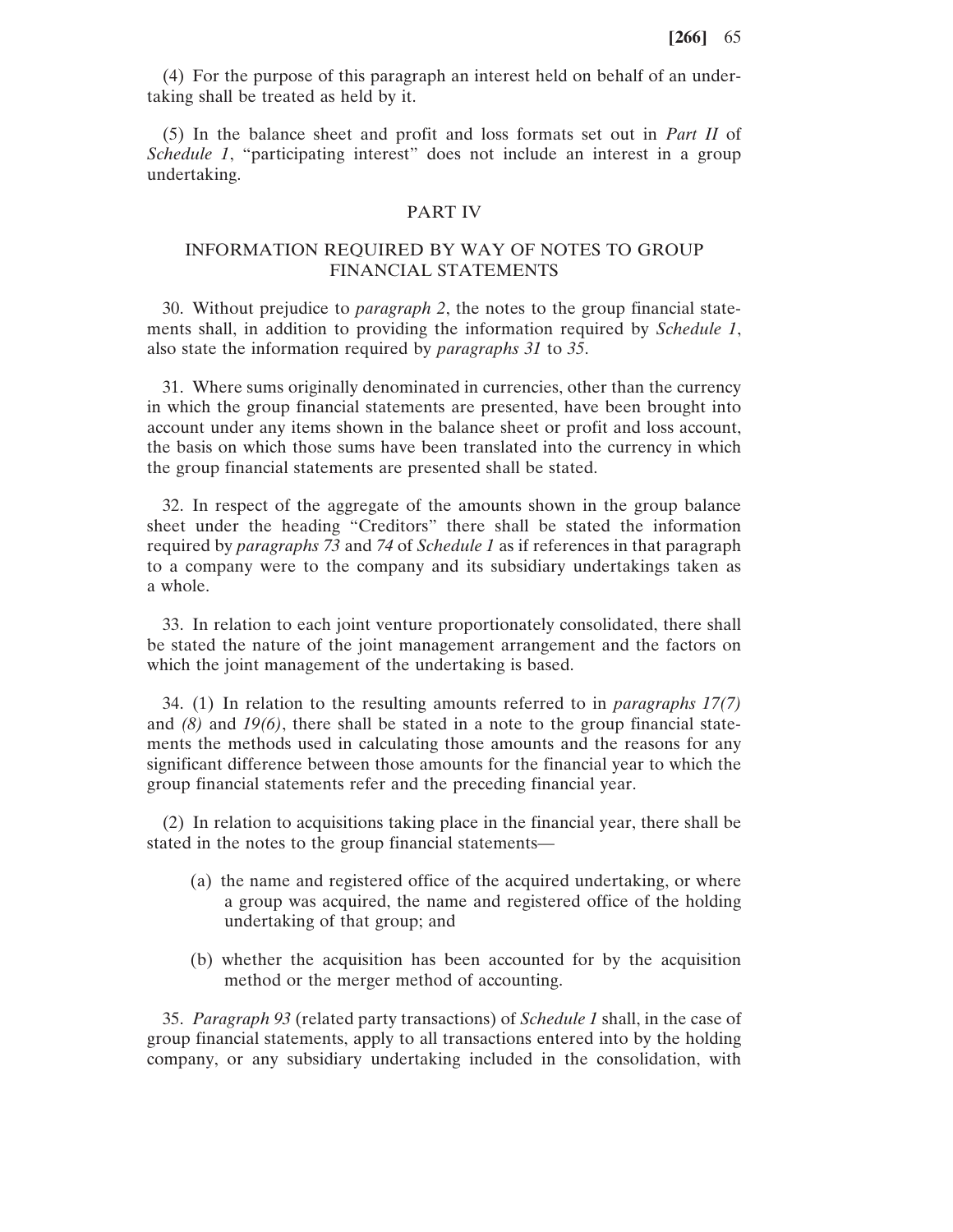related parties, being transactions of the kind referred to in that paragraph but not being intra-group transactions.



MICHAEL NOONAN, Minister for Finance.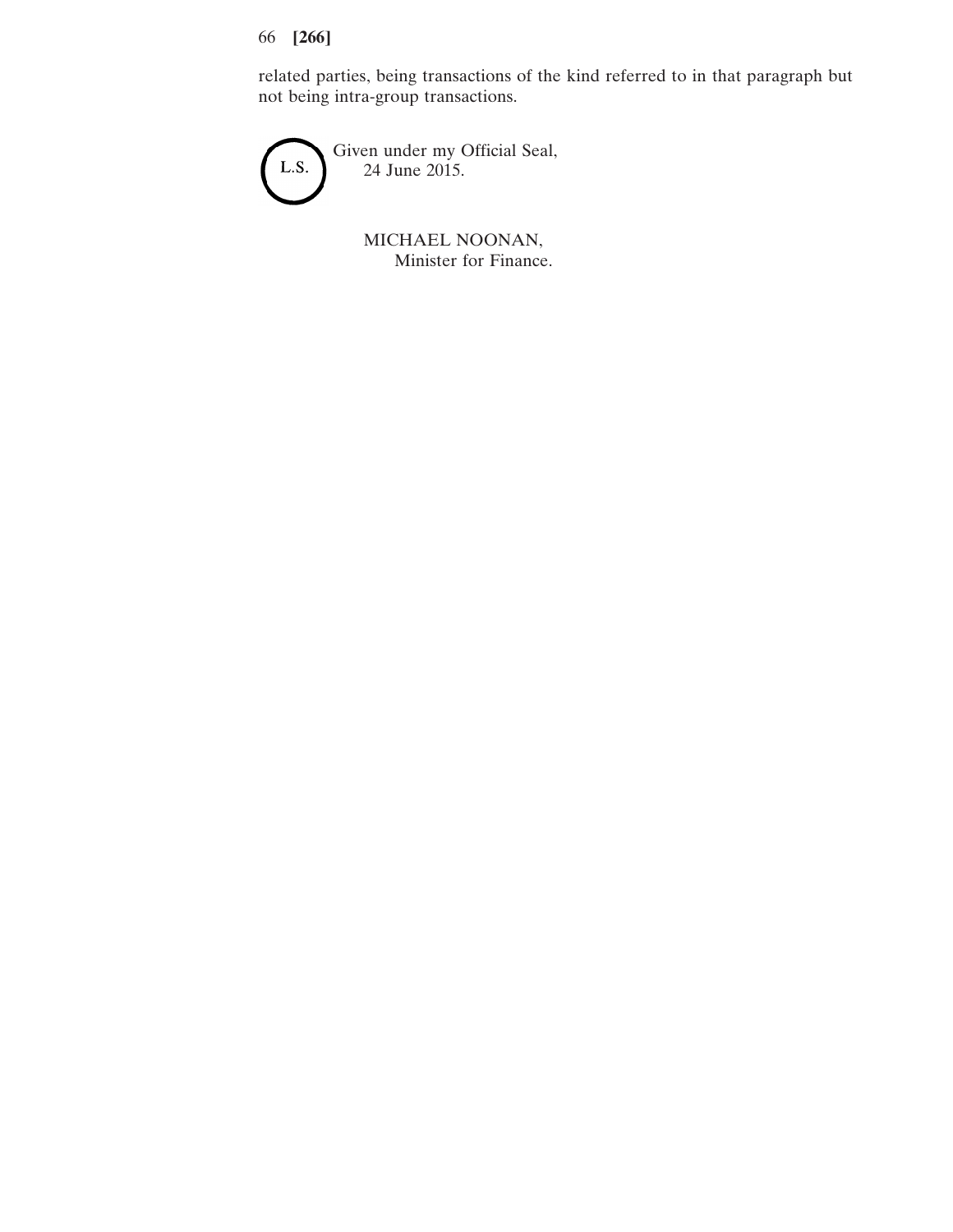## EXPLANATORY NOTE

*(This note is not part of the Instrument and does not purport to be a legal interpretation).*

These Regulations revoke the European Communities (Credit Institutions: Accounts) Regulations, 1992 (S.I. No. 294 of 1992) and may be cited as the European Communities (Credit Institutions: Financial Statements) Regulations 2015.g

These Regulations provide that a similar structure to Part 6 of the Companies Act 2014 will be adopted in respect of accounting requirements for credit institutions.

These Regulations require credit institutions to prepare and to publish annually accounts (balance sheet, profit and loss account and notes), in accordance with the provisions of these Regulations. They contain provisions relating to the accounting treatment and disclosure requirements of subsidiaries, associated undertakings and joint ventures and the material to be contained in the report of the directors and the auditors.

The Regulations contain provisions governing the preparation of accounts, including group accounts, the content of those accounts, their format and the valuation of items to be included. They specify information to be included in the notes to the accounts.